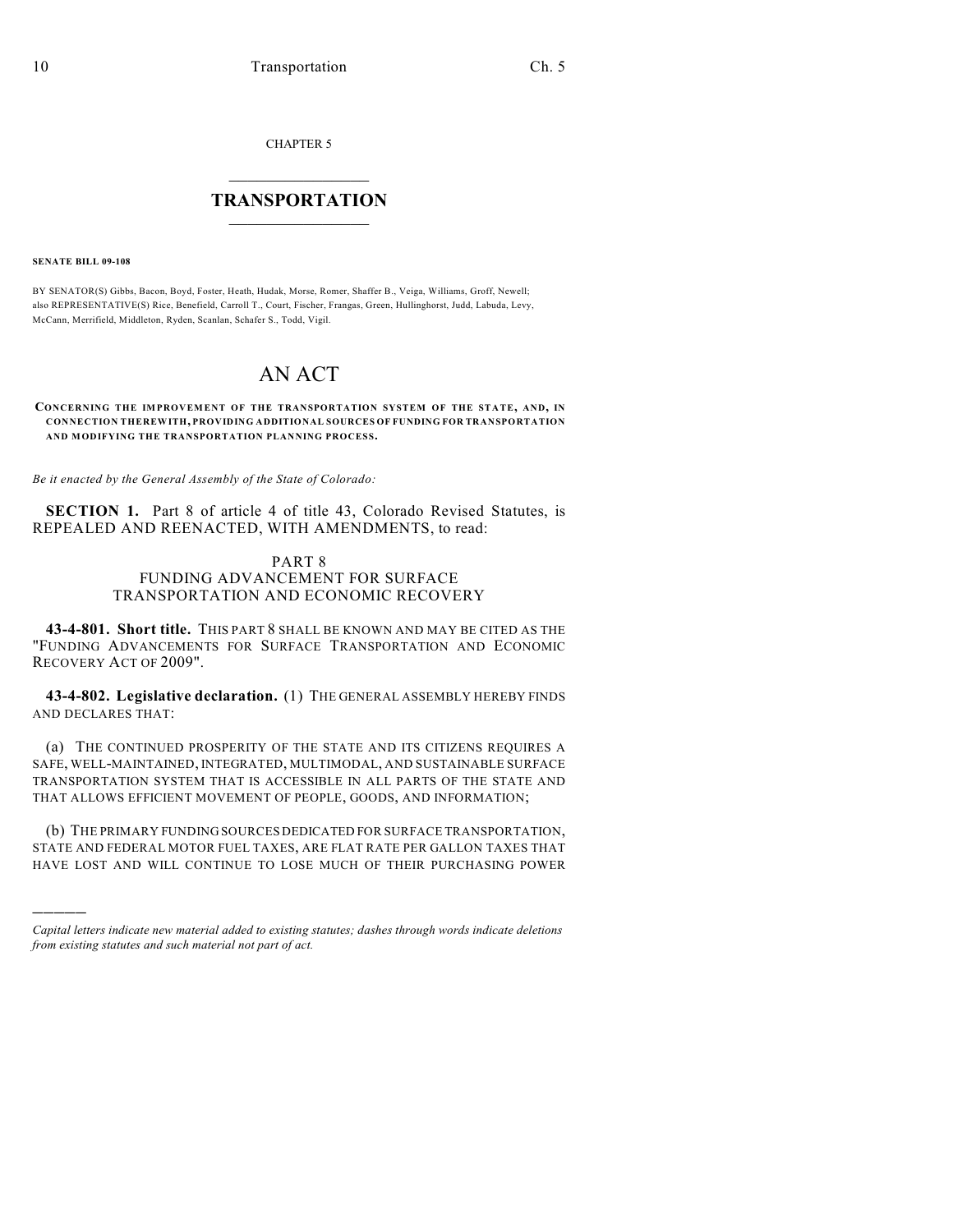BECAUSE THEY ARE NOT INDEXED TO INFLATION, HAVE NOT BEEN INCREASED IN NEARLY TWO DECADES, AND GENERATE LESS REVENUE PER VEHICLE MILE TRAVELED AS MOTOR VEHICLES BECOME MORE FUEL EFFICIENT;

(c) DUE TO THE DECLINE IN THE PURCHASING POWER OF THE REVENUES GENERATED BY THE STATE AND FEDERAL MOTOR FUEL TAXES, THE STATE AND LOCAL GOVERNMENTS HAVE BEEN UNABLE TO MAINTAIN, REPAIR, RECONSTRUCT, OPERATE, AND IMPROVE SURFACE TRANSPORTATION INFRASTRUCTURE IN A STRATEGIC, TIMELY, AND EFFICIENT MANNER, WHICH HAS ALREADY CAUSED MANY BRIDGES IN THE STATE TO BECOME STRUCTURALLY DEFICIENT OR FUNCTIONALLY OBSOLETE AND WORSENED THE CONDITION OF ROAD SURFACES, DELAYED CAPACITY EXPANSION PROJECTS, AND INCREASED TRAFFIC CONGESTION AND GREENHOUSE GAS EMISSIONS; AND

(d) BECAUSE THIS DECLINE IN PURCHASING POWER IS ONGOING AND BECOMES MORE SEVERE WITH EACH PASSING YEAR, THE STATE AND LOCAL GOVERNMENTS WILL CONTINUE TO BE UNABLE TO MAINTAIN, REPAIR, RECONSTRUCT, OPERATE, AND IMPROVE SURFACE TRANSPORTATION INFRASTRUCTURE IN A STRATEGIC, TIMELY, AND EFFICIENT MANNER, AND THE SAFETY, EFFICIENCY, AND ENVIRONMENTAL IMPACT OF THE STATE'S SURFACE TRANSPORTATION SYSTEM WILL WORSEN MORE QUICKLY IN THE FUTURE IF SUFFICIENT AND SUSTAINABLE FUNDING SOURCES FOR SURFACE TRANSPORTATION CANNOT BE FOUND.

(2) THE GENERAL ASSEMBLY FURTHER FINDS AND DECLARES THAT:

(a) THE NATIONAL AND STATE ECONOMIC RECESSION AND ATTENDANT RISE IN UNEMPLOYMENT REPRESENT ADDITIONAL SHORT- TO MEDIUM-TERM CHALLENGES FOR THE STATE AND ALL COLORADANS;

(b) THERE IS AN URGENT PRESENT NEED TO REPAIR AND REPLACE STRUCTURALLY DEFICIENT AND FUNCTIONALLY OBSOLETE BRIDGES AND IMPROVE HIGHWAY SAFETY IN THE STATE;

(c) INCREASING FUNDING FOR DESIGNATED BRIDGE PROJECTS AND ROAD SAFETY PROJECTS IN THE SHORT- AND MEDIUM-TERM THROUGH THE IMPOSITION OF BRIDGE AND ROAD SAFETY SURCHARGES AND OTHER NEW FEES AT RATES REASONABLY CALCULATED BASED ON THE BENEFITS RECEIVED BY THE PERSONS PAYING THE FEES WILL NOT ONLY PROVIDE FUNDING TO COMPLETE THE PROJECTS BUT WILL ALSO ACCELERATE THE STATE'S ECONOMIC RECOVERY BY INCREASING BRIDGE AND ROAD CONSTRUCTION, REPAIR, RECONSTRUCTION, AND MAINTENANCE ACTIVITY, AS WELL AS RELATED ECONOMIC ACTIVITY, AND BY EMPLOYING SIGNIFICANT NUMBERS OF COLORADANS;

(d) THE CREATION OF A STATEWIDE BRIDGE ENTERPRISE AUTHORIZED TO COMPLETE DESIGNATED BRIDGE PROJECTS, TO IMPOSE A BRIDGE SAFETY SURCHARGE AND ISSUE REVENUE BONDS, AND, IF REQUIRED APPROVALS ARE OBTAINED, TO CONTRACT WITH THE STATE TO RECEIVE ONE OR MORE LOANS OF MONEYS RECEIVED BY THE STATE UNDER THE TERMS OF ONE OR MORE LEASE-PURCHASE AGREEMENTS AUTHORIZED BY THIS PART 8 AND TO USE THE REVENUES GENERATED BY THE BRIDGE SAFETY SURCHARGE TO REPAY ANY SUCH LOAN OR LOANS, WILL IMPROVE THE SAFETY AND EFFICIENCY OF THE STATE TRANSPORTATION SYSTEM BY ALLOWING THE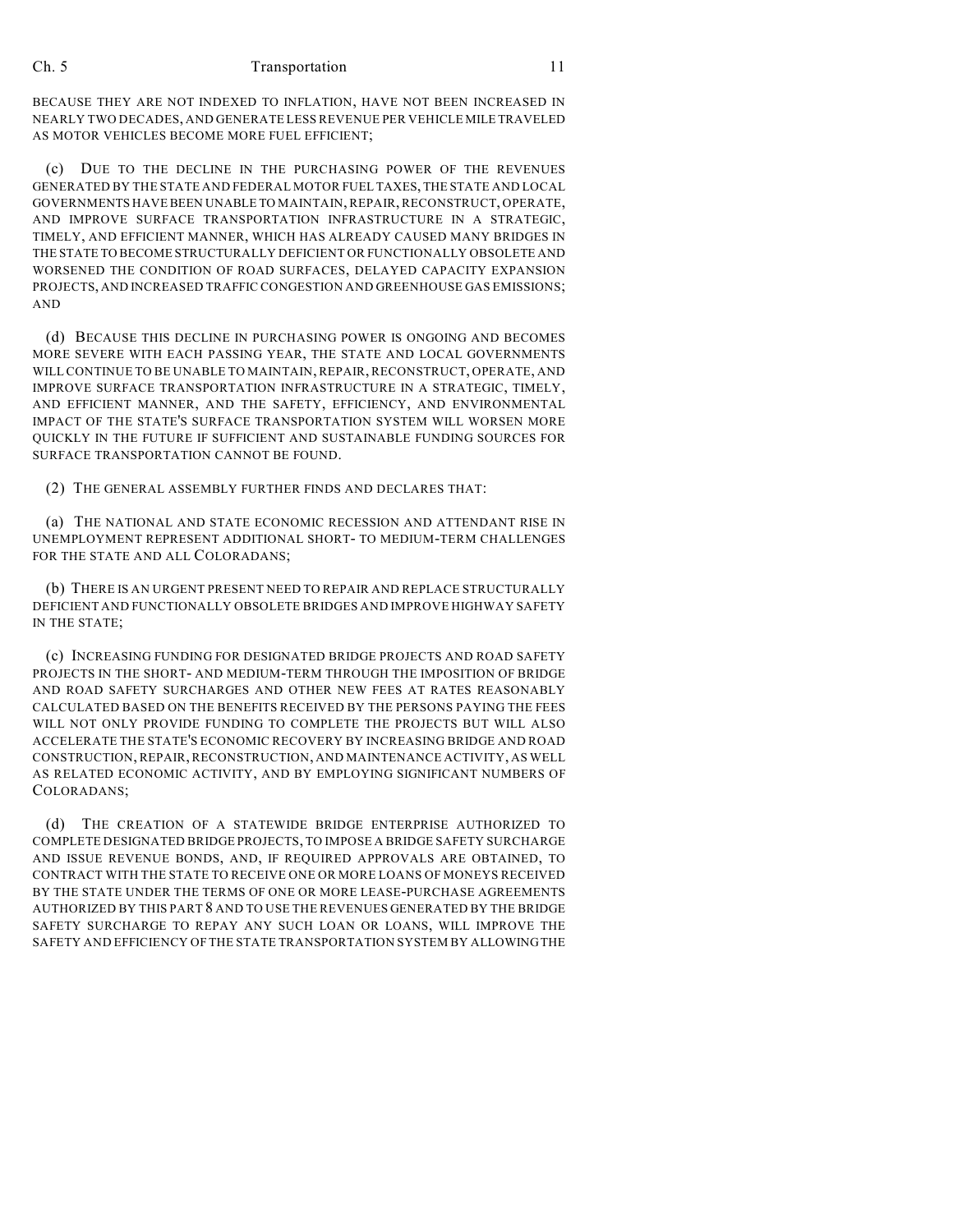STATE TO ACCELERATE THE REPAIR, RECONSTRUCTION, AND REPLACEMENT OF STRUCTURALLY DEFICIENT, FUNCTIONALLY OBSOLETE, AND RATED AS POOR BRIDGES;

(e) THE CREATION OF A HIGH-PERFORMANCE TRANSPORTATION ENTERPRISE WITH THE AUTHORITY AND MISSION TO SEEK OUT OPPORTUNITIES FOR INNOVATIVE AND EFFICIENT MEANS OF FINANCING OTHER IMPORTANT SURFACE TRANSPORTATION INFRASTRUCTURE PROJECTS WILL ENSURE THAT SUCH PROJECTS ARE ALSO PROPERLY PRIORITIZED AND ACCELERATED; AND

(f) GRANTING THE BRIDGE ENTERPRISE AND THE TRANSPORTATION ENTERPRISE BOTH RESPONSIBILITY FOR THE COMPLETION, RESPECTIVELY, OF DESIGNATED BRIDGE PROJECTS AND OTHER IMPORTANT SURFACE TRANSPORTATION PROJECTS AND THE FLEXIBILITY TO EXECUTE THEIR RESPECTIVE MISSIONS IN A VARIETY OF INNOVATIVE WAYS WILL ENSURE THAT AVAILABLE RESOURCES FOR SUCH PROJECTS ARE EFFICIENTLY AND EFFECTIVELY LEVERAGED SO THAT BOTH THE PROJECTS AND THE STATE'S ECONOMIC RECOVERY CAN BE COMPLETED AS QUICKLY AS POSSIBLE.

(3) THE GENERAL ASSEMBLY FURTHER FINDS AND DECLARES THAT:

(a) WHILE IT IS NECESSARY, APPROPRIATE, AND IN THE BEST INTERESTS OF THE STATE TO FUND DESIGNATED BRIDGE PROJECTS AND HIGHWAY SAFETY PROJECTS AND STIMULATE ECONOMIC RECOVERY IN THE SHORT- AND MEDIUM-TERM, THE STATE MUST ALSO DEVELOP A LONG-TERM STRATEGY TO PROVIDE SUSTAINABLE LONG-TERM REVENUE STREAMS DEDICATED FOR THE CONSTRUCTION OF IMPORTANT SURFACE TRANSPORTATION INFRASTRUCTURE PROJECTS AND THE CONTINUING MAINTENANCE, REPAIR, AND RECONSTRUCTION OF THE STATEWIDE SURFACE TRANSPORTATION SYSTEM THAT WILL:

(I) ALLOW BOTH THE STATE AND LOCAL GOVERNMENTS TO MAINTAIN, REPAIR, RECONSTRUCT, AND IMPROVE THEIR TRANSPORTATION INFRASTRUCTURE IN A STRATEGIC, TIMELY, AND EFFICIENT MANNER; AND

(II) PROVIDE THE STATE AND LOCAL GOVERNMENTS WITH THE RESOURCES AND FLEXIBILITY TO EXPLORE AND INVEST IN MODERN MULTIMODAL AND DEMAND-SIDE TRANSPORTATION SOLUTIONS THAT WILL HELP REDUCE TRAFFIC CONGESTION AND GREENHOUSE GAS EMISSIONS;

(b) THE SPECIFICATION OF ADDITIONAL POLICIES TO BE CONSIDERED AT ALL STAGES OF THE STATEWIDE TRANSPORTATION PLANNING PROCESS AND THE ESTABLISHMENT OF AN EFFICIENCY AND ACCOUNTABILITY COMMITTEE WITHIN THE DEPARTMENT OF TRANSPORTATION WILL HELP TO ENSURE THAT TRANSPORTATION PLANNING IS THOROUGH, INTEGRATED, AND STRATEGIC AND THAT ALL FUNDING DEDICATED FOR SURFACE TRANSPORTATION IS EXPENDED EFFECTIVELY.

**43-4-803. Definitions.** AS USED IN THIS PART 8, UNLESS THE CONTEXT OTHERWISE REQUIRES:

(1) "AUTHORIZED AGENT" SHALL HAVE THE SAME MEANING AS SET FORTH IN SECTION 42-1-102 (5), C.R.S.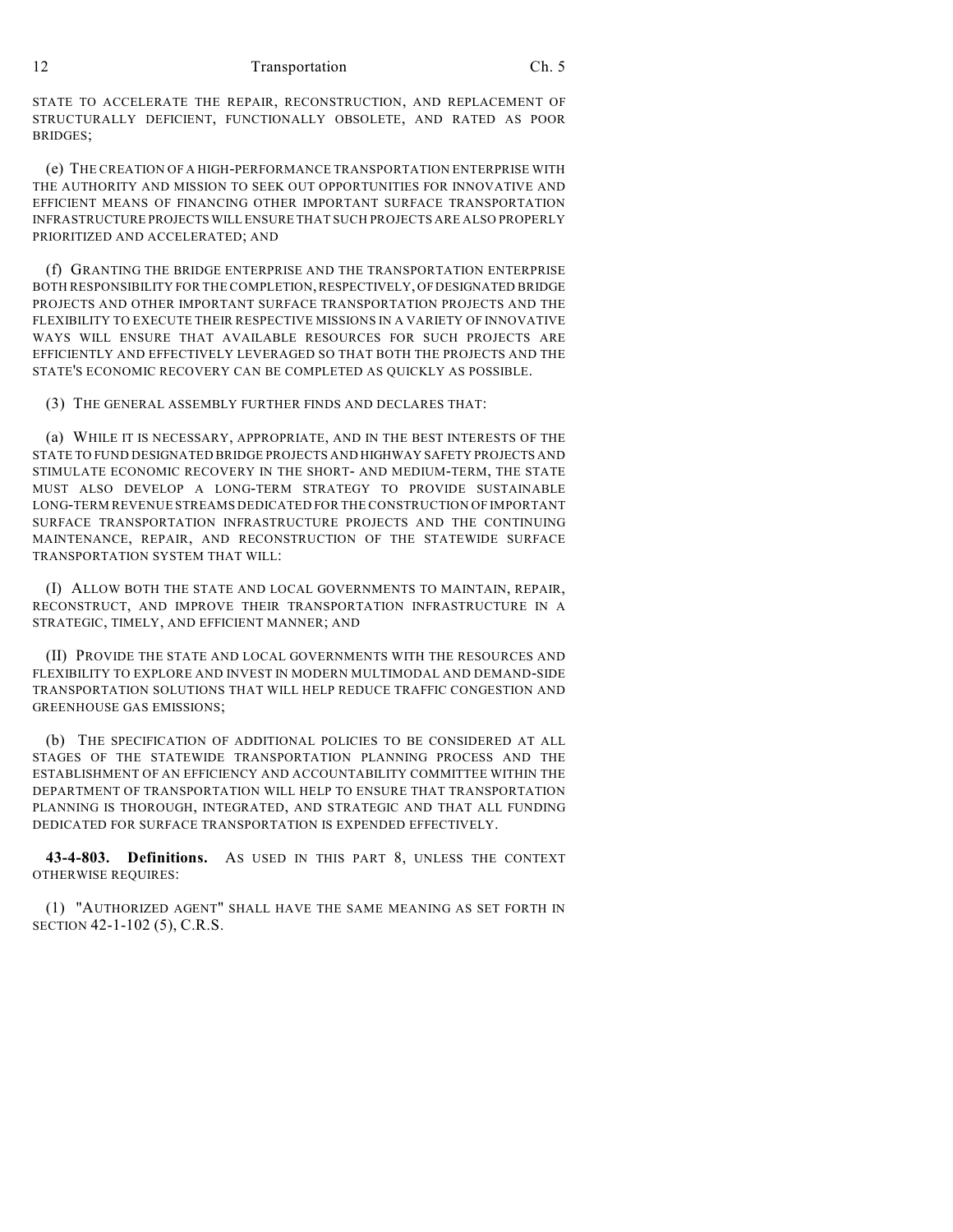(2) "BOND" MEANS ANY BOND, NOTE, INTERIM CERTIFICATE, COMMERCIAL PAPER,

CONTRACT, OR OTHER EVIDENCE OF INDEBTEDNESS OF EITHER THE BRIDGE ENTERPRISE OR THE TRANSPORTATION ENTERPRISE AUTHORIZED BY THIS PART 8, INCLUDING, BUT NOT LIMITED TO, ANY OBLIGATION TO THE UNITED STATES IN CONNECTION WITH A LOAN FROM OR GUARANTEED BY THE UNITED STATES.

(3) "BOND OBLIGATIONS" MEANS THE DEBT SERVICE ON, AND RELATED COSTS AND OBLIGATIONS IN CONNECTION WITH, BONDS, INCLUDING, WITHOUT LIMITATION:

(a) PAYMENTS WITH RESPECT TO PRINCIPAL, INTEREST, PREPAYMENT PREMIUMS, RESERVE FUNDS, SURPLUS FUNDS, SINKING FUNDS, AND COSTS OF ISSUANCE;

(b) PAYMENTS RELATED TO ANY CREDIT ENHANCEMENT, LIQUIDITY SUPPORT, OR INTEREST RATE PROTECTION FOR BONDS;

(c) FEES AND EXPENSES OF ANY TRUSTEE, BOND REGISTRAR, PAYING AGENT, AUTHENTICATING AGENT, REBATE ANALYST OR CONSULTANT, CALCULATION AGENT, REMARKETING AGENT, OR CREDIT ENHANCEMENT, LIQUIDITY SUPPORT, OR INTEREST RATE PROTECTION PROVIDER;

(d) COVERAGE REQUIREMENTS; AND

(e) OTHER COSTS, FEES, AND EXPENSES RELATED TO THE FOREGOING AND ANY OTHER AMOUNTS REQUIRED TO BE PAID PURSUANT TO THE PROVISIONS OF ANY DOCUMENTS AUTHORIZING THE ISSUANCE OF THE BONDS.

(4) "BRIDGE ENTERPRISE" MEANS THE STATEWIDE BRIDGE ENTERPRISE CREATED IN SECTION 43-4-805 (2).

(5) "BRIDGE ENTERPRISE BOARD" MEANS THE BOARD OF DIRECTORS OF THE BRIDGE ENTERPRISE.

(6) "BRIDGE ENTERPRISE DIRECTOR" MEANS THE DIRECTOR OF THE BRIDGE ENTERPRISE APPOINTED PURSUANT TO SECTION 43-4-805 (2) (a) (I).

(7) "BRIDGE SPECIAL FUND" MEANS THE STATEWIDE BRIDGE ENTERPRISE SPECIAL REVENUE FUND CREATED IN SECTION 43-4-805 (3) (a).

(8) "COMMISSION" MEANS THE TRANSPORTATION COMMISSION CREATED IN SECTION 43-1-106 (1).

(9) "DEPARTMENT" MEANS THE DEPARTMENT OF TRANSPORTATION CREATED IN SECTION 24-1-128.7, C.R.S.

(10) "DESIGNATED BRIDGE" MEANS EVERY BRIDGE, INCLUDING ANY ROADWAYS, SIDEWALKS, OR OTHER INFRASTRUCTURE CONNECTED OR ADJACENT TO OR REQUIRED FOR THE OPTIMAL FUNCTIONING OF THE BRIDGE, THAT:

(a) IS PART OF THE STATE HIGHWAY SYSTEM, AS DESCRIBED IN SECTION 43-2-101; AND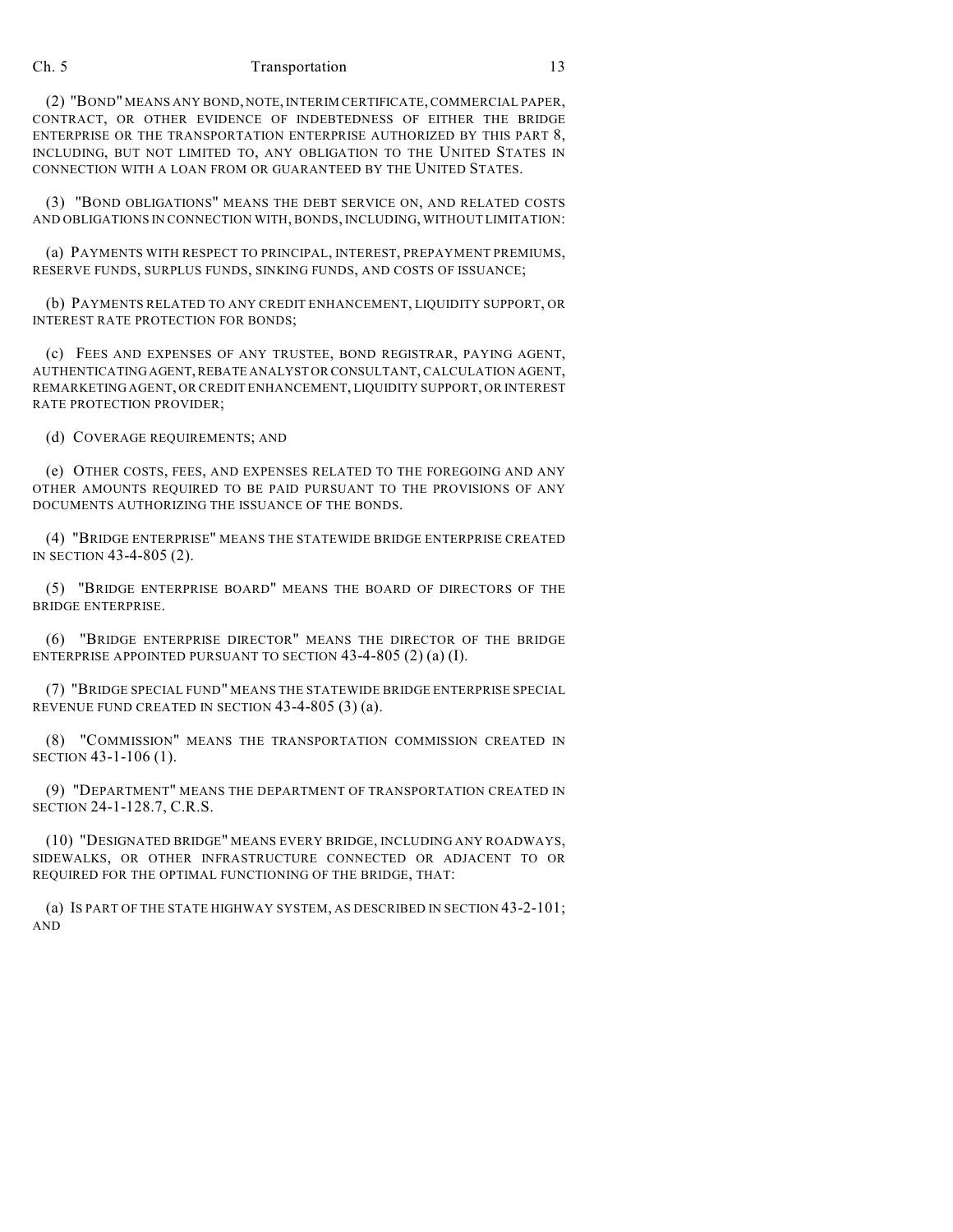(b) HAS BEEN IDENTIFIED BY THE DEPARTMENT AS STRUCTURALLY DEFICIENT OR FUNCTIONALLY OBSOLETE, AND HAS BEEN RATED BY THE DEPARTMENT AS POOR, AS OF JANUARY 1, 2009, OR IS SUBSEQUENTLY SO IDENTIFIED AND RATED BY THE DEPARTMENT.

(11) "DESIGNATED BRIDGE PROJECT" MEANS A PROJECT THAT INVOLVES THE REPAIR, RECONSTRUCTION, REPLACEMENT, OR ONGOING OPERATION OR MAINTENANCE, OR ANY COMBINATION THEREOF, OF A DESIGNATED BRIDGE BY THE BRIDGE ENTERPRISE PURSUANT TO AN AGREEMENT BETWEEN THE ENTERPRISE AND THE COMMISSION OR DEPARTMENT AUTHORIZED BY SECTION 43-4-805 (5) (f).

(12) "EXECUTIVE DIRECTOR" MEANS THE EXECUTIVE DIRECTOR OF THE DEPARTMENT.

(13) (a) "GRANT" MEANS ANY DIRECT CASH SUBSIDY OR OTHER DIRECT CONTRIBUTION OF MONEY FROM THE STATE OR ANY LOCAL GOVERNMENT IN THE STATE TO THE BRIDGE ENTERPRISE OR THE TRANSPORTATION ENTERPRISE THAT IS NOT REQUIRED TO BE REPAID.

(b) "GRANT" DOES NOT INCLUDE ANY OF THE FOLLOWING OR ANY INTEREST OR INCOME DERIVED FROM THE DEPOSIT AND INVESTMENT OF THE FOLLOWING:

(I) ANY INDIRECT BENEFIT CONFERRED UPON THE BRIDGE ENTERPRISE OR THE TRANSPORTATION ENTERPRISE FROM THE STATE OR ANY LOCAL GOVERNMENT IN THE STATE;

(II) ANY FEDERAL FUNDS RECEIVED BY THE BRIDGE ENTERPRISE OR THE TRANSPORTATION ENTERPRISE, REGARDLESS OF WHETHER THE FEDERAL FUNDS PASS THROUGH THE STATE OR ANY LOCAL GOVERNMENT IN THE STATE PRIOR TO RECEIPT BY THE ENTERPRISE;

(III) ANY REVENUES OF THE BRIDGE ENTERPRISE FROM THE BRIDGE SAFETY SURCHARGE IMPOSED BY THE ENTERPRISE PURSUANT TO SECTION  $43-4-805(5)(g)$ OR REVENUES OF THE BRIDGE ENTERPRISE OR THE TRANSPORTATION ENTERPRISE FROM ANY OTHER AUTHORIZED RATE, FEE, ASSESSMENT, OR OTHER CHARGE IMPOSED BY EITHER ENTERPRISE FOR THE PROVISION OF GOODS OR SERVICES BY THE ENTERPRISE;

(IV) ANY MONEYS PAID OR ADVANCED TO THE BRIDGE ENTERPRISE OR THE TRANSPORTATION ENTERPRISE BY THE STATE, A LOCAL GOVERNMENT OR GROUP OF LOCAL GOVERNMENTS, AN AUTHORITY, OR ANY OTHER GOVERNMENT-OWNED BUSINESS OR GOVERNMENTAL ENTITY IN EXCHANGE FOR AN AGREEMENT BY EITHER ENTERPRISE TO COMPLETE A DESIGNATED BRIDGE PROJECT OR A SURFACE TRANSPORTATION INFRASTRUCTURE PROJECT; OR

(V) ANY MONEYS LOANED BY THE COMMISSION TO THE BRIDGE ENTERPRISE PURSUANT TO SECTION  $43-4-805(4)$  OR  $(5)(r)$  OR THE TRANSPORTATION ENTERPRISE PURSUANT TO SECTION 43-4-806 (4).

(14) "HIGHWAY" MEANS A ROAD AND RELATED IMPROVEMENTS AND SERVICES. A HIGHWAY MAY CONSIST OF IMPROVEMENTS AND SERVICES, INCLUDING, BUT NOT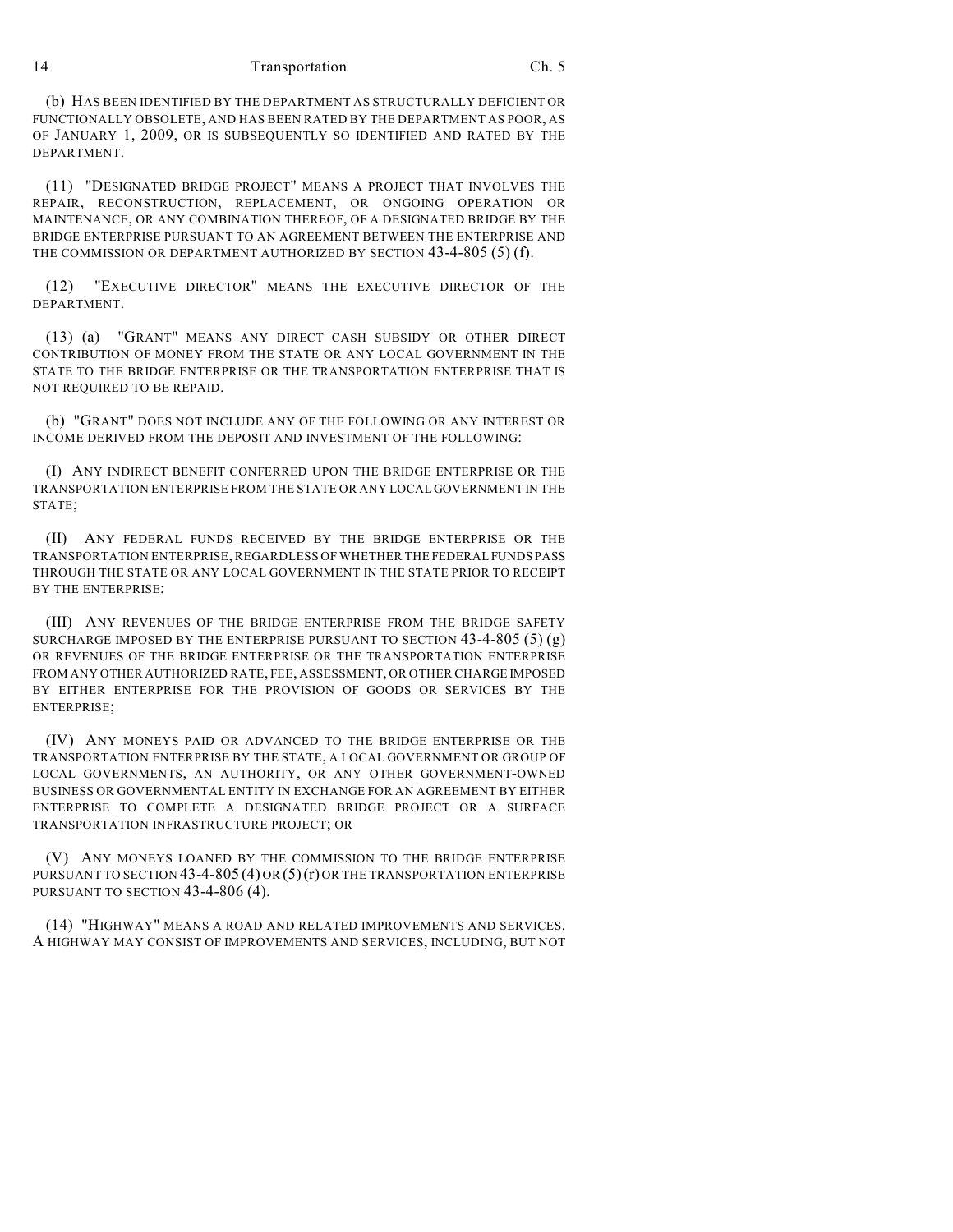LIMITED TO, PAVING, GRADING, LANDSCAPING, CURBS, GUTTERS, CULVERTS, SIDEWALKS, BIKEWAYS, LIGHTING, BRIDGES, OVERPASSES, UNDERPASSES, RAIL CROSSINGS, SHOULDERS, FRONTAGE ROADS, ACCESS ROADS, INTERCHANGES, DRAINAGE FACILITIES, TRANSIT LANES AND SERVICES, PARK-AND-RIDE FACILITIES, TRAFFIC DEMAND MANAGEMENT FACILITIES AND SERVICES, OTHER MULTIMODAL IMPROVEMENTS AND SERVICES, TOLL COLLECTION FACILITIES, SERVICE AREAS, ADMINISTRATIVE OR MAINTENANCE FACILITIES, GAS, ELECTRIC, WATER, SEWER, AND OTHER UTILITIES LOCATED OR TO BE LOCATED IN THE RIGHT-OF-WAY OF THE HIGHWAY, AND OTHER REAL OR PERSONAL PROPERTY, INCLUDING EASEMENTS, RIGHTS-OF-WAY, OPEN SPACE, AND OTHER INTERESTS THEREIN, RELATING TO THE FINANCING, CONSTRUCTION, OPERATION, OR MAINTENANCE OF THE HIGHWAY.

(15) "ISSUING ENTERPRISE" MEANS, WITH RESPECT TO THE ISSUANCE OF BONDS AS AUTHORIZED BY THIS PART 8, EITHER THE BRIDGE ENTERPRISE OR THE TRANSPORTATION ENTERPRISE.

(16) "LOCAL GOVERNMENT" MEANS A MUNICIPALITY, COUNTY, OR CITY AND COUNTY.

(17) "METROPOLITAN PLANNING ORGANIZATION" MEANS A METROPOLITAN PLANNING ORGANIZATION UNDER THE "FEDERAL TRANSIT ACT OF 1998", 49 U.S.C. SEC. 5301 ET SEQ., AS AMENDED.

(18) "PUBLIC-PRIVATE PARTNERSHIP" MEANS AN AGREEMENT, INCLUDING, BUT NOT LIMITED TO, AN OPERATING CONCESSION AGREEMENT BETWEEN THE BRIDGE ENTERPRISE OR THE TRANSPORTATION ENTERPRISE AND ONE OR MORE PRIVATE OR PUBLIC ENTITIES THAT PROVIDES FOR:

(a) ACCEPTANCE OF A PRIVATE CONTRIBUTION TO A SURFACE TRANSPORTATION INFRASTRUCTURE PROJECT IN EXCHANGE FOR A PUBLIC BENEFIT CONCERNING THE PROJECT OTHER THAN ONLY A MONEY PAYMENT;

(b) SHARING OF RESOURCES AND THE MEANS OF PROVIDING SURFACE TRANSPORTATION INFRASTRUCTURE PROJECTS; OR

(c) COOPERATION IN RESEARCHING, DEVELOPING, AND IMPLEMENTING SURFACE TRANSPORTATION INFRASTRUCTURE PROJECTS.

(19) "PUBLIC TRANSPORTATION VEHICLE" MEANS A MOTOR VEHICLE THAT IS PART OF VEHICULAR SERVICE THAT TRANSPORTS THE GENERAL PUBLIC AND THAT IS PROVIDED BY A PUBLIC TRANSPORTATION DISTRICT OR BY A LOCAL GOVERNMENT.

(20) "REGIONAL PLANNING COMMISSION" MEANS A REGIONAL PLANNING COMMISSION FORMED UNDER THE PROVISIONS OF SECTION 30-28-105, C.R.S., THAT PREPARES AND SUBMITS A TRANSPORTATION PLAN PURSUANT TO SECTION 43-1-1103.

(21) "ROAD SAFETY PROJECT" MEANS A CONSTRUCTION, RECONSTRUCTION, OR MAINTENANCE PROJECT THAT THE COMMISSION DETERMINES IS NEEDED TO ENHANCE THE SAFETY OF A STATE HIGHWAY, A COUNTY DETERMINES IS NEEDED TO ENHANCE THE SAFETY OF A COUNTY ROAD, OR A MUNICIPALITY DETERMINES IS NEEDED TO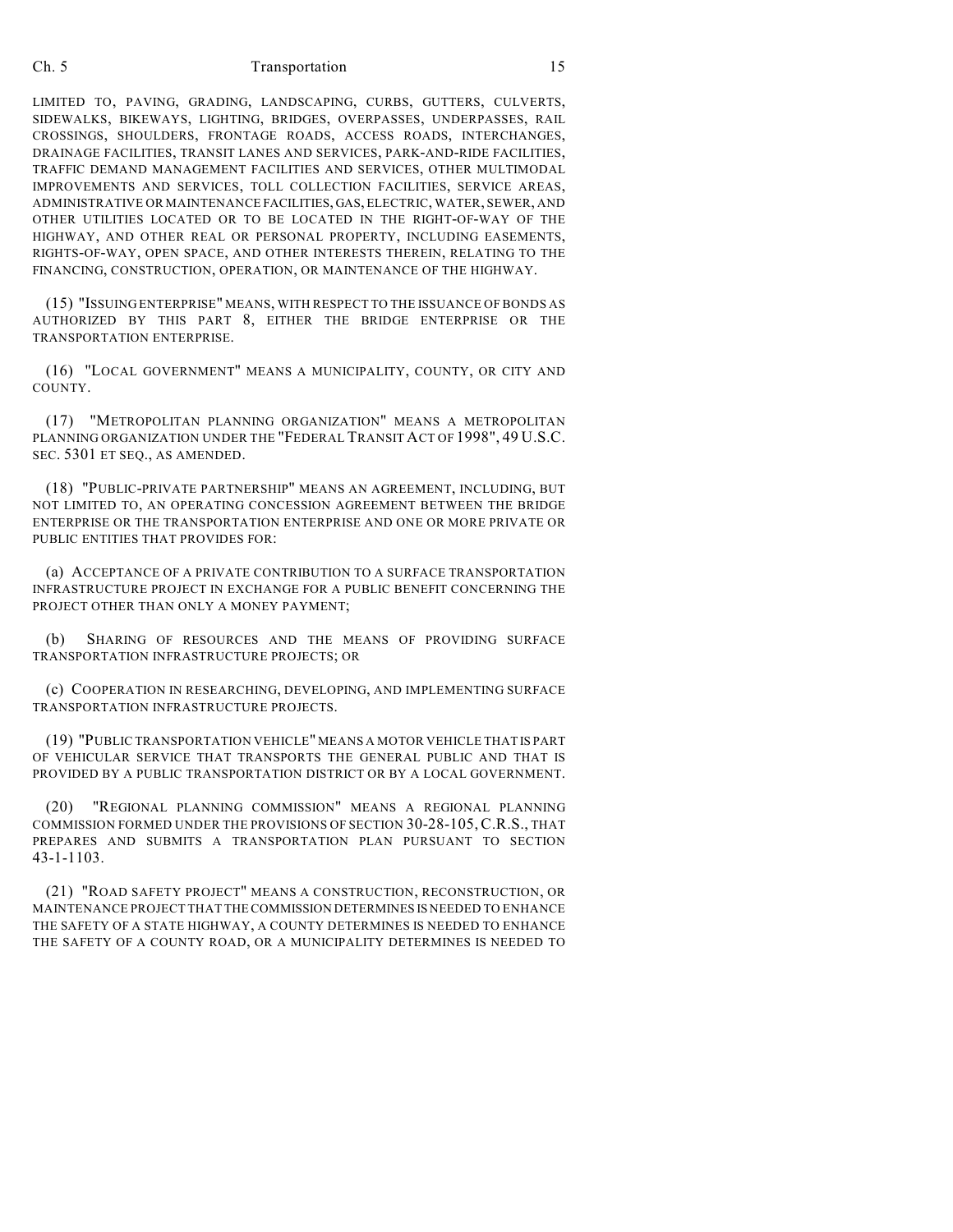ENHANCE THE SAFETY OF A CITY STREET.

(22) "SURFACE TRANSPORTATION INFRASTRUCTURE" MEANS A HIGHWAY, A BRIDGE OTHER THAN A DESIGNATED BRIDGE, OR ANY OTHER INFRASTRUCTURE, FACILITY, OR EQUIPMENT USED PRIMARILY OR IN LARGE PART TO TRANSPORT PEOPLE ON SYSTEMS THAT OPERATE ON OR ARE AFFIXED TO THE GROUND.

(23) "SURFACE TRANSPORTATION INFRASTRUCTURE PROJECT" MEANS THE PLANNING, DESIGNING, ENGINEERING, ACQUISITION, INSTALLATION, CONSTRUCTION, REPAIR, RECONSTRUCTION, MAINTENANCE, OR OPERATION OF A DEFINED AMOUNT OF SURFACE TRANSPORTATION INFRASTRUCTURE BY:

(a) THE TRANSPORTATION ENTERPRISE; OR

(b) A PARTNER OF THE TRANSPORTATION ENTERPRISE UNDER THE TERMS OF A PUBLIC-PRIVATE PARTNERSHIP.

(24) "TRANSPORTATION ENTERPRISE" MEANS THE HIGH-PERFORMANCE TRANSPORTATION ENTERPRISE CREATED IN SECTION 43-4-806 (2) (a).

(25) "TRANSPORTATION ENTERPRISE BOARD" MEANS THE BOARD OF DIRECTORS OF THE TRANSPORTATION ENTERPRISE.

(26) "TRANSPORTATION ENTERPRISE DIRECTOR" MEANS THE DIRECTOR OF THE TRANSPORTATION ENTERPRISE APPOINTED PURSUANT TO SECTION 43-4-806 (2) (b).

(27) "USER FEE" MEANS COMPENSATION TO BE PAID TO THE TRANSPORTATION ENTERPRISE OR A PARTNER OF THE TRANSPORTATION ENTERPRISE FOR THE PRIVILEGE OF USING SURFACE TRANSPORTATION INFRASTRUCTURE CONSTRUCTED OR OPERATED BY THE TRANSPORTATION ENTERPRISE OR OPERATED BY ITS PARTNER UNDER THE TERMS OF A PUBLIC-PRIVATE PARTNERSHIP.

(28) "VEHICLE" MEANS A MOTOR VEHICLE AS DEFINED IN SECTION 42-1-102 (58), C.R.S.; EXCEPT THAT, FOR PURPOSES OF THE IMPOSITION OF ANY SURCHARGE, FEE, OR FINE IMPOSED PURSUANT THIS PART 8 IN CONNECTION WITH A VEHICLE REQUIRED TO BE REGISTERED PURSUANT TO THE PROVISIONS OF ARTICLE 3 OF TITLE 42, C.R.S., "VEHICLE" ALSO INCLUDES ANY VEHICLE WITHOUT MOTIVE POWER THAT IS REQUIRED TO BE REGISTERED.

**43-4-804. Highway safety projects - surcharges and fees - crediting of moneys to highway users tax fund.** (1) ON AND AFTER JULY 1, 2009, THE FOLLOWING SURCHARGES, FEES, AND FINES SHALL BE COLLECTED AND CREDITED TO THE HIGHWAY USERS TAX FUND CREATED IN SECTION 43-4-201 (1) (a) AND ALLOCATED TO THE STATE HIGHWAY FUND, COUNTIES, AND MUNICIPALITIES AS SPECIFIED IN SECTION 43-4-205 (6.3):

(a) (I) A ROAD SAFETY SURCHARGE, WHICH, EXCEPT AS OTHERWISE PROVIDED IN SUBPARAGRAPHS (III) AND (VI) OF THIS PARAGRAPH (a), SHALL BE IMPOSED FOR ANY REGISTRATION PERIOD THAT COMMENCES ON OR AFTER JULY 1, 2009, UPON THE REGISTRATION OF ANY VEHICLE FOR WHICH A REGISTRATION FEE MUST BE PAID PURSUANT TO THE PROVISIONS OF PART 3 OF ARTICLE 3 OF TITLE 42, C.R.S. EXCEPT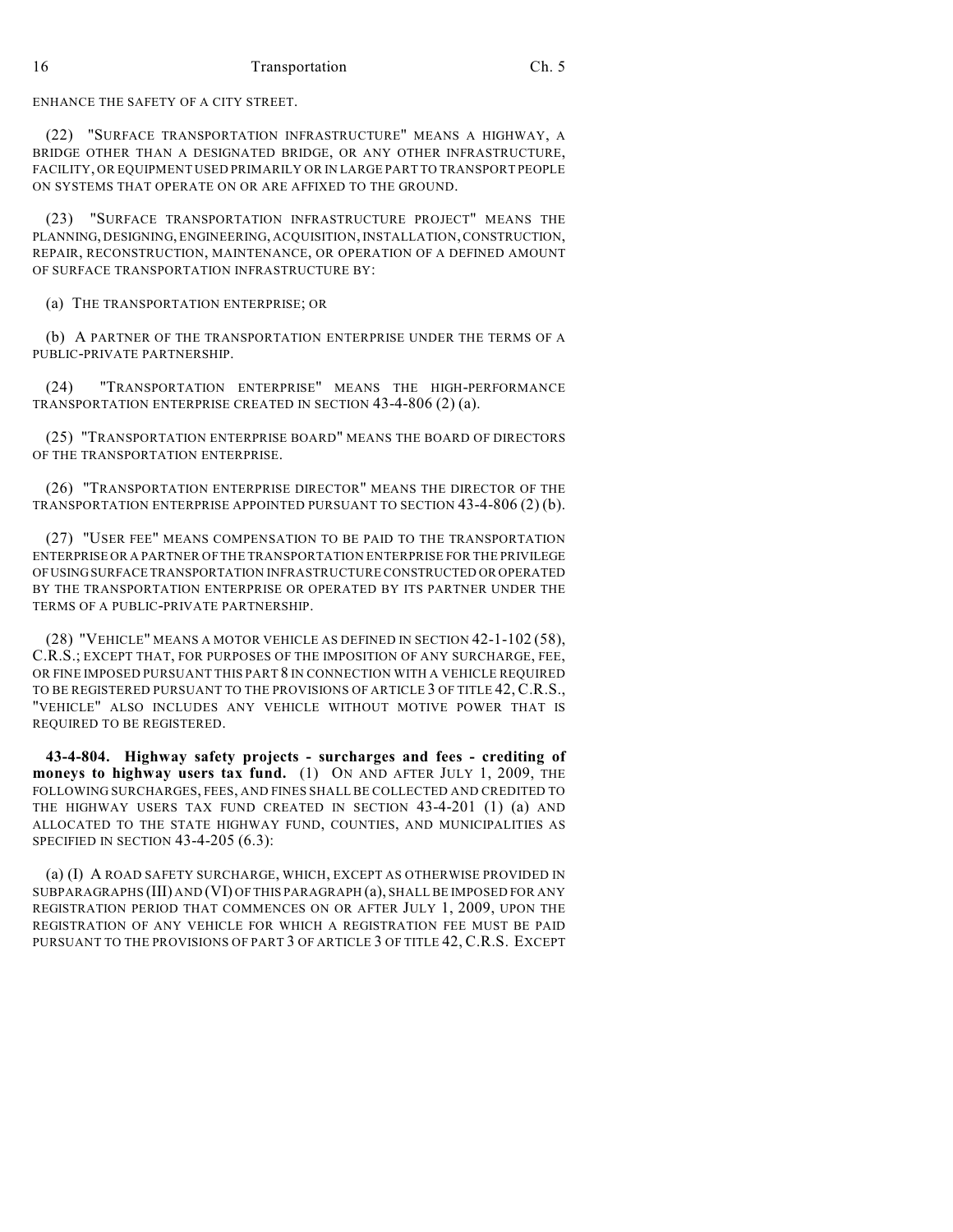AS OTHERWISE PROVIDED IN SUBPARAGRAPHS (IV) AND (V) OF THIS PARAGRAPH (a), THE AMOUNT OF THE SURCHARGE SHALL BE:

(A) SIXTEEN DOLLARS FOR ANY VEHICLE THAT IS A MOTORCYCLE, MOTORSCOOTER, OR MOTORBICYCLE, AS RESPECTIVELY DEFINED IN SECTION 42-1-102 (55) AND (59), C.R.S., OR THAT WEIGHS TWO THOUSAND POUNDS OR LESS;

(B) TWENTY-THREE DOLLARS FOR ANY VEHICLE THAT WEIGHS MORE THAN TWO THOUSAND POUNDS BUT NOT MORE THAN FIVE THOUSAND POUNDS;

(C) TWENTY-EIGHT DOLLARS FOR ANY VEHICLE THAT WEIGHS MORE THAN FIVE THOUSAND POUNDS BUT NOT MORE THAN TEN THOUSAND POUNDS;

(D) THIRTY-SEVEN DOLLARS FOR ANY VEHICLE THAT IS A PASSENGER BUS OR THAT WEIGHS MORE THAN TEN THOUSAND POUNDS BUT NOT MORE THAN SIXTEEN THOUSAND POUNDS; AND

(E) THIRTY-NINE DOLLARS FOR ANY VEHICLE THAT WEIGHS MORE THAN SIXTEEN THOUSAND POUNDS.

(II) THE ROAD SAFETY SURCHARGE SHALL BE IMPOSED WHEN A VEHICLE IS REGISTERED AS REQUIRED BY ARTICLE 3 OF TITLE 42, C.R.S. EACH AUTHORIZED AGENT SHALL REMIT TO THE DEPARTMENT OF REVENUE NO LESS FREQUENTLY THAN ONCE A MONTH, BUT OTHERWISE AT THE TIME AND IN THE MANNER REQUIRED BY THE EXECUTIVE DIRECTOR OF THE DEPARTMENT OF REVENUE, ALL ROAD SAFETY SURCHARGES COLLECTED BY THE AUTHORIZED AGENT. THE EXECUTIVE DIRECTOR OF THE DEPARTMENT OF REVENUE SHALL FORWARD ALL ROAD SAFETY SURCHARGES REMITTED BY AUTHORIZED AGENTS PLUS ANY ROAD SAFETY SURCHARGES COLLECTED DIRECTLY BY THE DEPARTMENT OF REVENUE TO THE STATE TREASURER, WHO SHALL CREDIT THE SURCHARGES TO THE HIGHWAY USERS TAX FUND.

(III) THE ROAD SAFETY SURCHARGE SHALL NOT BE IMPOSED ON ANY RENTAL VEHICLE ON WHICH A DAILY VEHICLE RENTAL FEE IS IMPOSED PURSUANT TO PARAGRAPH (b) OF THIS SUBSECTION (1).

(IV) THE AMOUNT OF THE ROAD SAFETY SURCHARGE IMPOSED ON ANY VEHICLE THAT IS AN ITEM OF CLASS A PERSONAL PROPERTY, AS DEFINED IN SECTION 42-3-106 (2) (a), C.R.S., SHALL BE THE PRODUCT OF THE AMOUNT OF THE SURCHARGE IMPOSED BASED ON THE WEIGHT OF THE VEHICLE PURSUANT TO SUBPARAGRAPH (I) OF THIS PARAGRAPH (a) AND THE PERCENTAGE OF THE ITEM'S TOTAL APPORTIONED REGISTRATION APPORTIONED TO COLORADO.

(V) THE AMOUNT OF THE ROAD SAFETY SURCHARGE IMPOSED PURSUANT TO THIS PARAGRAPH (a) SHALL BE ONE-HALF OF THE AMOUNT SPECIFIED IN SUBPARAGRAPH (I) OF THIS PARAGRAPH (a) FOR ANY VEHICLE THAT IS A TRUCK OR TRUCK TRACTOR THAT IS OWNED BY A FARMER OR RANCHER AND IS USED COMMERCIALLY ONLY:

(A) TO TRANSPORT TO MARKET OR PLACE OF STORAGE RAW AGRICULTURAL PRODUCTS ACTUALLY PRODUCED OR LIVESTOCK ACTUALLY RAISED BY THE FARMER OR RANCHER IN FARMING OR RANCHING OPERATIONS; OR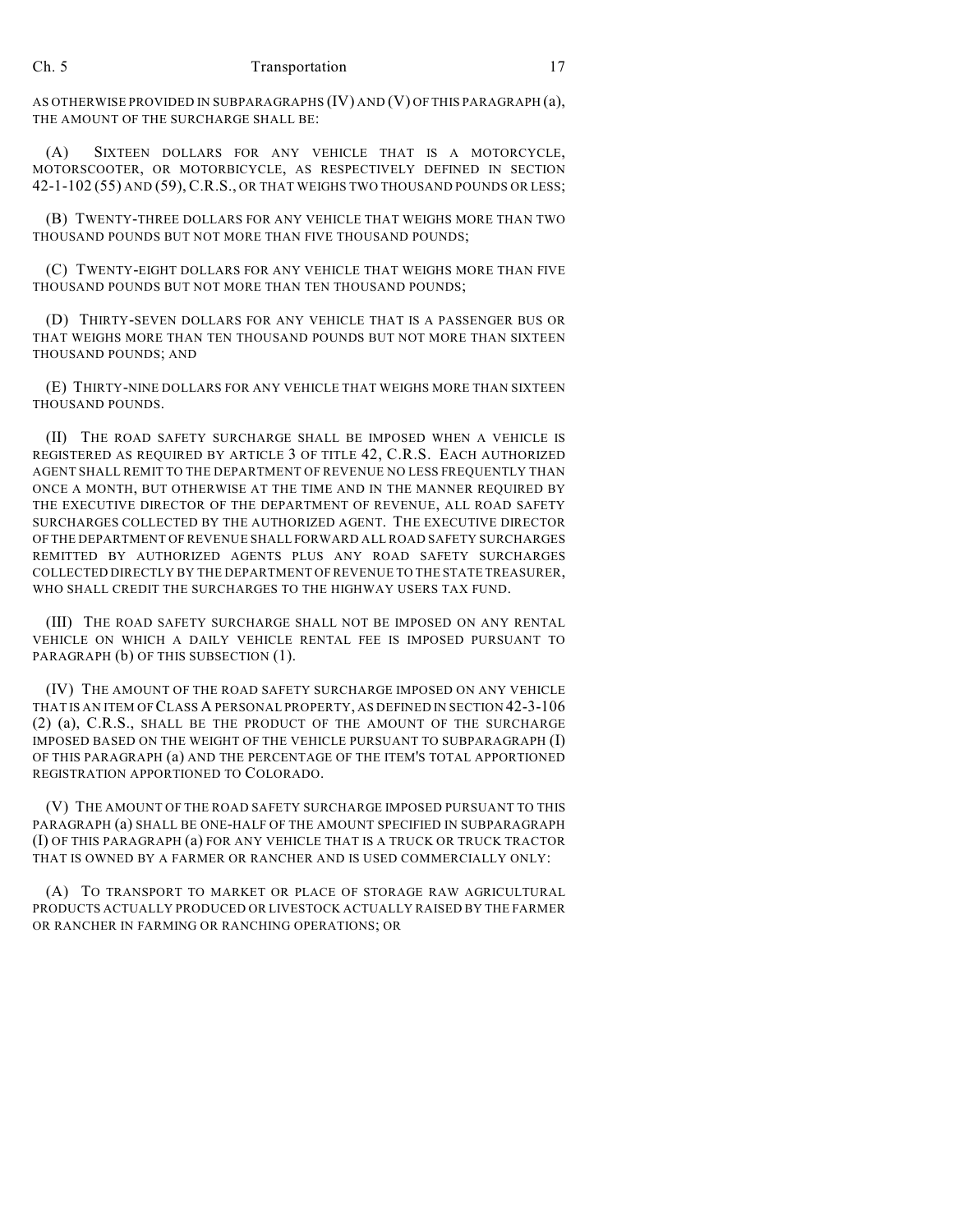(B) TO TRANSPORT COMMODITIES OR LIVESTOCK PURCHASED BY THE FARMER OR RANCHER FOR PERSONAL USE IN THE FARMER'S OR RANCHER'S FARMING OR RANCHING OPERATIONS.

(VI) THE ROAD SAFETY SURCHARGE SHALL NOT BE IMPOSED ON ANY VEHICLE FOR WHICH THE DEPARTMENT OF REVENUE HAS ISSUED A HORSELESS CARRIAGE SPECIAL LICENSE PLATE PURSUANT TO SECTION 42-3-219 (1) (a), C.R.S.

(VII) EACH VEHICLE REGISTRATION FEE INVOICE SHALL LIST THE ROAD SAFETY SURCHARGE SEPARATELY FROM ALL OTHER VEHICLE REGISTRATION FEES OR SURCHARGES IMPOSED.

(b) (I) EXCEPT AS OTHERWISE PROVIDED IN SUBPARAGRAPH (III) OF THIS PARAGRAPH (b), A DAILY VEHICLE RENTAL FEE, WHICH SHALL BE IMPOSED ON THE RENTAL OF ANY VEHICLE RENTED IN THE STATE AT THE RATE OF TWO DOLLARS PER DAY. ANY PERSON WHO OWNS VEHICLES THAT ARE BASED IN COLORADO FOR RENTAL PURPOSES OR WHO OWNS VEHICLES THAT ARE BASED IN A STATE OTHER THAN COLORADO FOR RENTAL PURPOSES BUT RENTS SUCH VEHICLES FROM A BUSINESS LOCATION IN COLORADO AND WHOSE PRIMARY BUSINESS IS THE RENTAL OF SUCH VEHICLES FOR PERIODS OF LESS THAN FORTY-FIVE DAYS, INCLUDING RENEWALS, TO ANOTHER PERSON SHALL COLLECT THE DAILY VEHICLE RENTAL FEE FROM THE RENTER OF EACH VEHICLE RENTED. THE RENTAL INVOICE SHALL LIST THE DAILY VEHICLE RENTAL FEE SEPARATELY AS A COLORADO ROAD SAFETY PROGRAM FEE.

(II) A PERSON WHO COLLECTS THE DAILY VEHICLE RENTAL FEE IMPOSED BY SUBPARAGRAPH (I) OF THIS PARAGRAPH (b) AND WHO PAYS SPECIFIC OWNERSHIP TAX ON THE VEHICLES RENTED IN THE MANNER SPECIFIED IN EITHER SECTION 42-3-107 (11) OR (12), C.R.S., OR BOTH, SHALL, NO LATER THAN THE TWENTIETH DAY OF EACH MONTH, SUBMIT TO THE DEPARTMENT OF REVENUE A REPORT, USING FORMS FURNISHED BY THE DEPARTMENT OF REVENUE, OF DAILY VEHICLE RENTAL FEES COLLECTED FOR THE PRECEDING MONTH AND SHALL INCLUDE WITH THE REPORT THE REMITTANCE OF ALL SUCH FEES. A PERSON WHO COLLECTS THE DAILY VEHICLE RENTAL FEE IMPOSED BY SUBPARAGRAPH (I) OF THIS PARAGRAPH (b) BUT DOES NOT PAY SPECIFIC OWNERSHIP TAX ON THE VEHICLES IN THE MANNER SPECIFIED IN EITHER SECTION 42-3-107 (11) OR (12), C.R.S., OR BOTH, SHALL SUBMIT THE REPORT AND THE REMITTANCE OF FEES COLLECTED IN THE SAME MANNER OR IN SUCH OTHER MANNER AS THE EXECUTIVE DIRECTOR OF THE DEPARTMENT OF REVENUE MAY PRESCRIBE BY RULES PROMULGATED IN ACCORDANCE WITH ARTICLE 4 OF TITLE 24, C.R.S. THE EXECUTIVE DIRECTOR OF THE DEPARTMENT OF REVENUE SHALL FORWARD ALL DAILY VEHICLE RENTAL FEES COLLECTED TO THE STATE TREASURER, WHO SHALL CREDIT THE DAILY VEHICLE RENTAL FEES TO THE HIGHWAY USERS TAX FUND.

(III) BECAUSE VEHICLE SHARING IS AN ALTERNATIVE TO PERSONAL VEHICLE OWNERSHIP THAT REDUCES THE NUMBER OF VEHICLE MILES TRAVELED ON THE HIGHWAYS OFTHE STATE BY ENCOURAGING THE USE OF TRANSIT AND REDUCING THE NUMBER OF TRIPS MADE IN PRIVATELY OWNED VEHICLES AND THEREBY BENEFITS THE STATE BY REDUCING TRAFFIC CONGESTION, GREENHOUSE GAS EMISSIONS, AND THE AMOUNT OF WEAR AND TEAR ON THE HIGHWAYS, THE DAILY VEHICLE RENTAL FEE IMPOSED PURSUANT TO THIS PARAGRAPH (b) SHALL NOT BE IMPOSED ON ANY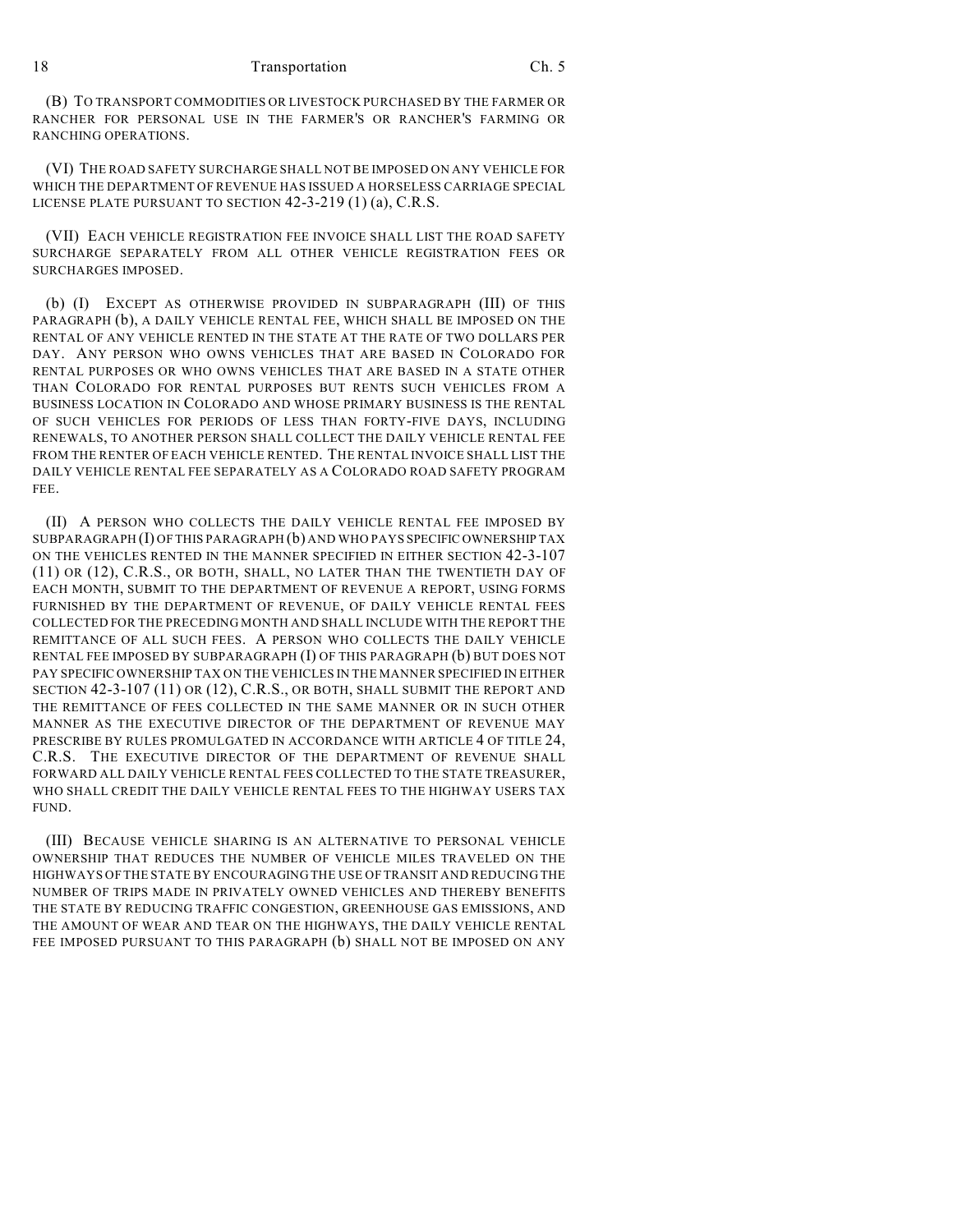VEHICLE RENTED PURSUANT TO A VEHICLE SHARING ARRANGEMENT IF:

(A) UNDER THE TERMS OF THE ARRANGEMENT, AN ORGANIZATION PROVIDES PASSENGER VEHICLES FOR THE USE OF MEMBERS OF THE ORGANIZATION WHO HAVE PAID A MEMBERSHIP FEE TO THE ORGANIZATION AND CHARGES AN ADDITIONAL FEE FOR EACH USE OF A PASSENGER VEHICLE;

(B) A MEMBER OF THE ORGANIZATION IS NOT REQUIRED TO ENTER INTO A SEPARATE WRITTEN AGREEMENT WITH THE ORGANIZATION EACH TIME THE MEMBER RESERVES AND USES A PASSENGER VEHICLE;

(C) THE AVERAGE PAID USAGE PERIOD FOR ALL PASSENGER VEHICLES PROVIDED BY THE ORGANIZATION DURING THE PRIOR CALENDAR YEAR WAS SIX HOURS OR LESS;

(D) AT LEAST THREE-QUARTERS OF ALL PASSENGER VEHICLE RENTALS MADE BY THE ORGANIZATION DURING THE PRIOR CALENDAR YEAR IN EACH MUNICIPALITY OR COUNTY IN WHICH THE ORGANIZATION DOES BUSINESS WERE MADE TO MEMBERS OF THE ORGANIZATION WHO MAINTAIN A RESIDENCE WITHIN THE CITY OR COUNTY;

(E) FUEL AND FULL INSURANCE COVERAGE ARE INCLUDED IN THE MEMBER USAGE RATES; AND

(F) PASSENGER VEHICLES PROVIDED BY THE ORGANIZATION ARE STATIONED IN SELF-SERVE LOCATIONS THROUGHOUT THE COUNTY OR MUNICIPALITY IN WHICH THE ORGANIZATION DOES BUSINESS.

(c) (I) A SUPPLEMENTAL OVERSIZE AND OVERWEIGHT VEHICLE SURCHARGE IN AN AMOUNT EQUAL TO THE AMOUNT OF THE FEE CHARGED PURSUANT TO SECTION 42-4-510 (11) (a), C.R.S., BY THE DEPARTMENT, THE MOTOR CARRIER SERVICES DIVISION OF THE DEPARTMENT OF REVENUE, OR THE COLORADO STATE PATROL FOR THE ISSUANCE OF THE SINGLE TRIP PERMIT; EXCEPT THAT THE SURCHARGE SHALL NOT BE IMPOSED ON A VEHICLE IF THE SINGLE TRIP PERMIT FEE WAS IMPOSED PURSUANT TO SECTION 42-4-510 (11) (a) (VI) (B), C.R.S.

(II) THE AGENCY ISSUING AN OVERSIZE OR OVERWEIGHT VEHICLE SINGLE TRIP PERMIT SHALL COLLECT THE SUPPLEMENTAL OVERSIZE AND OVERWEIGHT VEHICLE SURCHARGE AT THE SAME TIME AS IT COLLECTS THE SINGLE TRIP PERMIT FEE. THE AGENCY SHALL FORWARD ALL SUPPLEMENTAL OVERSIZE AND OVERWEIGHT VEHICLE SURCHARGES TO THE DEPARTMENT, AND THE EXECUTIVE DIRECTOR OF THE DEPARTMENT SHALL FORWARD THE SUPPLEMENTAL SURCHARGES TO THE STATE TREASURER, WHO SHALL CREDIT THE SURCHARGES TO THE HIGHWAY USERS TAX FUND.

(d) (I) A SUPPLEMENTAL UNREGISTERED VEHICLE FINE IMPOSED IN ADDITION TO THE FINE IMPOSED PURSUANT TO SECTION 42-6-139 (3), C.R.S., UPON CONVICTION OF A MISDEMEANOR FOR KNOWINGLY FAILING TO REGISTER A VEHICLE WITHINNINETY DAYS OF BECOMING A RESIDENT OF THIS STATE AS REQUIRED BY SECTION 42-3-103 (4) (a), C.R.S.

(II) THE SUPPLEMENTAL UNREGISTERED VEHICLE FINE SHALL BE COLLECTED AT THE SAME TIME AS THE FINE IMPOSED PURSUANT TO SECTION 42-6-139 (3), C.R.S.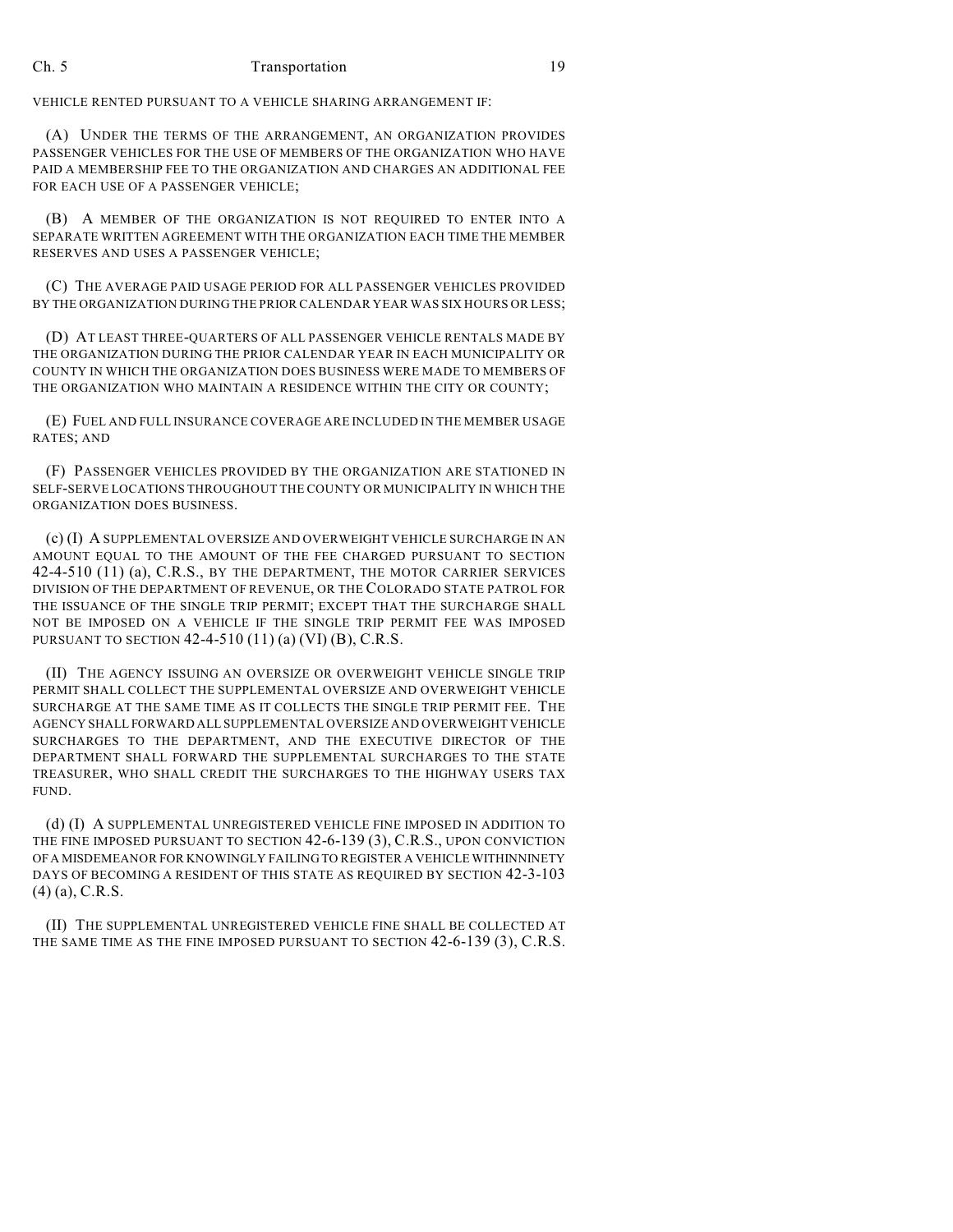THE AMOUNT OF THE SUPPLEMENTAL UNREGISTERED VEHICLE FINE SHALL BE TWENTY-FIVE DOLLARS FOR EACH MONTH OR PORTION OF A MONTH THAT THE VEHICLE REMAINED UNREGISTERED FOLLOWING THE NINETY-DAY PERIOD DURING WHICH INITIAL REGISTRATION WAS REQUIRED; EXCEPT THAT THE AMOUNT OF THE SUPPLEMENTAL UNREGISTERED VEHICLE FINE SHALL NOT EXCEED ONE HUNDRED DOLLARS. ALL SUPPLEMENTAL UNREGISTERED VEHICLE FINES SHALL BE FORWARDED TO THE STATE TREASURER, WHO SHALL CREDIT THE FINES TO THE HIGHWAY USERS TAX FUND.

(e) LATE REGISTRATION FEES REQUIRED TO BE CREDITED TO THE HIGHWAY USERS TAX FUND PURSUANT TO SECTION 42-3-112 (2), C.R.S.

**43-4-805. Statewide bridge enterprise - creation - board - funds - powers and duties - reporting requirements - legislative declaration.** (1) THE GENERAL ASSEMBLY HEREBY FINDS AND DECLARES THAT:

(a) THE COMPLETION OF DESIGNATED BRIDGE PROJECTS IS ESSENTIAL TO ADDRESS INCREASING TRAFFIC CONGESTION AND DELAYS, HAZARDS, INJURIES, AND FATALITIES;

(b) DUE TO THE LIMITED AVAILABILITY OF STATE AND FEDERAL FUNDING AND THE NEED TO ACCOMPLISH THE FINANCING, REPAIR, RECONSTRUCTION, AND REPLACEMENT OF DESIGNATED BRIDGES AS PROMPTLY AND EFFICIENTLY AS POSSIBLE, IT IS NECESSARY TO CREATE A STATEWIDE BRIDGE ENTERPRISE AND TO AUTHORIZE THE ENTERPRISE TO:

(I) ENTER INTO AGREEMENTS WITH THE COMMISSION OR THE DEPARTMENT TO FINANCE, REPAIR, RECONSTRUCT, AND REPLACE DESIGNATED BRIDGES IN THE STATE; AND

(II) IMPOSE A BRIDGE SAFETY SURCHARGE AT RATES REASONABLY CALCULATED TO DEFRAY THE COSTS OF COMPLETING DESIGNATED BRIDGE PROJECTS AND DISTRIBUTE THE BURDEN OF DEFRAYING THE COSTS IN A MANNER BASED ON THE BENEFITS RECEIVED BY PERSONS PAYING THE FEES AND USING DESIGNATED BRIDGES, RECEIVE AND EXPEND REVENUES GENERATED BY THE SURCHARGE AND OTHER MONEYS, ISSUE REVENUE BONDS AND OTHER OBLIGATIONS, CONTRACT WITH THE STATE, IF REQUIRED APPROVALS ARE OBTAINED, TO RECEIVE ONE OR MORE LOANS OF MONEYS RECEIVED BY THE STATE UNDER THE TERMS OF ONE OR MORE LEASE-PURCHASE AGREEMENTS AUTHORIZED BY THIS PART 8, EXPEND REVENUES GENERATED BY THE SURCHARGE TO REPAY ANY SUCH LOAN OR LOANS RECEIVED, AND EXERCISE OTHER POWERS NECESSARY AND APPROPRIATE TO CARRY OUT ITS PURPOSES; AND

(c) THE CREATION OF A STATEWIDE BRIDGE ENTERPRISE IS IN THE PUBLIC INTEREST AND WILL PROMOTE THE HEALTH, SAFETY, AND WELFARE OF ALL COLORADANS AND VISITORS TO THE STATE BY PROVIDING BRIDGES THAT INCORPORATE THE BENEFITS OF ADVANCED ENGINEERING DESIGN, EXPERIENCE, AND SAFETY.

(2) (a) (I) THE STATEWIDE BRIDGE ENTERPRISE IS HEREBY CREATED. THE BRIDGE ENTERPRISE SHALL BE AND SHALL OPERATE AS A GOVERNMENT-OWNED BUSINESS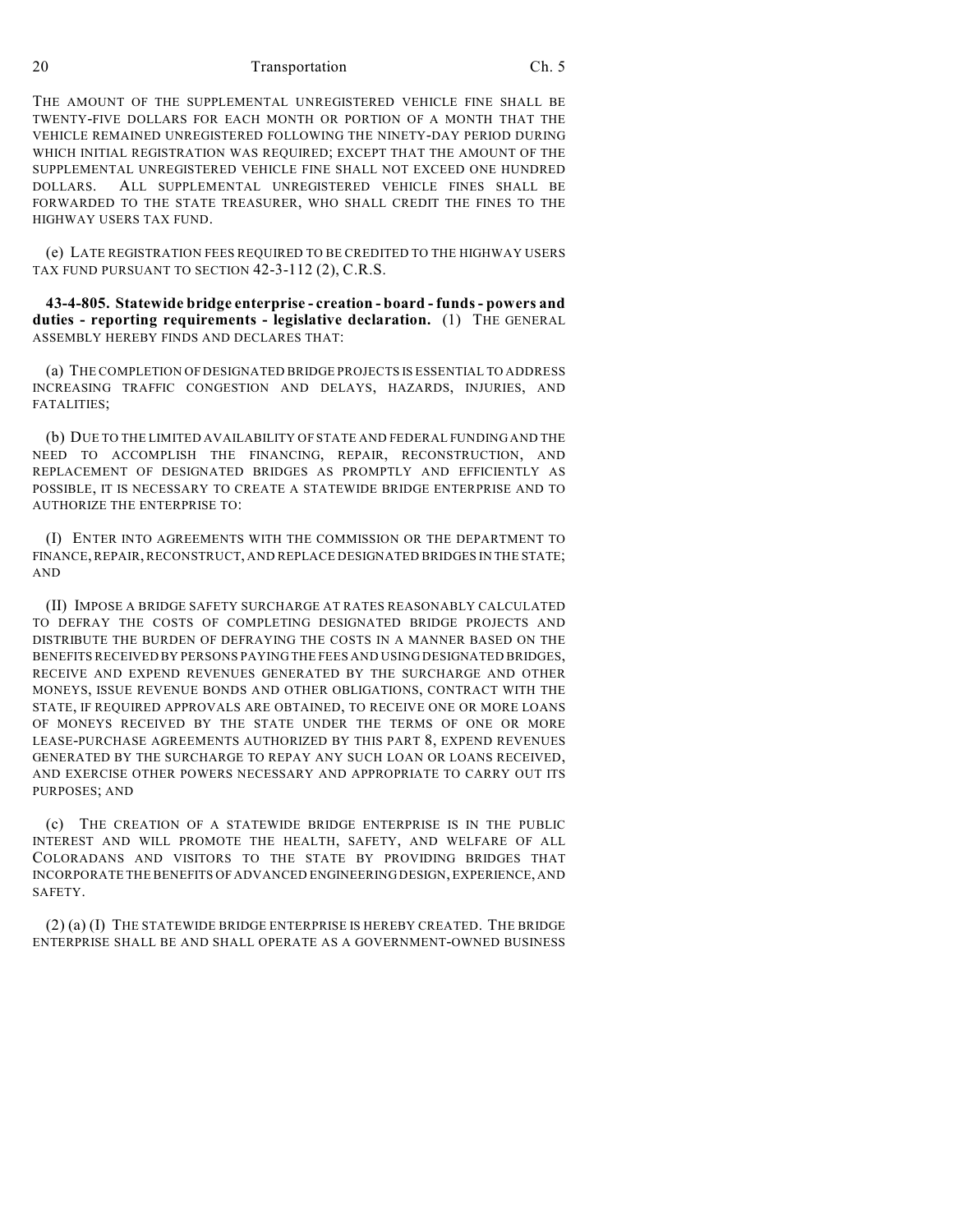WITHIN THE DEPARTMENT. THE COMMISSION SHALL SERVE AS THE BRIDGE ENTERPRISE BOARD AND SHALL, WITH THE CONSENT OF THE EXECUTIVE DIRECTOR, APPOINT A BRIDGE ENTERPRISE DIRECTOR WHO SHALL POSSESS SUCH QUALIFICATIONS AS MAY BE ESTABLISHED BY THE COMMISSION AND THE STATE PERSONNEL BOARD. THE BRIDGE ENTERPRISE DIRECTOR SHALL OVERSEE THE DISCHARGE OF ALL RESPONSIBILITIES OF THE BRIDGE ENTERPRISE AND SHALL SERVE AT THE PLEASURE OF THE BRIDGE ENTERPRISE BOARD.

(II) THE BRIDGE ENTERPRISE AND THE BRIDGE ENTERPRISE DIRECTOR SHALL EXERCISE THEIR POWERS AND PERFORM THEIR DUTIES AS IF THE SAME WERE TRANSFERRED TO THE DEPARTMENT BY A **TYPE 1** TRANSFER, AS DEFINED IN SECTION 24-1-105, C.R.S.

(b) THE BUSINESS PURPOSE OF THE BRIDGE ENTERPRISE IS TO FINANCE, REPAIR, RECONSTRUCT, AND REPLACE ANY DESIGNATED BRIDGE IN THE STATE AND, AS AGREED UPON BY THE ENTERPRISE AND THE COMMISSION, OR THE DEPARTMENT TO THE EXTENT AUTHORIZED BY THE COMMISSION, TO MAINTAIN THE BRIDGES IT FINANCES, REPAIRS, RECONSTRUCTS, AND REPLACES. TO ALLOW THE BRIDGE ENTERPRISE TO ACCOMPLISH THIS PURPOSE AND FULLY EXERCISE ITS POWERS AND DUTIES THROUGH THE BRIDGE ENTERPRISE BOARD, THE BRIDGE ENTERPRISE MAY:

(I) IMPOSE A BRIDGE SAFETY SURCHARGE AS AUTHORIZED IN PARAGRAPH (g) OF SUBSECTION (5) OF THIS SECTION;

(II) ISSUE REVENUE BONDS PAYABLE FROM THE REVENUES AND OTHER AVAILABLE MONEYS OF THE BRIDGE ENTERPRISE PLEDGED FOR THEIR PAYMENT AS AUTHORIZED IN SECTION 43-4-807; AND

(III) CONTRACT WITH ANY OTHER GOVERNMENTAL OR NONGOVERNMENTAL SOURCE OF FUNDING FOR LOANS OR GRANTS, INCLUDING, BUT NOT LIMITED TO, ONE OR MORE LOANS FROM THE STATE OF MONEYS RECEIVED BY THE STATE PURSUANT TO THE TERMS OF ONE OR MORE LEASE-PURCHASE AGREEMENTS AUTHORIZED PURSUANT TO PARAGRAPH (r) OF SUBSECTION (5) OF THIS SECTION, TO BE USED TO SUPPORT BRIDGE ENTERPRISE FUNCTIONS.

(c) THE BRIDGE ENTERPRISE SHALL CONSTITUTE AN ENTERPRISE FOR PURPOSES OF SECTION 20 OF ARTICLE X OF THE STATE CONSTITUTION SO LONG AS IT RETAINS THE AUTHORITY TO ISSUE REVENUE BONDS AND RECEIVES LESS THAN TEN PERCENT OF ITS TOTAL REVENUES IN GRANTS FROM ALL COLORADO STATE AND LOCAL GOVERNMENTS COMBINED. SO LONG AS IT CONSTITUTES AN ENTERPRISE PURSUANT TO THIS PARAGRAPH (c), THE BRIDGE ENTERPRISE SHALL NOT BE SUBJECT TO ANY PROVISIONS OF SECTION 20 OF ARTICLE X OF THE STATE CONSTITUTION. CONSISTENT WITH THE DETERMINATION OF THE COLORADO SUPREME COURT IN *NICHOLL V.E-470 PUBLIC HIGHWAY AUTHORITY*, 896 P.2d 859 (COLO. 1995), THAT THE POWER TO IMPOSE TAXES IS INCONSISTENT WITH "ENTERPRISE" STATUS UNDER SECTION 20 OF ARTICLE X OF THE STATE CONSTITUTION, THE GENERAL ASSEMBLY FINDS AND DECLARES THAT A BRIDGE SAFETY SURCHARGE IMPOSED BY THE BRIDGE ENTERPRISE PURSUANT TO PARAGRAPH (g) OF SUBSECTION (5) OF THIS SECTION IS NOT A TAX BUT IS INSTEAD A FEE IMPOSED BY THE BRIDGE ENTERPRISE TO DEFRAY THE COST OF COMPLETING DESIGNATED BRIDGE PROJECTS THAT THE ENTERPRISE PROVIDES AS A SPECIFIC SERVICE TO THE PERSONS UPON WHOM THE FEE IS IMPOSED AND AT RATES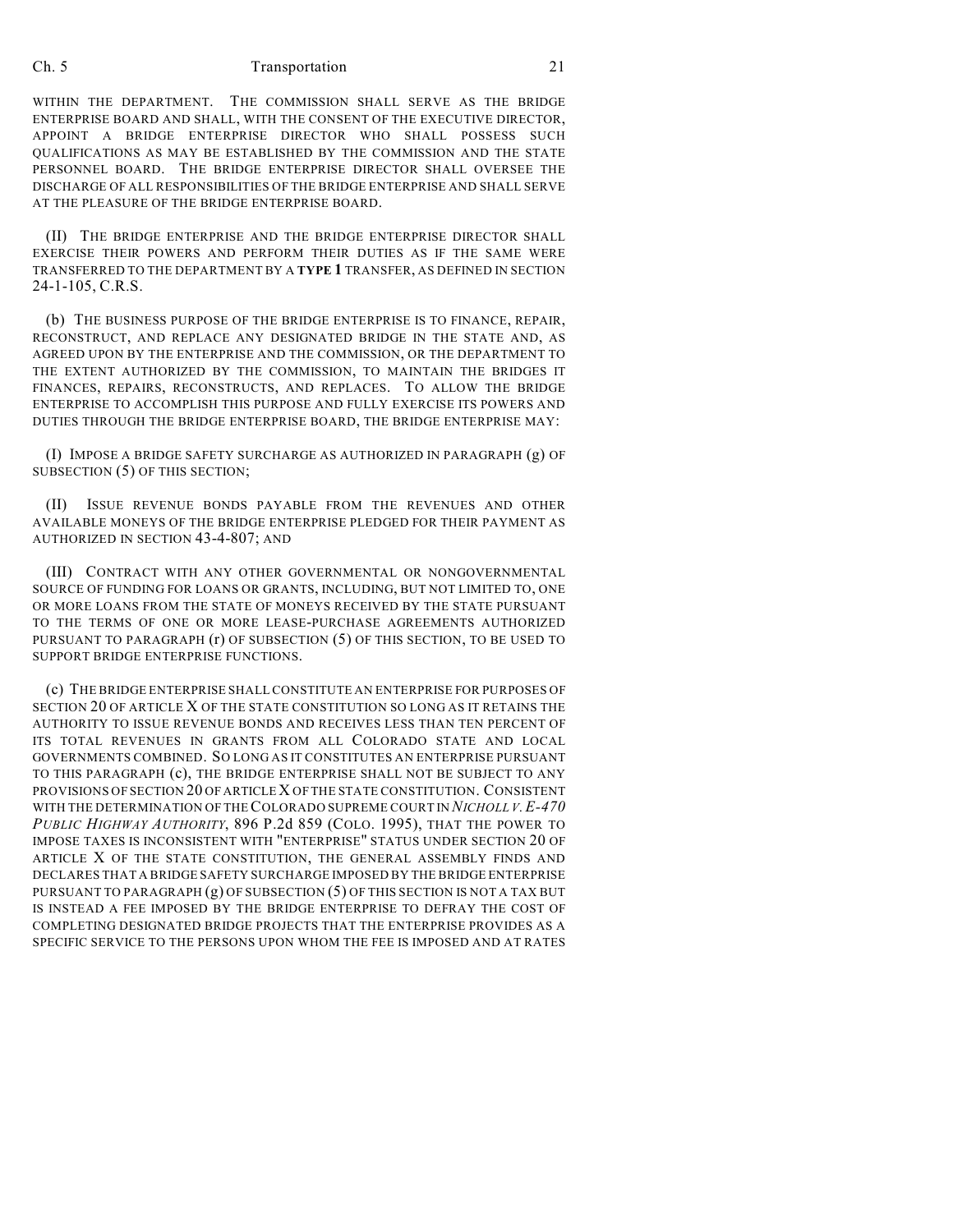## REASONABLY CALCULATED BASED ON THE BENEFITS RECEIVED BY SUCH PERSONS.

(3) (a) THE STATEWIDE BRIDGE ENTERPRISE SPECIAL REVENUE FUND, REFERRED TO IN THIS PART 8 AS THE "BRIDGE SPECIAL FUND", IS HEREBY CREATED IN THE STATE TREASURY. ALL REVENUES RECEIVED BY THE BRIDGE ENTERPRISE, INCLUDING, BUT NOT LIMITED TO, ANY REVENUES FROM A BRIDGE SAFETY SURCHARGE COLLECTED PURSUANT TO PARAGRAPH (g) OF SUBSECTION (5) OF THIS SECTION AND ANY MONEYS LOANED TO THE ENTERPRISE BY THE STATE PURSUANT TO PARAGRAPH (r) OF SUBSECTION (5) OF THIS SECTION, SHALL BE DEPOSITED INTO THE BRIDGE SPECIAL FUND. THE BRIDGE ENTERPRISE BOARD MAY ESTABLISH SEPARATE ACCOUNTS WITHIN THE BRIDGE SPECIAL FUND AS NEEDED IN CONNECTION WITH ANY SPECIFIC DESIGNATED BRIDGE PROJECT. THE BRIDGE ENTERPRISE ALSO MAY DEPOSIT OR PERMIT OTHERS TO DEPOSIT OTHER MONEYS INTO THE BRIDGE SPECIAL FUND, BUT IN NO EVENT MAY REVENUES FROM ANY TAX OTHERWISE AVAILABLE FOR GENERAL PURPOSES BE DEPOSITED INTO THE BRIDGE SPECIAL FUND. THE STATE TREASURER, AFTER CONSULTING WITH THE BRIDGE ENTERPRISE BOARD, SHALL INVEST ANY MONEYS IN THE BRIDGE SPECIAL FUND, INCLUDING ANY SURPLUS OR RESERVES, BUT EXCLUDING ANY PROCEEDS FROM THE SALE OF BONDS OR EARNINGS ON SUCH PROCEEDS INVESTED PURSUANT TO SECTION 43-4-807 (2), THAT ARE NOT NEEDED FOR IMMEDIATE USE. SUCH MONEYS MAY BE INVESTED IN THE TYPES OF INVESTMENTS AUTHORIZED IN SECTIONS 24-36-109, 24-36-112, AND 24-36-113, C.R.S.

(b) ALL INTEREST AND INCOME DERIVED FROM THE DEPOSIT AND INVESTMENT OF MONEYS IN THE BRIDGE SPECIAL FUND SHALL BE CREDITED TO THE BRIDGE SPECIAL FUND AND, IF APPLICABLE, TO THE APPROPRIATE DESIGNATED BRIDGE PROJECT ACCOUNT. MONEYS IN THE BRIDGE SPECIAL FUND SHALL BE CONTINUOUSLY APPROPRIATED TO THE BRIDGE ENTERPRISE FOR THE PURPOSES SET FORTH IN THIS PART 8. ALL MONEYS DEPOSITED IN THE BRIDGE SPECIAL FUND SHALL REMAIN IN THE BRIDGE SPECIAL FUND FOR THE PURPOSES SET FORTH IN THIS PART 8, AND NO PART OF THE BRIDGE SPECIAL FUND SHALL BE USED FOR ANY OTHER PURPOSE.

(c) THE BRIDGE ENTERPRISE MAY EXPEND MONEYS IN THE BRIDGE SPECIAL FUND TO PAY BOND OR LOAN OBLIGATIONS, TO FUND THE ADMINISTRATION, PLANNING, FINANCING, REPAIR, RECONSTRUCTION, REPLACEMENT, OR MAINTENANCE OF DESIGNATED BRIDGES, AND FOR THE ACQUISITION OF LAND TO THE EXTENT REQUIRED IN CONNECTION WITH ANY DESIGNATED BRIDGE PROJECT. THE BRIDGE ENTERPRISE MAY ALSO EXPEND MONEYS IN THE BRIDGE SPECIAL FUND TO PAY ITS OPERATING COSTS AND EXPENSES. THE BRIDGE ENTERPRISE BOARD SHALL HAVE EXCLUSIVE AUTHORITY TO BUDGET AND APPROVE THE EXPENDITURE OF MONEYS IN THE BRIDGE SPECIAL FUND.

(4) THE COMMISSION MAY TRANSFER MONEYS FROM THE STATE HIGHWAY FUND CREATED IN SECTION 43-1-219 TO THE BRIDGE ENTERPRISE FOR THE PURPOSE OF DEFRAYING EXPENSES INCURRED BY THE ENTERPRISE PRIOR TO THE RECEIPT OF BOND PROCEEDS OR REVENUES BY THE ENTERPRISE. THE BRIDGE ENTERPRISE MAY ACCEPT AND EXPEND ANY MONEYS SO TRANSFERRED, AND, NOTWITHSTANDING ANY STATE FISCAL RULE OR GENERALLY ACCEPTED ACCOUNTING PRINCIPLE THAT COULD OTHERWISE BE INTERPRETED TO REQUIRE A CONTRARY CONCLUSION, SUCH A TRANSFER SHALL CONSTITUTE A LOAN FROM THE COMMISSION TO THE BRIDGE ENTERPRISE AND SHALL NOT BE CONSIDERED A GRANT FOR PURPOSES OF SECTION 20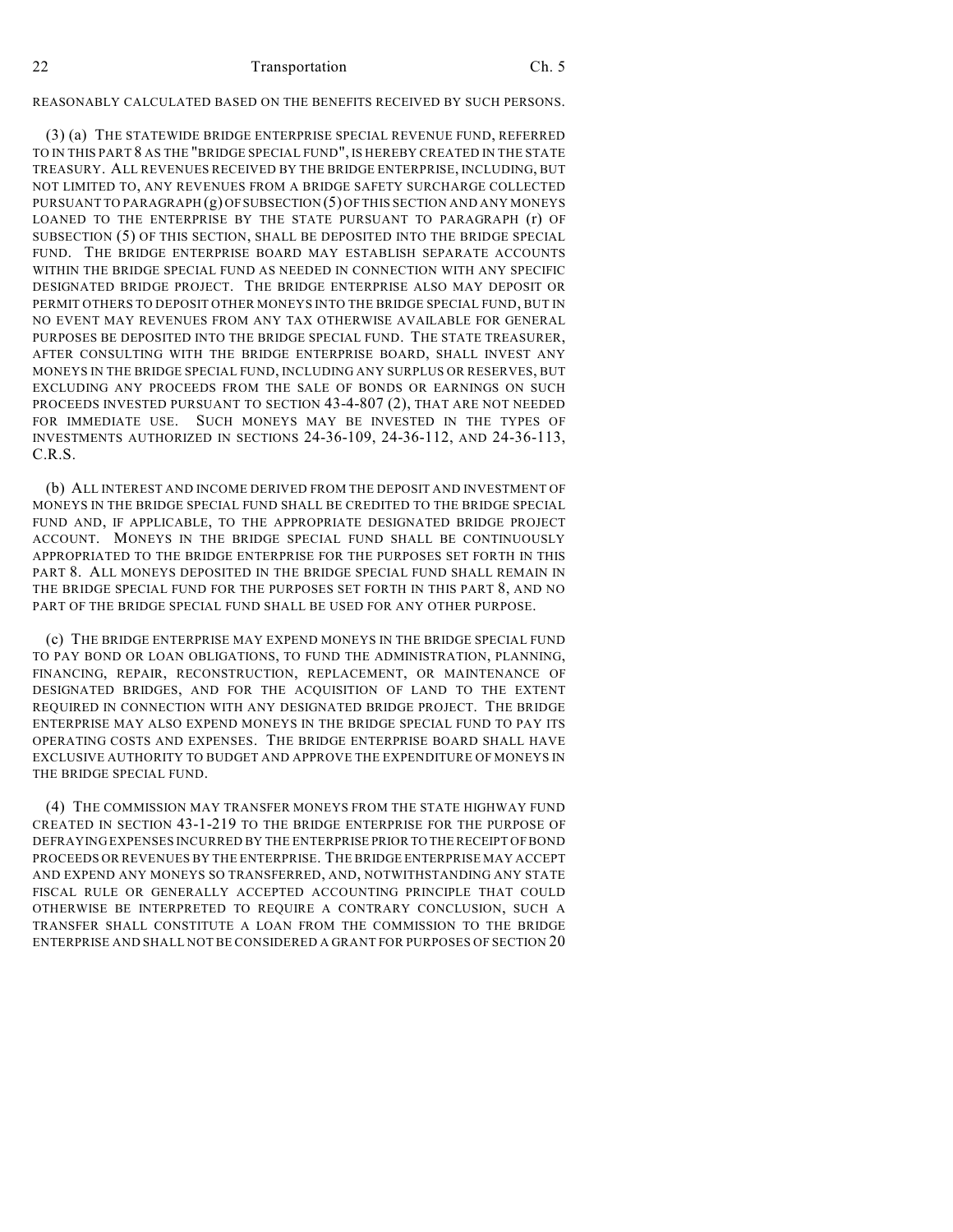(2) (d) OF ARTICLE X OF THE STATE CONSTITUTION. AS THE BRIDGE ENTERPRISE RECEIVES SUFFICIENT REVENUES IN EXCESS OF EXPENSES, THE ENTERPRISE SHALL REIMBURSE THE STATE HIGHWAY FUND FOR THE PRINCIPAL AMOUNT OF ANY LOAN FROM THE STATE HIGHWAY FUND MADE BY THE COMMISSION PLUS INTEREST AT A RATE SET BY THE COMMISSION. ANY MONEYS LOANED FROM THE STATE HIGHWAY FUND TO THE BRIDGE ENTERPRISE PURSUANT TO THIS SECTION SHALL BE DEPOSITED INTO A FUND TO BE KNOWN AS THE STATEWIDE BRIDGE ENTERPRISE OPERATING FUND, WHICH FUND IS HEREBY CREATED, AND SHALL NOT BE DEPOSITED INTO THE BRIDGE SPECIAL FUND. MONEYS FROM THE BRIDGE SPECIAL FUND MAY, HOWEVER, BE USED TO REIMBURSE THE STATE HIGHWAY FUND FOR THE AMOUNT OF ANY LOAN FROM THE STATE HIGHWAY FUND OR ANY INTEREST THEREON.

(5) IN ADDITION TO ANY OTHER POWERS AND DUTIES SPECIFIED IN THIS SECTION, THE BRIDGE ENTERPRISE BOARD HAS THE FOLLOWING POWERS AND DUTIES:

(a) TO SUPERVISE AND ADVISE THE BRIDGE ENTERPRISE DIRECTOR;

(b) TO ADOPT BYLAWS FOR THE REGULATION OF ITS AFFAIRS AND THE CONDUCT OF ITS BUSINESS;

(c) TO ISSUE REVENUE BONDS, PAYABLE SOLELY FROM THE BRIDGE SPECIAL FUND, FOR THE PURPOSE OF PAYING THE COST OF FINANCING, REPAIRING, RECONSTRUCTING, REPLACING, AND MAINTAINING DESIGNATED BRIDGES;

(d) TO ACQUIRE, HOLD TITLE TO, AND DISPOSE OFREAL AND PERSONAL PROPERTY AS NECESSARY IN THE EXERCISE OF ITS POWERS AND PERFORMANCE OF ITS DUTIES;

(e) TO ACQUIRE, BY PURCHASE, GIFT, OR GRANT, OR, SUBJECT TO THE REQUIREMENTS OF ARTICLES 1 TO 7 OF TITLE 38, C.R.S., BY CONDEMNATION, ANY AND ALL RIGHTS-OF-WAY, LANDS, BUILDINGS, MONEYS, OR GROUNDS NECESSARY OR CONVENIENT FOR ITS AUTHORIZED PURPOSES;

(f) TO ENTER INTO AGREEMENTS WITH THE COMMISSION, OR THE DEPARTMENT TO THE EXTENT AUTHORIZED BY THE COMMISSION, UNDER WHICH THE BRIDGE ENTERPRISE AGREES TO FINANCE, REPAIR, RECONSTRUCT, REPLACE, AND, IF ANY GIVEN AGREEMENT SO SPECIFIES, MAINTAIN DESIGNATED BRIDGES AS SPECIFIED IN THE AGREEMENTS;

(g) (I) AS NECESSARY FOR THE ACHIEVEMENT OF ITS BUSINESS PURPOSE, TO IMPOSE A BRIDGE SAFETY SURCHARGE, WHICH, EXCEPT AS OTHERWISE PROVIDED IN SUBPARAGRAPHS (III) AND (VII) OF THIS PARAGRAPH (g), SHALL BE IMPOSED, ON AND AFTER JULY 1, 2009, FOR ANY REGISTRATION PERIOD THAT COMMENCES ON OR AFTER JULY 1, 2009, OR ON AND AFTER SUCH LATER DATE AS MAY BE DETERMINED BY THE BRIDGE ENTERPRISE, FOR ANY REGISTRATION PERIOD THAT COMMENCES ON OR AFTER THE LATER DATE, UPON THE REGISTRATION OF ANY VEHICLE FOR WHICH A REGISTRATION FEE MUST BE PAID PURSUANT TO THE PROVISIONS OF PART 3 OF ARTICLE 3 OF TITLE 42, C.R.S. EXCEPT AS OTHERWISE PROVIDED IN SUBPARAGRAPHS (IV), (V), AND (VI) OF THIS PARAGRAPH (g), THE AMOUNT OF THE SURCHARGE SHALL NOT EXCEED:

(A) THIRTEEN DOLLARS FOR ANY VEHICLE THAT IS A MOTORCYCLE,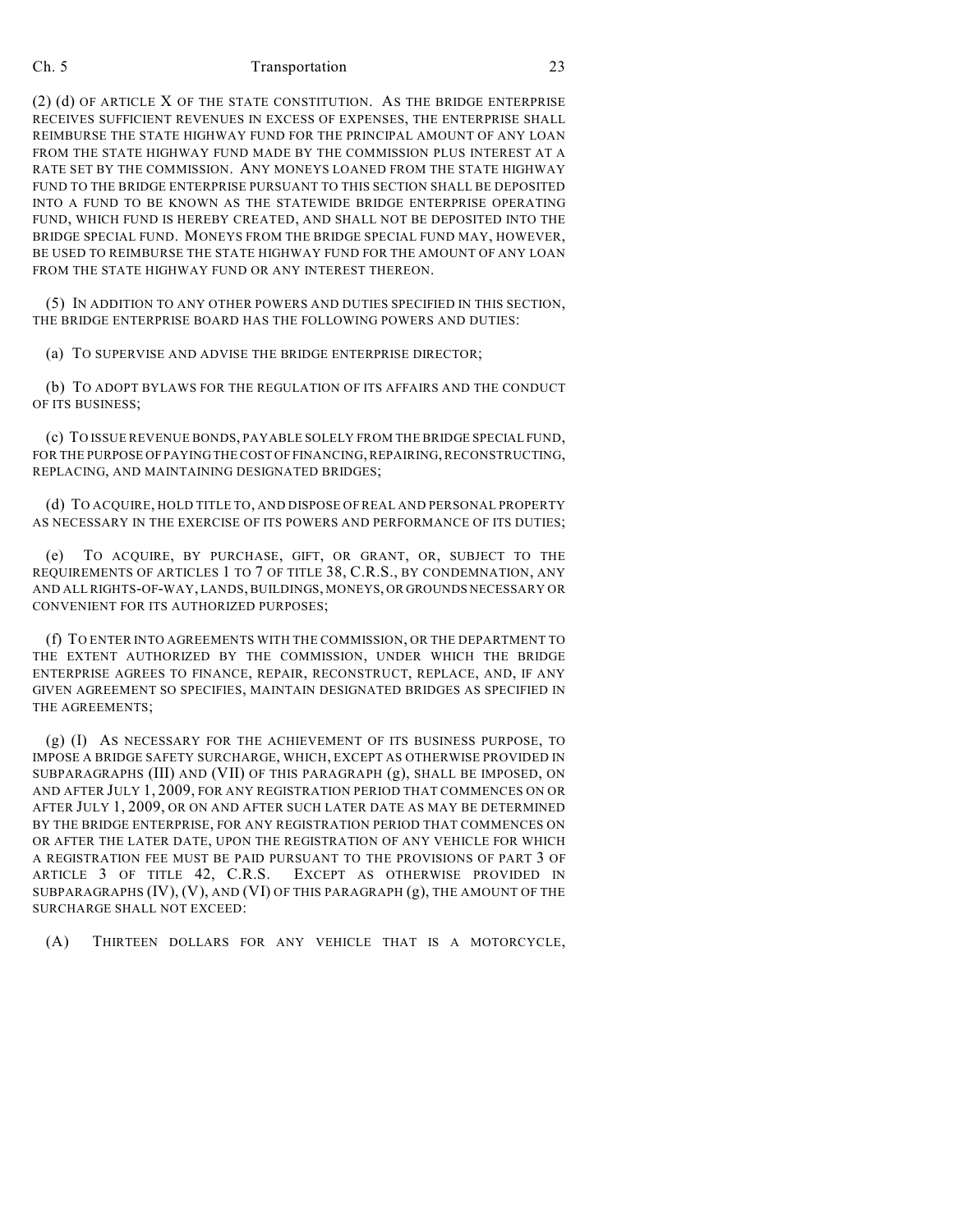MOTORSCOOTER, OR MOTORBICYCLE, AS RESPECTIVELY DEFINED IN SECTION 42-1-102 (55) AND (59), C.R.S., OR THAT WEIGHS TWO THOUSAND POUNDS OR LESS;

(B) EIGHTEEN DOLLARS FOR ANY VEHICLE THAT WEIGHS MORE THAN TWO THOUSAND POUNDS BUT NOT MORE THAN FIVE THOUSAND POUNDS;

(C) TWENTY-THREE DOLLARS FOR ANY VEHICLE THAT WEIGHS MORE THAN FIVE THOUSAND POUNDS BUT NOT MORE THAN TEN THOUSAND POUNDS;

(D) TWENTY-NINE DOLLARS FOR ANY VEHICLE THAT IS A PASSENGER BUS OR THAT WEIGHS MORE THAN TEN THOUSAND POUNDS BUT NOT MORE THAN SIXTEEN THOUSAND POUNDS; AND

(E) THIRTY-TWO DOLLARS FOR ANY VEHICLE THAT WEIGHS MORE THAN SIXTEEN THOUSAND POUNDS.

(II) THE BRIDGE SAFETY SURCHARGE SHALL BE IMPOSED WHEN A VEHICLE IS REGISTERED AS REQUIRED BY ARTICLE 3 OF TITLE 42, C.R.S. EACH AUTHORIZED AGENT SHALL REMIT TO THE DEPARTMENT OF REVENUE NO LESS FREQUENTLY THAN ONCE A MONTH, BUT OTHERWISE AT THE TIME AND IN THE MANNER REQUIRED BY THE EXECUTIVE DIRECTOR OF THE DEPARTMENT OF REVENUE, ALL BRIDGE SAFETY SURCHARGES COLLECTED BY THE AUTHORIZED AGENT. THE EXECUTIVE DIRECTOR OF THE DEPARTMENT OF REVENUE SHALL FORWARD ALL BRIDGE SAFETY SURCHARGES REMITTED BY AUTHORIZED AGENTS PLUS ANY BRIDGE SAFETY SURCHARGES COLLECTED DIRECTLY BY THE DEPARTMENT OF REVENUE TO THE STATE TREASURER, WHO SHALL CREDIT THE SURCHARGES TO THE BRIDGE SPECIAL FUND.

(III) THE BRIDGE SAFETY SURCHARGE SHALL NOT BE IMPOSED ON ANY RENTAL VEHICLE ON WHICH A DAILY VEHICLE RENTAL FEE IS IMPOSED PURSUANT TO SECTION 43-4-804 (1) (b).

(IV) THE AMOUNT OF THE BRIDGE SAFETY SURCHARGE IMPOSED ON ANY VEHICLE THAT IS AN ITEM OF CLASS A PERSONAL PROPERTY, AS DEFINED IN SECTION 42-3-106 (2) (a), C.R.S., SHALL BE THE PRODUCT OF THE AMOUNT OF THE SURCHARGE IMPOSED BASED ON THE WEIGHT OF THE VEHICLE PURSUANT TO SUBPARAGRAPH (I) OF THIS PARAGRAPH (g) AND THE PERCENTAGE OF THE ITEM'S TOTAL APPORTIONED REGISTRATION APPORTIONED TO COLORADO.

(V) THE MAXIMUM AMOUNT OF THE BRIDGE SAFETY SURCHARGE THAT THE BRIDGE ENTERPRISE MAY IMPOSE PURSUANT TO SUBPARAGRAPH (I) OF THIS PARAGRAPH (g) FOR ANY ANNUAL VEHICLE REGISTRATION PERIOD COMMENCING DURING THE 2009-10 FISCAL YEAR SHALL BE ONE-HALF OF THE MAXIMUM AMOUNT OF THE SURCHARGE SPECIFIED IN SAID SUBPARAGRAPH (I), AND THE MAXIMUM AMOUNT OF THE BRIDGE SAFETY SURCHARGE THAT THE BRIDGE ENTERPRISE MAY IMPOSE PURSUANT TO SUBPARAGRAPH (I) OF THIS PARAGRAPH (g) FOR ANY VEHICLE REGISTRATION PERIOD COMMENCING DURING THE 2010-11 FISCAL YEAR SHALL BE SEVENTY-FIVE PERCENT OF THE MAXIMUM AMOUNT OF THE SURCHARGE SPECIFIED IN SAID SUBPARAGRAPH (I).

(VI) THE AMOUNT OF ANY BRIDGE SAFETY SURCHARGE IMPOSED PURSUANT TO THIS PARAGRAPH (g) SHALL BE ONE-HALF OF THE AMOUNT OF THE SURCHARGE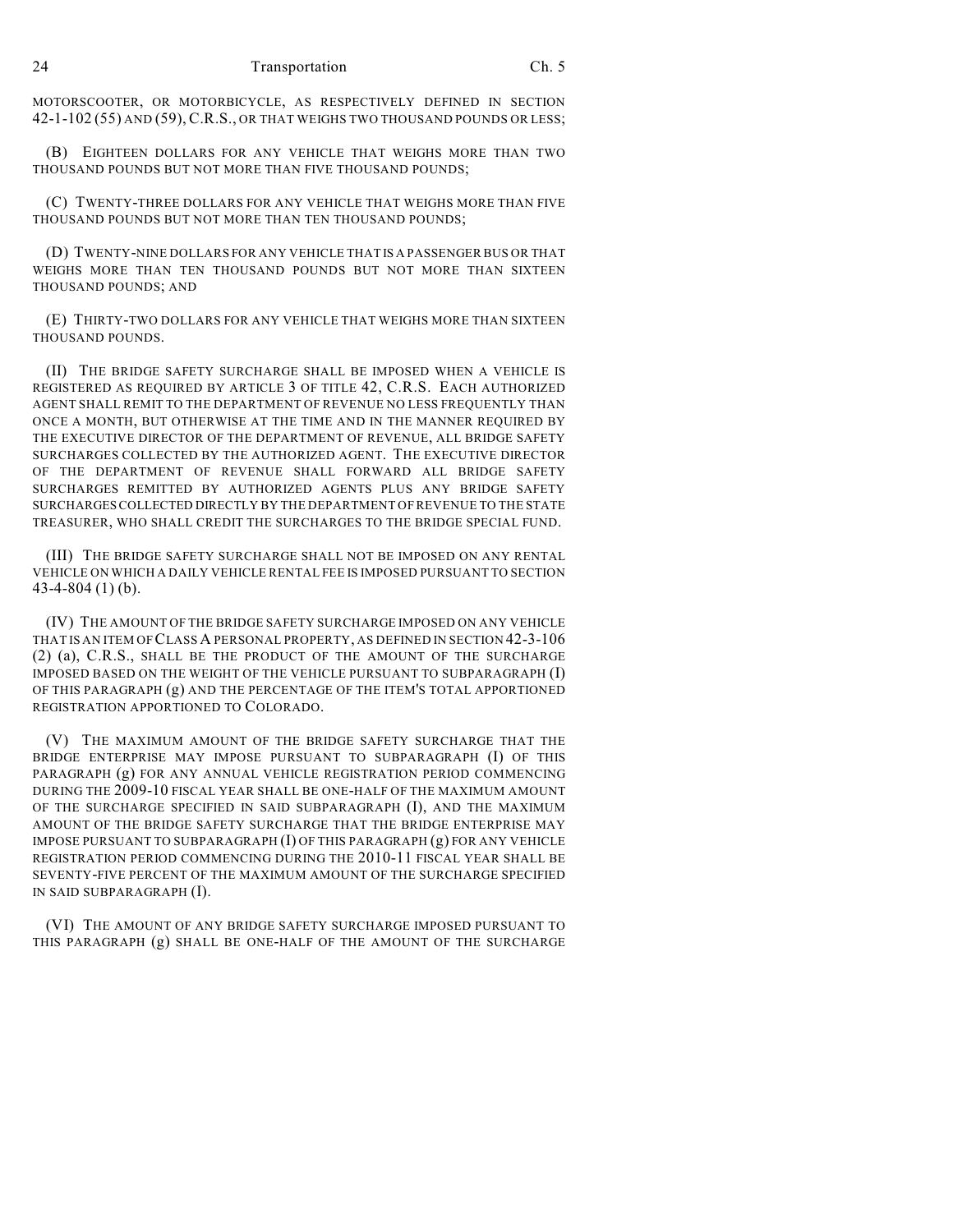IMPOSED PURSUANT TO SUBPARAGRAPH (I) OF THIS PARAGRAPH (g) FOR ANY VEHICLE THAT IS A TRUCK OR TRUCK TRACTOR THAT IS OWNED BY A FARMER OR RANCHER AND IS USED COMMERCIALLY ONLY:

(A) TO TRANSPORT TO MARKET OR PLACE OF STORAGE RAW AGRICULTURAL PRODUCTS ACTUALLY PRODUCED OR LIVESTOCK ACTUALLY RAISED BY THE FARMER OR RANCHER IN FARMING OR RANCHING OPERATIONS; OR

(B) TO TRANSPORT COMMODITIES OR LIVESTOCK PURCHASED BY THE FARMER OR RANCHER FOR PERSONAL USE IN THE FARMER'S OR RANCHER'S FARMING OR RANCHING OPERATIONS.

(VII) THE BRIDGE SAFETY SURCHARGE SHALL NOT BE IMPOSED ON ANY VEHICLE FOR WHICH THE DEPARTMENT OF REVENUE HAS ISSUED A HORSELESS CARRIAGE SPECIAL LICENSE PLATE PURSUANT TO SECTION 42-3-219 (1) (a), C.R.S.

(VIII) EACH VEHICLE REGISTRATION FEE INVOICE SHALL LIST THE BRIDGE SAFETY SURCHARGE SEPARATELY FROM ALL OTHER VEHICLE REGISTRATION FEES OR SURCHARGES IMPOSED.

(h) TO MAKE AND ENTER INTO CONTRACTS OR AGREEMENTS WITH A PRIVATE ENTITY, TO FACILITATE A PUBLIC-PRIVATE INITIATIVE PURSUANT TO SECTIONS 43-1-1203 AND 43-1-1204, INCLUDING, BUT NOT LIMITED TO:

(I) AN AGREEMENT PURSUANT TO WHICH THE BRIDGE ENTERPRISE OR THE ENTERPRISE ON BEHALF OF THE DEPARTMENT OPERATES, MAINTAINS, OR PROVIDES SERVICES OR PROPERTY IN CONNECTION WITH A DESIGNATED BRIDGE PROJECT; AND

(II) AN AGREEMENT PURSUANT TO WHICH A PRIVATE ENTITY DESIGNS, DEVELOPS, CONSTRUCTS, RECONSTRUCTS, REPAIRS, OPERATES, OR MAINTAINS ALL OR ANY PORTION OF A DESIGNATED BRIDGE PROJECT ON BEHALF OF THE BRIDGE ENTERPRISE;

(i) TO MAKE AND TO ENTER INTO ALL OTHER CONTRACTS OR AGREEMENTS, INCLUDING, BUT NOT LIMITED TO, DESIGN-BUILD CONTRACTS, AS DEFINED IN SECTION 43-1-1402 (3), AND INTERGOVERNMENTAL AGREEMENTS PURSUANT TO SECTION 29-1-203, C.R.S., THAT ARE NECESSARY OR INCIDENTAL TO THE EXERCISE OF ITS POWERS AND PERFORMANCE OF ITS DUTIES;

(j) TO EMPLOY OR CONTRACT FOR THE SERVICES OF CONSULTING ENGINEERS OR OTHER EXPERTS AS ARE NECESSARY IN ITS JUDGMENT TO CARRY OUT ITS POWERS AND DUTIES;

(k) TO PREPARE, OR CAUSE TO BE PREPARED, DETAILED PLANS, SPECIFICATIONS, OR ESTIMATES FOR ANY DESIGNATED BRIDGE PROJECT WITHIN THE STATE;

(l) IN CONNECTION WITH ANY DESIGNATED BRIDGE PROJECT, TO ACQUIRE, FINANCE, REPAIR, RECONSTRUCT, REPLACE, OPERATE, AND MAINTAIN ANY DESIGNATED BRIDGE WITHIN THE STATE;

(m) TO SET AND ADOPT, ON AN ANNUAL BASIS, A BUDGET FOR THE BRIDGE ENTERPRISE;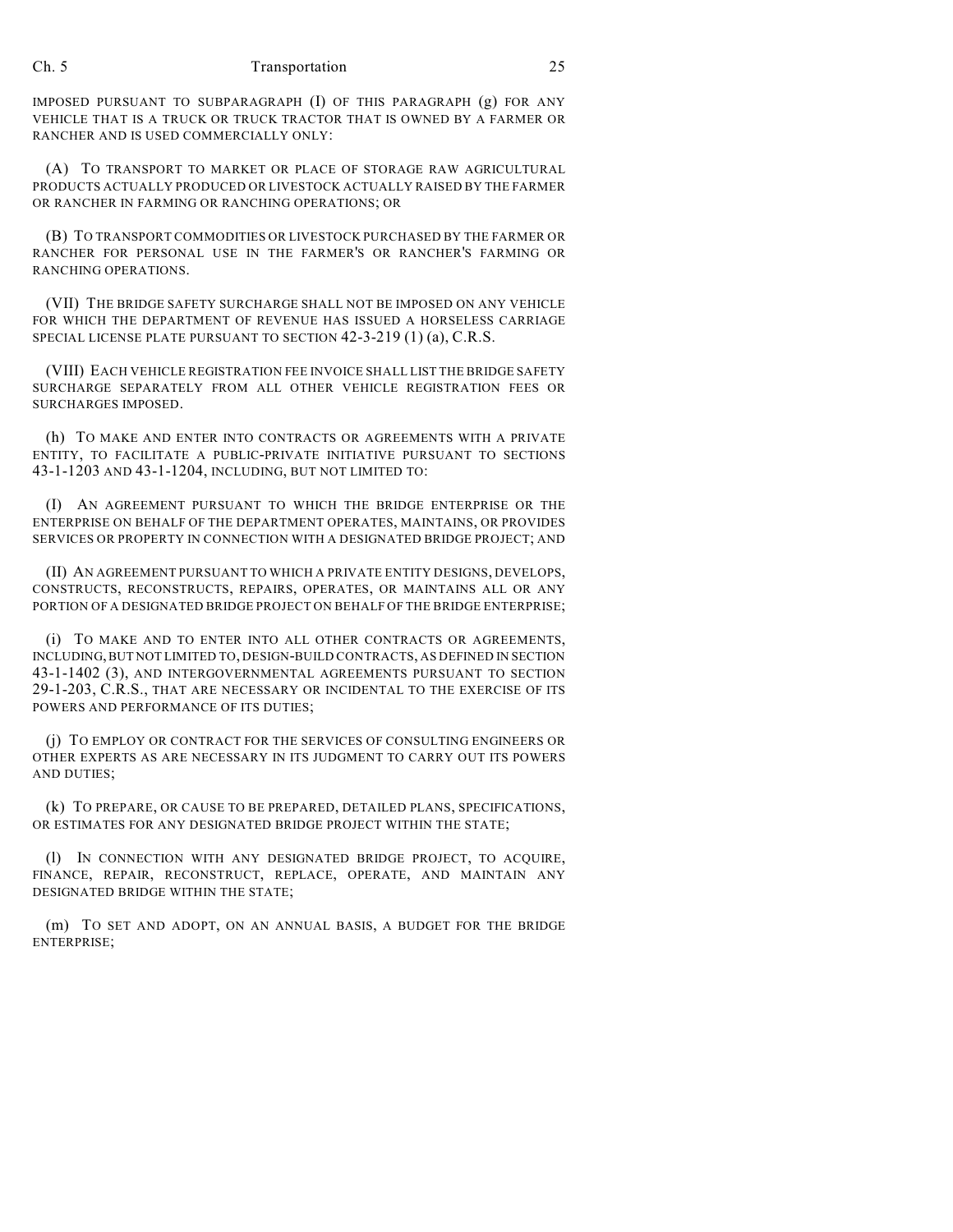(n) TO PURCHASE, TRADE, EXCHANGE, ACQUIRE, BUY, SELL, LEASE, LEASE WITH AN OPTION TO PURCHASE, DISPOSE OF, OR ENCUMBER REAL OR PERSONAL PROPERTY OR ANY INTEREST THEREIN, INCLUDING EASEMENTS AND RIGHTS-OF-WAY, WITHOUT RESTRICTION OR LIMITATION;

(o) TO ENTER INTO INTEREST RATE EXCHANGE AGREEMENTS FOR BONDS THAT HAVE BEEN ISSUED IN ACCORDANCE WITH ARTICLE 59.3 OF TITLE 11, C.R.S.;

(p) PURSUANT TO SECTION 24-1-107.5, C.R.S., TO ESTABLISH, CREATE, AND APPROVE NONPROFIT ENTITIES AND BONDS ISSUED BY OR ON BEHALF OF SUCH NONPROFIT ENTITIES FOR THE PURPOSE OF COMPLETING A DESIGNATED BRIDGE PROJECT, TO ACCEPT THE ASSETS OF ANY SUCH NONPROFIT ENTITY, TO OBTAIN AN OPTION TO ACQUIRE THE ASSETS OF ANY SUCH NONPROFIT ENTITY BY PAYING ITS BONDS, TO APPOINT OR APPROVE THE APPOINTMENT OF MEMBERS OF THE GOVERNING BOARD OF ANY SUCH NONPROFIT ENTITY, AND TO REMOVE THE MEMBERS OF THE GOVERNING BOARD OF ANY SUCH NONPROFIT ENTITY FOR CAUSE;

(q) TO TRANSFER MONEY, PROPERTY, OR OTHER ASSETS OF THE BRIDGE ENTERPRISE TO THE DEPARTMENT TO THE EXTENT NECESSARY TO IMPLEMENT THE FINANCING OF ANY DESIGNATED BRIDGE PROJECT OR FOR ANY OTHER PURPOSE AUTHORIZED IN THIS PART 8;

(r) (I) TO CONTRACT WITH THE STATE TO BORROW MONEYS UNDER THE TERMS OF ONE OR MORE LOAN CONTRACTS ENTERED INTO BY THE STATE AND THE BRIDGE ENTERPRISE PURSUANT TO SUBPARAGRAPH (III) OF THIS PARAGRAPH (r), TO EXPEND ANY MONEYS BORROWED FROM THE STATE FOR THE PURPOSE OF COMPLETING DESIGNATED BRIDGE PROJECTS AND FOR ANY OTHER AUTHORIZED PURPOSE THAT CONSTITUTES THE CONSTRUCTION, SUPERVISION, AND MAINTENANCE OF THE PUBLIC HIGHWAYS OF THIS STATE FOR PURPOSES OF SECTION 18 OF ARTICLE X OF THE STATE CONSTITUTION, AND TO USE REVENUES GENERATED BY ANY BRIDGE SAFETY SURCHARGE IMPOSED PURSUANT TO PARAGRAPH (g) OF THIS SUBSECTION (5) AND ANY OTHER LEGALLY AVAILABLE MONEYS OF THE BRIDGE ENTERPRISE TO REPAY THE MONEYS BORROWED AND ANY OTHER AMOUNTS PAYABLE UNDER THE TERMS OF THE LOAN CONTRACT.

(II) IF THE BRIDGE ENTERPRISE BOARD SEEKS TO ENTER INTO A CONTRACT TO BORROW MONEYS FROM THE STATE AS AUTHORIZED BY SUBPARAGRAPH (I) OF THIS PARAGRAPH (r), THE BOARD SHALL PROVIDE THE GOVERNOR WITH A LIST OF DESIGNATED BRIDGE PROJECTS TO BE FINANCED WITH THE BORROWED MONEYS AND A STATEMENT OF BOTH THE TOTAL AMOUNT OF THE LOAN REQUESTED AND THE ESTIMATED AMOUNT OF THE LOAN THAT WILL BE USED TO FUND EACH PROJECT ON THE LIST. IF THE GOVERNOR DETERMINES, IN THE GOVERNOR'S SOLE DISCRETION, THAT LENDING MONEYS TO THE BRIDGE ENTERPRISE AS REQUESTED BY THE ENTERPRISE, OR LENDING A LESSER AMOUNT OF MONEYS TO THE ENTERPRISE, IS IN THE BEST INTEREST OF THE STATE, THE GOVERNOR, AFTER CONSULTATION WITH THE EXECUTIVE DIRECTOR OF THE DEPARTMENT OF PERSONNEL AND THE STATE TREASURER, SHALL PREPARE AND PROVIDE TO THE STATE TREASURER A LIST OF STATE BUILDINGS OR OTHER STATE CAPITAL FACILITIES THAT THE STATE, ACTING BY AND THROUGH THE STATE TREASURER, MAY SELL OR LEASE AND LEASE BACK PURSUANT TO THE TERMS OF ONE OR MORE LEASE-PURCHASE AGREEMENTS THAT THE STATE, ACTING BY AND THROUGH THE STATE TREASURER, MAY ENTER INTO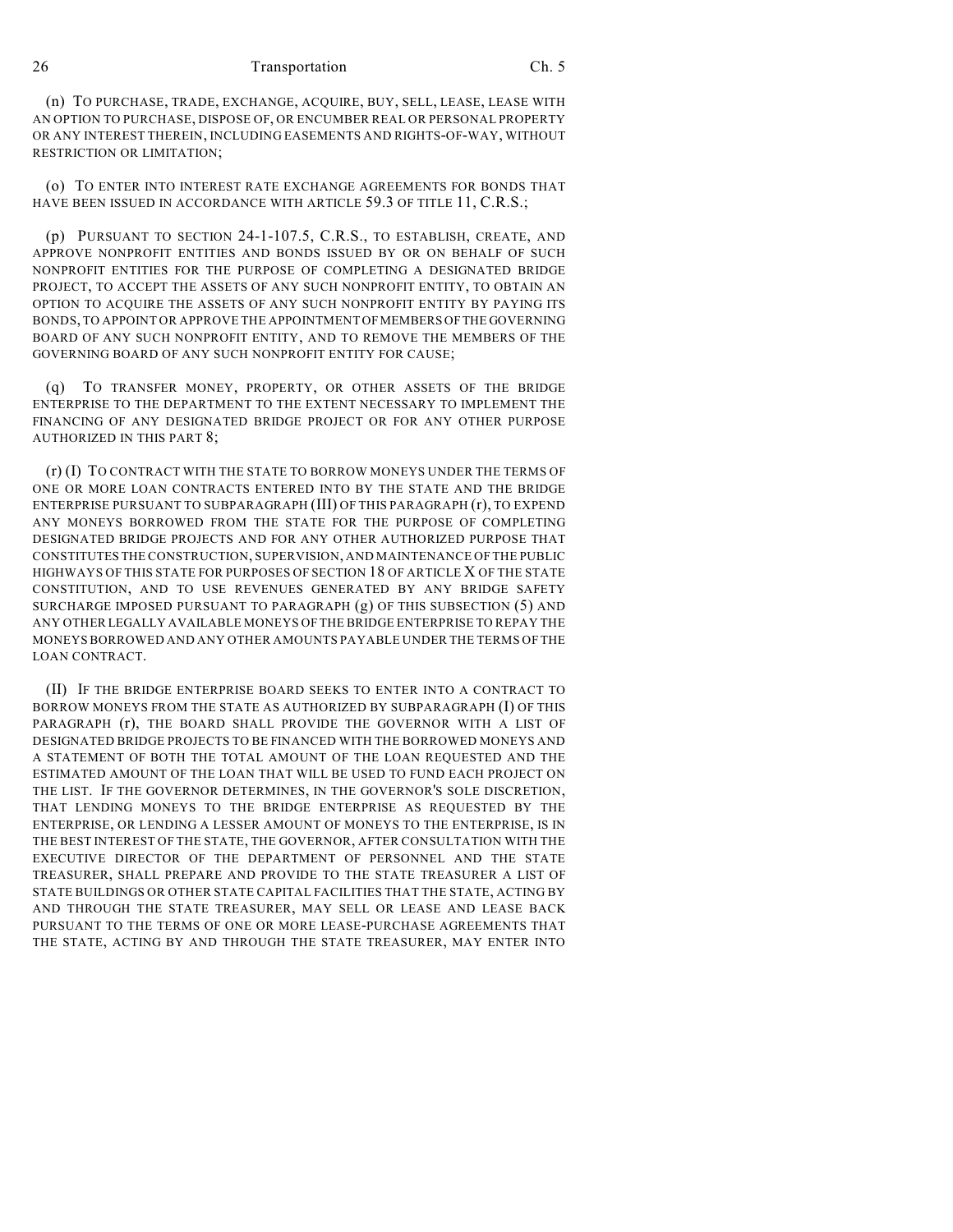PURSUANT TO SUBPARAGRAPH (III) OF THIS PARAGRAPH (r). WHEN PROVIDING THE LIST, THE GOVERNOR SHALL ALSO SPECIFY TO THE STATE TREASURER THE MAXIMUM PERMITTED PRINCIPAL AMOUNT OF ANY LOAN THAT MAY BE MADE TO THE BRIDGE ENTERPRISE UNDER THE TERMS OF ANY LOAN CONTRACT THAT THE STATE, ACTING BY AND THROUGH THE STATE TREASURER, MAY ENTER INTO PURSUANT TO SUB-SUBPARAGRAPH (A) OF SUBPARAGRAPH (III) OF THIS PARAGRAPH (r).

(III) (A) IF THE STATE TREASURER RECEIVES A LIST FROM THE GOVERNOR PURSUANT TO SUBPARAGRAPH (II) OF THIS PARAGRAPH (r), THE STATE, ACTING BY AND THROUGH THE STATE TREASURER, MAY ENTER INTO A LOAN CONTRACT WITH THE BRIDGE ENTERPRISE AND MAY RAISE THE MONEY NEEDED TO MAKE A LOAN PURSUANT TO THE TERMS OF THE LOAN CONTRACT BY SELLING OR LEASING ONE OR MORE OF THE STATE BUILDINGS OR OTHER STATE CAPITAL FACILITIES ON THE LIST. THE STATE TREASURER SHALL HAVE SOLE DISCRETION TO ENTER INTO A LOAN CONTRACT ON BEHALF OF THE STATE AND TO DETERMINE THE AMOUNT OF A LOAN; EXCEPT THAT THE PRINCIPAL AMOUNT OF A LOAN SHALL NOT EXCEED THE MAXIMUM AMOUNT SPECIFIED BY THE GOVERNOR PURSUANT TO SUBPARAGRAPH (II) OF THIS PARAGRAPH (r). THE STATE TREASURER SHALL ALSO HAVE SOLE DISCRETION TO DETERMINE THE TIMING OF THE ENTRY OF THE STATE INTO ANY LOAN CONTRACT OR THE SALE OR LEASE OF ONE OR MORE STATE BUILDINGS OR OTHER STATE CAPITAL FACILITIES. THE LOAN CONTRACT SHALL REQUIRE THE BRIDGE ENTERPRISE TO PLEDGE TO THE STATE ALL OR A PORTION OF THE REVENUES OF ANY BRIDGE SAFETY SURCHARGE IMPOSED PURSUANT TO PARAGRAPH (g) OF THIS SUBSECTION (5) FOR THE REPAYMENT OF THE LOAN AND MAY ALSO REQUIRE THE ENTERPRISE TO PLEDGE TO THE STATE ANY OTHER LEGALLY AVAILABLE REVENUES OF THE ENTERPRISE. ANY LOAN CONTRACT ENTERED INTO BY THE STATE, ACTING BY AND THROUGH THE STATE TREASURER, AND THE BRIDGE ENTERPRISE PURSUANT TO THIS SUB-SUBPARAGRAPH (A) AND ANY PLEDGE OF REVENUES BY THE ENTERPRISE PURSUANT TO SUCH A LOAN CONTRACT SHALL BE ONLY FOR THE BENEFIT OF, AND ENFORCEABLE ONLY BY, THE STATE AND THE ENTERPRISE. SPECIFICALLY, BUT WITHOUT LIMITING THE GENERALITY OF SAID LIMITATION, NO SUCH LOAN CONTRACT OR PLEDGE SHALL BE FOR THE BENEFIT OF, OR ENFORCEABLE BY, A LESSOR UNDER A LEASE-PURCHASE AGREEMENT ENTERED INTO PURSUANT TO THIS SUBPARAGRAPH (III), AN OWNER OF ANY INSTRUMENT EVIDENCING RIGHTS TO RECEIVE RENTALS OR OTHER PAYMENTS MADE AND TO BE MADE UNDER SUCH A LEASE-PURCHASE AGREEMENT AS AUTHORIZED BY SUB-SUBPARAGRAPH (B) OF SUBPARAGRAPH (IV) OF THIS PARAGRAPH (r), A PARTY TO ANY ANCILLARY AGREEMENT OR INSTRUMENT ENTERED INTO PURSUANT TO SUBPARAGRAPH (V) OF THIS PARAGRAPH (r), OR A PARTY TO ANY INTEREST RATE EXCHANGE AGREEMENT ENTERED INTO PURSUANT TO SUB-SUBPARAGRAPH (A) OF SUBPARAGRAPH (VII) OF THIS PARAGRAPH (r).

(B) THE STATE, ACTING BY AND THROUGH THE STATE TREASURER, MAY ENTER INTO ONE OR MORE LEASE-PURCHASE AGREEMENTS WITH RESPECT TO THE STATE BUILDINGS OR OTHER CAPITAL FACILITIES SOLD OR LEASED PURSUANT TO SUB-SUBPARAGRAPH (A) OF THIS SUBPARAGRAPH (III) WITH ANY FOR-PROFIT OR NONPROFIT CORPORATION, TRUST, OR COMMERCIAL BANK ACTING AS A TRUSTEE, AS THE LESSOR.

(C) ANY LEASE-PURCHASE AGREEMENT AUTHORIZED PURSUANT TO SUB-SUBPARAGRAPH (B) OF THIS SUBPARAGRAPH (III) SHALL PROVIDE THAT ALL OF THE OBLIGATIONS OF THE STATE UNDER THE AGREEMENT SHALL BE SUBJECT TO THE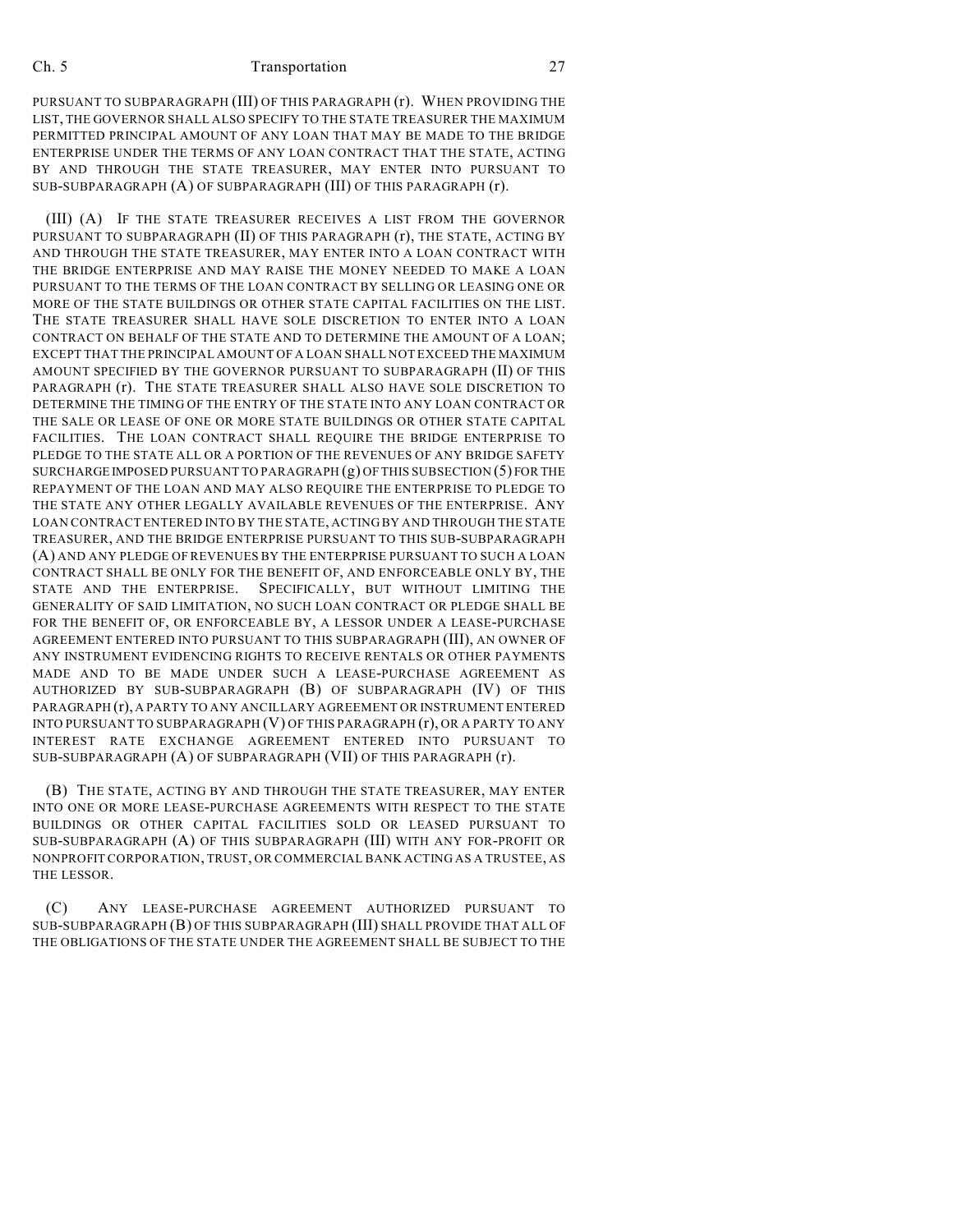ACTION OF THE GENERAL ASSEMBLY IN ANNUALLY MAKING MONEYS AVAILABLE FOR ALL PAYMENTS THEREUNDER.

(D) ANY LEASE-PURCHASE AGREEMENT AUTHORIZED PURSUANT TO SUB-SUBPARAGRAPH (B) OF THIS SUBPARAGRAPH (III) SHALL ALSO PROVIDE THAT THE OBLIGATIONS OF THE STATE UNDER THE AGREEMENT SHALL NOT BE DEEMED OR CONSTRUED AS CREATING AN INDEBTEDNESS OF THE STATE WITHIN THE MEANING OF ANY PROVISION OF THE STATE CONSTITUTION OR THE LAWS OF THIS STATE CONCERNING OR LIMITING THE CREATION OF INDEBTEDNESS BY THE STATE, AND SHALL NOT CONSTITUTE A MULTIPLE-FISCAL YEAR DIRECT OR INDIRECT DEBT OR OTHER FINANCIAL OBLIGATION OF THE STATE WITHIN THE MEANING OF SECTION 20 (4) (a) OF ARTICLE X OF THE STATE CONSTITUTION. IF THE STATE DOES NOT RENEW A LEASE-PURCHASE AGREEMENT AUTHORIZED PURSUANT TO SUB-SUBPARAGRAPH (B) OF THIS SUBPARAGRAPH (III), THE SOLE SECURITY AVAILABLE TO THE LESSOR SHALL BE THE PROPERTY THAT IS THE SUBJECT OF THE NONRENEWED LEASE-PURCHASE AGREEMENT.

(IV) (A) ANY LEASE-PURCHASE AGREEMENT AUTHORIZED PURSUANT TO SUB-SUBPARAGRAPH (B) OF SUBPARAGRAPH (III) OF THIS PARAGRAPH (r) MAY CONTAIN SUCH TERMS, PROVISIONS, AND CONDITIONS AS THE STATE TREASURER, ACTING ON BEHALF OF THE STATE, MAY DEEM APPROPRIATE, INCLUDING ALL OPTIONAL TERMS; EXCEPT THAT EACH LEASE-PURCHASE AGREEMENT SHALL SPECIFICALLY AUTHORIZE THE STATE TO RECEIVE FEE TITLE TO ALL REAL AND PERSONAL PROPERTY THAT IS THE SUBJECT OF THE LEASE-PURCHASE AGREEMENT ON OR PRIOR TO THE EXPIRATION OF THE TERMS OF THE LEASE-PURCHASE AGREEMENT UPON PAYMENT OF ALL AMOUNTS PAYABLE UNDER THE TERMS OF THE LEASE-PURCHASE AGREEMENT AND ANY AMOUNT REQUIRED TO BE PAID TO REMOVE LIENS OR ENCUMBRANCES ON OR CLAIMS WITH RESPECT TO THE PROPERTY THAT IS THE SUBJECT OF THE LEASE-PURCHASE AGREEMENT, INCLUDING, BUT NOT LIMITED TO, LIENS, ENCUMBRANCES, OR CLAIMS RELATING TO ANY ANCILLARY AGREEMENT OR INSTRUMENT ENTERED INTO PURSUANT TO SUB-SUBPARAGRAPH (A) OF SUBPARAGRAPH (VII) OF THIS PARAGRAPH (r). ANY TITLE TO SUCH PROPERTY RECEIVED BY THE STATE ON OR PRIOR TO THE EXPIRATION OF THE TERMS OF THE LEASE-PURCHASE AGREEMENT SHALL BE HELD FOR THE BENEFIT AND USE OF THE STATE.

(B) ANY LEASE-PURCHASE AGREEMENT AUTHORIZED PURSUANT TO SUB-SUBPARAGRAPH (B) OF SUBPARAGRAPH (III) OF THIS PARAGRAPH (r) MAY PROVIDE FOR THE ISSUANCE, DISTRIBUTION, AND SALE OF INSTRUMENTS EVIDENCING RIGHTS TO RECEIVE RENTALS AND OTHER PAYMENTS MADE AND TO BE MADE UNDER THE LEASE-PURCHASE AGREEMENT. THE INSTRUMENTS MAY BE ISSUED, DISTRIBUTED, OR SOLD ONLY BY THE LESSOR OR ANY PERSON DESIGNATED BY THE LESSOR AND NOT BY THE STATE. THE INSTRUMENTS SHALL NOT CREATE A RELATIONSHIP BETWEEN THE PURCHASERS OF THE INSTRUMENTS AND THE STATE OR CREATE ANY OBLIGATION ON THE PART OF THE STATE TO THE PURCHASERS. THE INSTRUMENTS SHALL NOT BE NOTES, BONDS, OR ANY OTHER EVIDENCE OF INDEBTEDNESS OFTHE STATE WITHIN THE MEANING OF ANY PROVISION OFTHE STATE CONSTITUTION OR THE LAW OF THE STATE CONCERNING OR LIMITING THE CREATION OF INDEBTEDNESS OF THE STATE AND SHALL NOT CONSTITUTE A MULTIPLE-FISCAL YEAR DIRECT OR INDIRECT DEBT OR OTHER FINANCIAL OBLIGATION OF THE STATE WITHIN THE MEANING OF SECTION 20 (4) (a) OF ARTICLE X OF THE STATE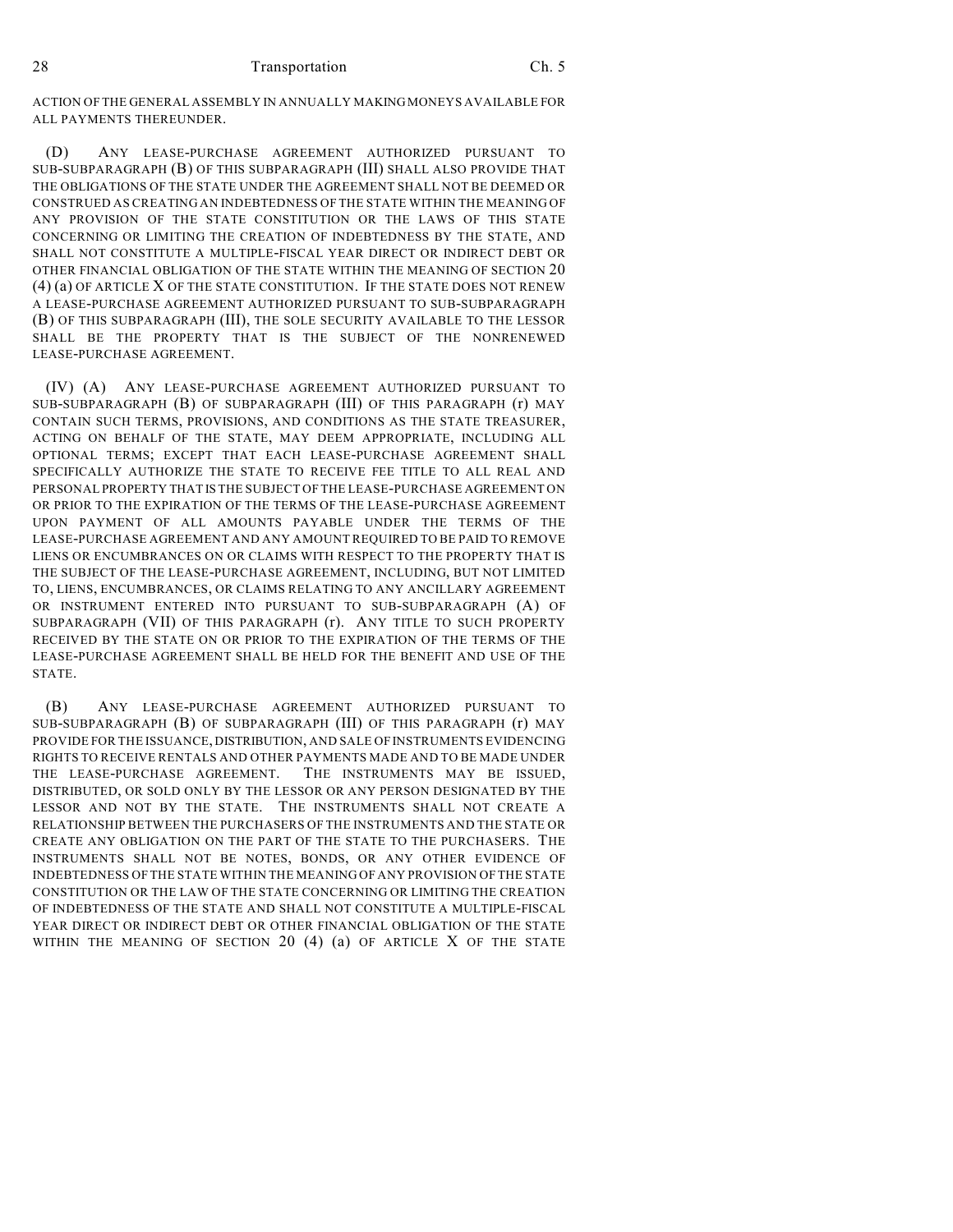## **CONSTITUTION**

(C) INTEREST PAID UNDER A LEASE-PURCHASE AGREEMENT AUTHORIZED PURSUANT TO SUB-SUBPARAGRAPH (B) OF SUBPARAGRAPH (III) OF THIS PARAGRAPH (r), INCLUDING INTEREST REPRESENTED BY THE INSTRUMENTS, SHALL BE EXEMPT FROM STATE INCOME TAX.

(V) THE STATE, ACTING BY AND THROUGH THE STATE TREASURER, MAY ENTER INTO ANCILLARY AGREEMENTS AND INSTRUMENTS DEEMED NECESSARY OR APPROPRIATE IN CONNECTION WITH A LEASE-PURCHASE AGREEMENT AUTHORIZED PURSUANT TO SUB-SUBPARAGRAPH (B) OF SUBPARAGRAPH (III) OF THIS PARAGRAPH (r), INCLUDING BUT NOT LIMITED TO DEEDS, LEASES, SUB-LEASES, EASEMENTS, OR OTHER INSTRUMENTS RELATING TO THE REAL PROPERTY ON WHICH THE FACILITIES ARE LOCATED OR AN AGREEMENT ENTERED INTO PURSUANT TO SUBPARAGRAPH (VII) OF THIS PARAGRAPH (r).

(VI) THE PROVISIONS OF SECTION 24-30-202 (5) (b), C.R.S., SHALL NOT APPLY TO A LEASE-PURCHASE AGREEMENT AUTHORIZED PURSUANT TO SUB-SUBPARAGRAPH (B) OF SUBPARAGRAPH (III) OF THIS PARAGRAPH (r) OR ANY ANCILLARY AGREEMENT OR INSTRUMENT OR INTEREST RATE EXCHANGE AGREEMENT ENTERED INTO PURSUANT TO SUBPARAGRAPH (V) OR SUB-SUBPARAGRAPH (A) OF SUBPARAGRAPH (VII) OF THIS PARAGRAPH (r). ANY PROVISION OF THE FISCAL RULES PROMULGATED PURSUANT TO SECTION 24-30-202 (1) AND (13), C.R.S., THAT THE STATE CONTROLLER DEEMS TO BE INCOMPATIBLE OR INAPPLICABLE WITH RESPECT TO SUCH A LEASE-PURCHASE AGREEMENT, ANCILLARY AGREEMENT OR INSTRUMENT, OR INTEREST RATE EXCHANGE AGREEMENT MAY BE WAIVED BY THE CONTROLLER OR HIS OR HER DESIGNEE.

(VII) (A) PRIOR TO EXECUTING A LEASE-PURCHASE AGREEMENT PURSUANT TO SUB-SUBPARAGRAPH (B) OF SUBPARAGRAPH (III) OF THIS PARAGRAPH (r), IN ORDER TO PROTECT AGAINST FUTURE INTEREST RATE INCREASES, THE LESSOR UNDER ANY LEASE-PURCHASE AGREEMENT OR THE STATE, ACTING BY AND THROUGH THE STATE TREASURER AND AT THE DISCRETION OF THE STATE TREASURER, MAY ENTER INTO AN INTEREST RATE EXCHANGE AGREEMENT IN ACCORDANCE WITH ARTICLE 59.3 OF TITLE 11, C.R.S. A LEASE-PURCHASE AGREEMENT ENTERED INTO PURSUANT TO SUB-SUBPARAGRAPH (B) OF SUBPARAGRAPH (III) OF THIS PARAGRAPH (r) SHALL BE A PROPOSED PUBLIC SECURITY FOR THE PURPOSES OF ARTICLE 59.3 OF TITLE 11, C.R.S.

(B) ANY AGREEMENT ENTERED INTO PURSUANT TO THIS SUBPARAGRAPH (VII) SHALL ALSO PROVIDE THAT THE OBLIGATIONS OF THE STATE SHALL NOT BE DEEMED OR CONSTRUED AS CREATING AN INDEBTEDNESS OFTHE STATE WITHIN THE MEANING OF ANY PROVISION OF THE STATE CONSTITUTION OR THE LAWS OF THIS STATE CONCERNING OR LIMITING THE CREATION OF INDEBTEDNESS BY THE STATE AND SHALL NOT CONSTITUTE A MULTIPLE-FISCAL YEAR DIRECT OR INDIRECT DEBT OR OTHER FINANCIAL OBLIGATION OF THE STATE WITHIN THE MEANING OF SECTION 20 (4) (a) OF ARTICLE X OF THE STATE CONSTITUTION.

(C) ANY MONEYS RECEIVED BY THE STATE UNDER AN AGREEMENT ENTERED INTO PURSUANT TO THIS SUBPARAGRAPH (VII) SHALL BE USED TO MAKE PAYMENTS ON LEASE-PURCHASE AGREEMENTS ENTERED INTO PURSUANT TO SUB-SUBPARAGRAPH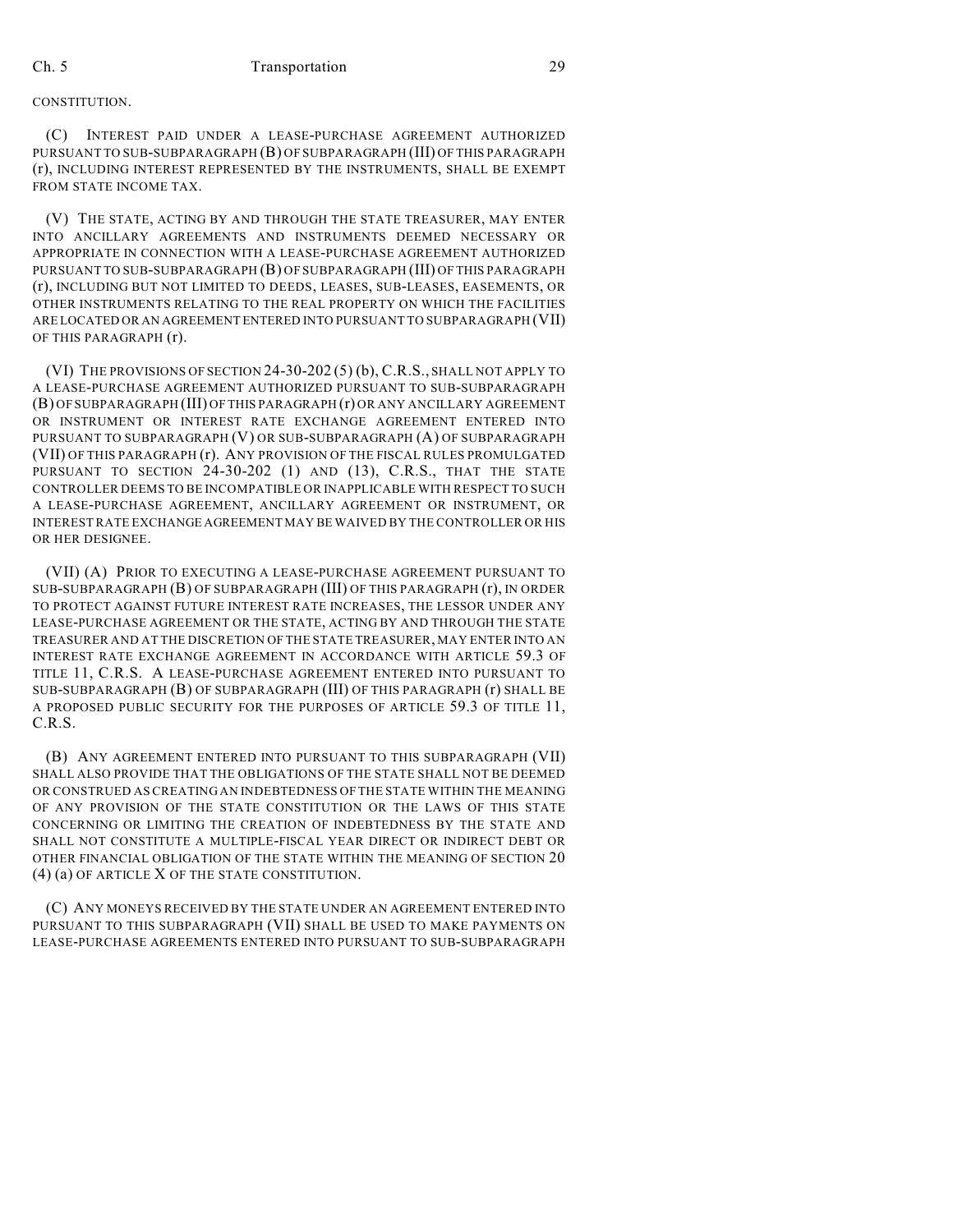(A) OF SUBPARAGRAPH (III) OF THIS PARAGRAPH (r).

(s) TO HAVE AND EXERCISE ALL RIGHTS AND POWERS NECESSARY OR INCIDENTAL TO OR IMPLIED FROM THE SPECIFIC POWERS AND DUTIES GRANTED IN THIS SECTION.

(6) NO LATER THAN FEBRUARY 15, 2010, AND NO LATER THAN FEBRUARY 15 OF EACH YEAR THEREAFTER, THE BRIDGE ENTERPRISE SHALL PRESENT A REPORT TO THE COMMITTEES OF THE HOUSE OF REPRESENTATIVES AND THE SENATE THAT HAVE JURISDICTION OVER TRANSPORTATION. THE REPORT SHALL INCLUDE A SUMMARY OF THE BRIDGE ENTERPRISE'S ACTIVITIES FOR THE PREVIOUS YEAR, A SUMMARY OF THE STATUS OF ANY CURRENT DESIGNATED BRIDGE PROJECTS, A STATEMENT OF THE ENTERPRISE'S REVENUES AND EXPENSES, AN ESTIMATE OF THE NUMBER OF JOBS CREATED OR PRESERVED AS A RESULT OF THE ENTERPRISE'S ACTIVITIES, AND ANY RECOMMENDATIONS FOR STATUTORY CHANGES THAT THE ENTERPRISE DEEMS NECESSARY OR DESIRABLE. THE COMMITTEES SHALL REVIEW THE REPORT AND MAY RECOMMEND LEGISLATION. THE REPORT SHALL BE PUBLIC AND SHALL BE AVAILABLE ON THE WEB SITE OF THE DEPARTMENT ON OR BEFORE JANUARY 15 OF THE YEAR IN WHICH THE REPORT IS PRESENTED.

**43-4-806. High-performance transportation enterprise - creation - board funds - powers and duties - limitations - reporting requirements - legislative declaration.** (1) THE GENERAL ASSEMBLY HEREBY FINDS AND DECLARES THAT:

(a) IT IS NECESSARY, APPROPRIATE, AND IN THE BEST INTERESTS OF THE STATE FOR THE STATE TO AGGRESSIVELY PURSUE INNOVATIVE MEANS OF MORE EFFICIENTLY FINANCING IMPORTANT SURFACE TRANSPORTATION INFRASTRUCTURE PROJECTS THAT WILL IMPROVE THE SAFETY, CAPACITY, AND ACCESSIBILITY OF THE SURFACE TRANSPORTATION SYSTEM, CAN FEASIBLY BE COMMENCED IN A REASONABLE AMOUNT OF TIME, WILL ALLOW MORE EFFICIENT MOVEMENT OF PEOPLE, GOODS, AND INFORMATION THROUGHOUT THE STATE, AND WILL ACCELERATE THE ECONOMIC RECOVERY OF THE STATE;

(b) SUCH INNOVATIVE MEANS OF FINANCING PROJECTS INCLUDE, BUT ARE NOT LIMITED TO, PUBLIC-PRIVATE PARTNERSHIPS, OPERATING CONCESSION AGREEMENTS, USER FEE-BASED PROJECT FINANCING, AND AVAILABILITY PAYMENT AND DESIGN-BUILD CONTRACTING; AND

(c) IT IS THE INTENT OF THE GENERAL ASSEMBLY THAT THE HIGH-PERFORMANCE TRANSPORTATION ENTERPRISE CREATED IN THIS SECTION ACTIVELY SEEK OUT OPPORTUNITIES FOR PUBLIC-PRIVATE PARTNERSHIPS FOR THE PURPOSE OF COMPLETING SURFACE TRANSPORTATION INFRASTRUCTURE PROJECTS AND THAT THIS SECTION BE BROADLY CONSTRUED TO ALLOW THE TRANSPORTATION ENTERPRISE SUFFICIENT FLEXIBILITY, CONSISTENT WITH THE REQUIREMENTS OF THE STATE CONSTITUTION, TO PURSUE ANY AVAILABLE MEANS OF FINANCING SUCH SURFACE TRANSPORTATION INFRASTRUCTURE PROJECTS THAT WILL ALLOW THE EFFICIENT COMPLETION OF THE PROJECTS.

(2) (a) (I) THE HIGH-PERFORMANCE TRANSPORTATION ENTERPRISE IS HEREBY CREATED. THE TRANSPORTATION ENTERPRISE SHALL OPERATE AS A GOVERNMENT-OWNED BUSINESS WITHIN THE DEPARTMENT AND SHALL BE A DIVISION OF THE DEPARTMENT. THE BOARD OF THE TRANSPORTATION ENTERPRISE SHALL CONSIST OF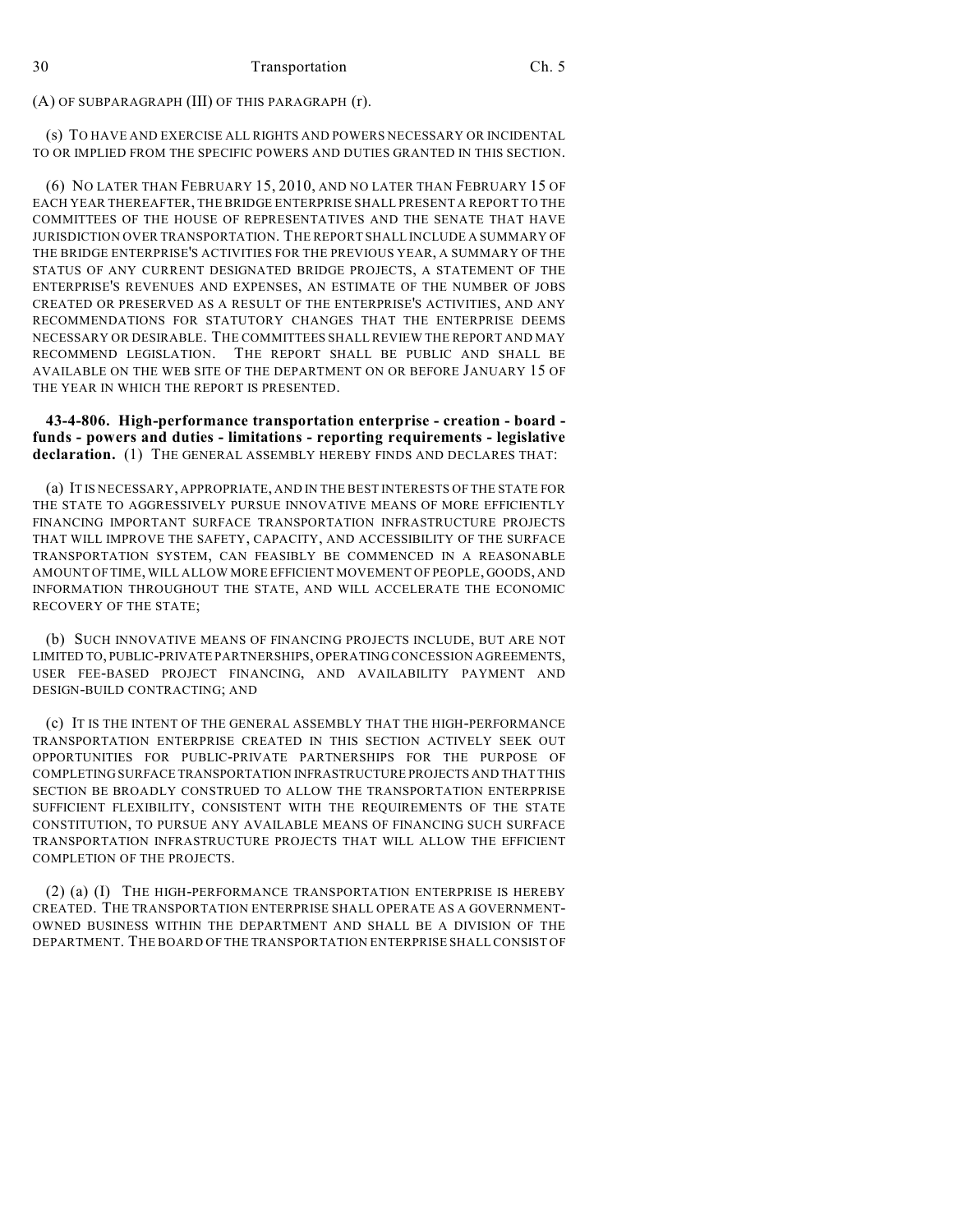THE FOLLOWING SEVEN MEMBERS:

(A) FOUR MEMBERS APPOINTED BY THE GOVERNOR, EACH OF WHOM SHALL HAVE PROFESSIONAL EXPERTISE IN TRANSPORTATION PLANNING OR DEVELOPMENT, LOCAL GOVERNMENT, DESIGN-BUILD CONTRACTING, PUBLIC OR PRIVATE FINANCE, ENGINEERING, ENVIRONMENTAL ISSUES, OR ANY OTHER AREA THAT THE GOVERNOR BELIEVES WILL BENEFIT THE BOARD IN THE EXECUTION OF ITS POWERS AND PERFORMANCE OF ITS DUTIES. THE GOVERNOR SHALL APPOINT ONE MEMBER WHO RESIDES WITHIN THE PLANNING AREA OF THE DENVER REGIONAL COUNCIL OF GOVERNMENTS, ONE MEMBER WHO RESIDES WITHIN THE PLANNING AREA OF THE PIKES PEAK AREA COUNCIL OF GOVERNMENTS, ONE MEMBER WHO RESIDES WITHIN THE PLANNING AREA OF THE NORTH FRONT RANGE METROPOLITAN PLANNING ORGANIZATION, AND ONE MEMBER WHO RESIDES WITHIN THE INTERSTATE 70 MOUNTAIN CORRIDOR.

(B) THREE MEMBERS OF THE COMMISSION APPOINTED BY RESOLUTION OF THE COMMISSION.

(II) INITIAL APPOINTMENTS TO THE TRANSPORTATION ENTERPRISE BOARD SHALL BE MADE NO LATER THAN JULY 1, 2009. MEMBERS OF THE BOARD SHALL SERVE AT THE PLEASURE OF THE APPOINTING AUTHORITY AND WITHOUT COMPENSATION. VACANCIES IN THE MEMBERSHIP OF THE TRANSPORTATION ENTERPRISE BOARD SHALL BE FILLED IN THE SAME MANNER AS REGULAR APPOINTMENTS.

(III) (A) THE TRANSPORTATION ENTERPRISE AND THE TRANSPORTATION ENTERPRISE DIRECTOR SHALL EXERCISE THEIR POWERS AND PERFORM THEIR DUTIES AS IF THE SAME WERE TRANSFERRED TO THE DEPARTMENT BY A **TYPE 1** TRANSFER, AS DEFINED IN SECTION 24-1-105, C.R.S.

(B) THE STATEWIDE TOLLING ENTERPRISE, CREATED BY THE COMMISSION PURSUANT TO SECTION 43-4-803 (1), PRIOR TO THE REPEAL AND REENACTMENT OF SAID SECTION BY SENATE BILL 09-108, ENACTED IN 2009, AND ITS POWERS, DUTIES, AND FUNCTIONS ARE TRANSFERRED BY A **TYPE 3** TRANSFER, AS DEFINED IN SECTION 24-1-105, C.R.S., TO THE TRANSPORTATION ENTERPRISE, AND THE STATEWIDE TOLLING ENTERPRISE IS ABOLISHED.

(b) THE TRANSPORTATION ENTERPRISE BOARD SHALL, WITH THE CONSENT OF THE EXECUTIVE DIRECTOR, APPOINT A DIRECTOR OF THE ENTERPRISE WHO SHALL POSSESS SUCH QUALIFICATIONS AS MAY BE ESTABLISHED BY THE BOARD AND THE STATE PERSONNEL BOARD. THE DIRECTOR SHALL OVERSEE THE DISCHARGE OF ALL RESPONSIBILITIES OF THE TRANSPORTATION ENTERPRISE AND SHALL SERVE AT THE PLEASURE OF THE BOARD.

(c) THE BUSINESS PURPOSE OF THE TRANSPORTATION ENTERPRISE IS TO PURSUE PUBLIC-PRIVATE PARTNERSHIPS AND OTHER INNOVATIVE AND EFFICIENT MEANS OF COMPLETING SURFACE TRANSPORTATION INFRASTRUCTURE PROJECTS. TO ALLOW THE TRANSPORTATION ENTERPRISE TO ACCOMPLISH THIS PURPOSE AND FULLY EXERCISE ITS POWERS AND DUTIES THROUGH THE TRANSPORTATION ENTERPRISE BOARD, THE TRANSPORTATION ENTERPRISE MAY:

(I) SUBJECT TO THE LIMITATIONS SPECIFIED IN SECTION 43-4-808 (3), IMPOSE USER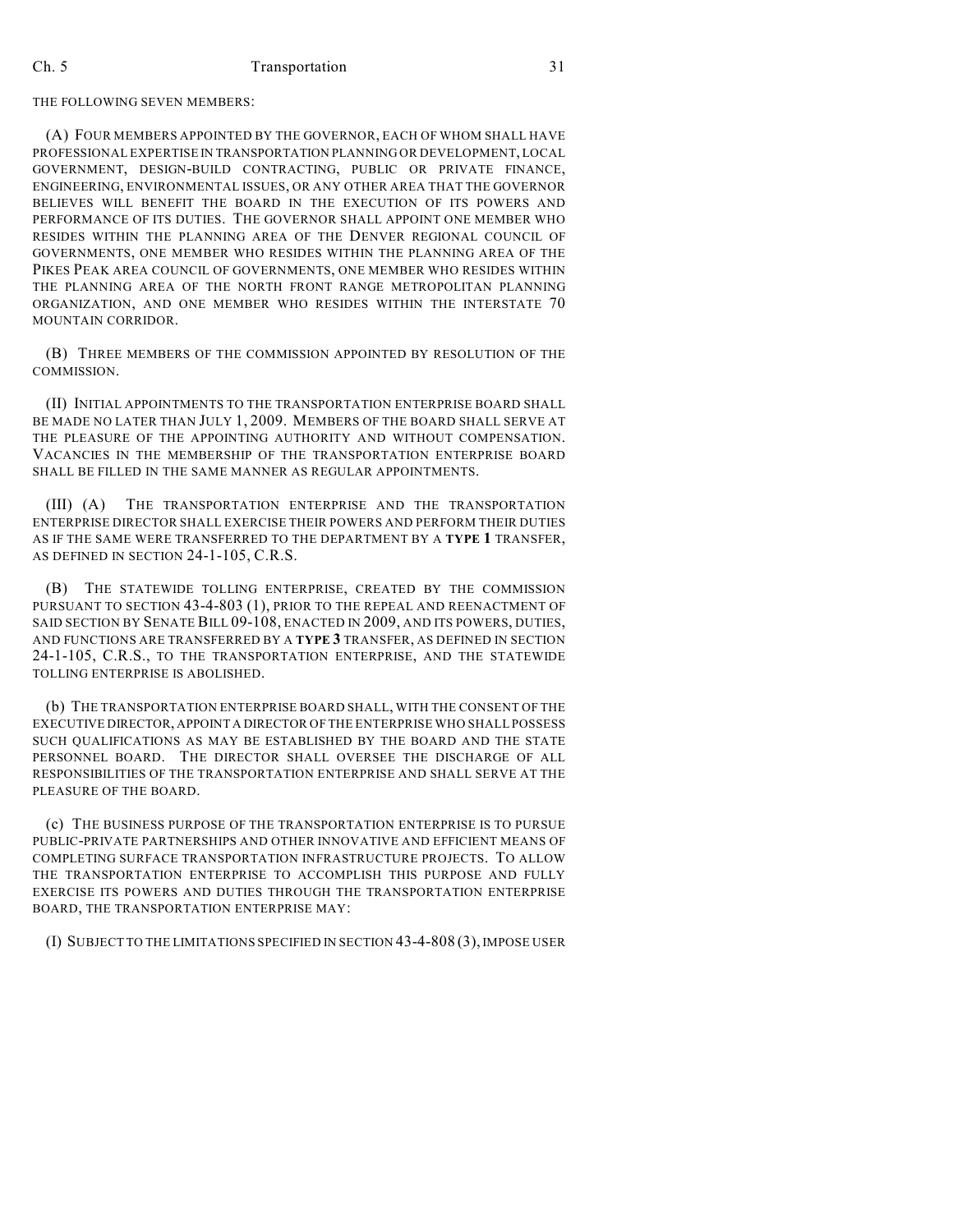FEES FOR THE PRIVILEGE OF USING SURFACE TRANSPORTATION INFRASTRUCTURE;

(II) ISSUE OR REISSUE REVENUE BONDS PAYABLE FROM THE REVENUES AND OTHER AVAILABLE MONEYS OF THE TRANSPORTATION ENTERPRISE PLEDGED FOR THEIR PAYMENT AS AUTHORIZED IN SECTION 43-4-807;

(III) CONTRACT WITH ANY OTHER GOVERNMENTAL OR NONGOVERNMENTAL SOURCE OF FUNDING FOR LOANS OR GRANTS TO BE USED TO SUPPORT TRANSPORTATION ENTERPRISE FUNCTIONS; AND

(IV) SEEK OUT AND ENTER INTO PUBLIC-PRIVATE PARTNERSHIPS.

(d) THE TRANSPORTATION ENTERPRISE SHALL CONSTITUTE AN ENTERPRISE FOR PURPOSES OF SECTION 20 OF ARTICLE X OF THE STATE CONSTITUTION SO LONG AS IT RETAINS THE AUTHORITY TO ISSUE REVENUE BONDS AND RECEIVES LESS THAN TEN PERCENT OF ITS TOTAL REVENUES IN GRANTS FROM ALL COLORADO STATE AND LOCAL GOVERNMENTS COMBINED. SO LONG AS IT CONSTITUTES AN ENTERPRISE PURSUANT TO THIS PARAGRAPH (d), THE TRANSPORTATION ENTERPRISE SHALL NOT BE SUBJECT TO ANY PROVISIONS OF SECTION 20 OF ARTICLE X OF THE STATE CONSTITUTION.

(3) (a) THE STATEWIDE TRANSPORTATION ENTERPRISE SPECIAL REVENUE FUND, REFERRED TO IN THIS PART 8 AS THE "TRANSPORTATION SPECIAL FUND", IS HEREBY CREATED IN THE STATE TREASURY. ALL REVENUES RECEIVED BY THE TRANSPORTATION ENTERPRISE, INCLUDING ANY REVENUES FROM USER FEES COLLECTED PURSUANT TO SUBPARAGRAPH (I) OF PARAGRAPH (c) OF SUBSECTION (2) OF THIS SECTION, SHALL BE DEPOSITED INTO THE TRANSPORTATION SPECIAL FUND. THE TRANSPORTATION ENTERPRISE BOARD MAY ESTABLISH SEPARATE ACCOUNTS WITHIN THE TRANSPORTATION SPECIAL FUND AS NEEDED IN CONNECTION WITH ANY SPECIFIC SURFACE TRANSPORTATION INFRASTRUCTURE PROJECT. THE TRANSPORTATION ENTERPRISE ALSO MAY DEPOSIT OR PERMIT OTHERS TO DEPOSIT OTHER MONEYS INTO THE TRANSPORTATION SPECIAL FUND, BUT IN NO EVENT MAY REVENUES FROM ANY TAX OTHERWISE AVAILABLE FOR GENERAL PURPOSES BE DEPOSITED INTO THE TRANSPORTATION SPECIAL FUND. THE STATE TREASURER, AFTER CONSULTING WITH THE TRANSPORTATION ENTERPRISE BOARD, SHALL INVEST ANY MONEYS IN THE TRANSPORTATION SPECIAL FUND, INCLUDING ANY SURPLUS OR RESERVES, BUT EXCLUDING ANY PROCEEDS FROM THE SALE OF BONDS OR EARNINGS ON SUCH PROCEEDS INVESTED PURSUANT SECTION 43-4-807 (2), THAT ARE NOT NEEDED FOR IMMEDIATE USE. SUCH MONEYS MAY BE INVESTED IN THE TYPES OF INVESTMENTS AUTHORIZED IN SECTIONS 24-36-109, 24-36-112, AND 24-36-113, C.R.S.

(b) ALL INTEREST AND INCOME DERIVED FROM THE DEPOSIT AND INVESTMENT OF MONEYS IN THE TRANSPORTATION SPECIAL FUND SHALL BE CREDITED TO THE TRANSPORTATION SPECIAL FUND AND, IF APPLICABLE, TO THE APPROPRIATE SURFACE TRANSPORTATION INFRASTRUCTURE PROJECT ACCOUNT. MONEYS IN THE TRANSPORTATION SPECIAL FUND SHALL BE CONTINUOUSLY APPROPRIATED TO THE TRANSPORTATION ENTERPRISE FOR THE PURPOSES SET FORTH IN THIS PART 8. ALL MONEYS DEPOSITED IN THE TRANSPORTATION SPECIAL FUND SHALL REMAIN IN THE FUND FOR THE PURPOSES SET FORTH IN THIS PART 8, AND NO PART OF THE FUND SHALL BE USED FOR ANY OTHER PURPOSE.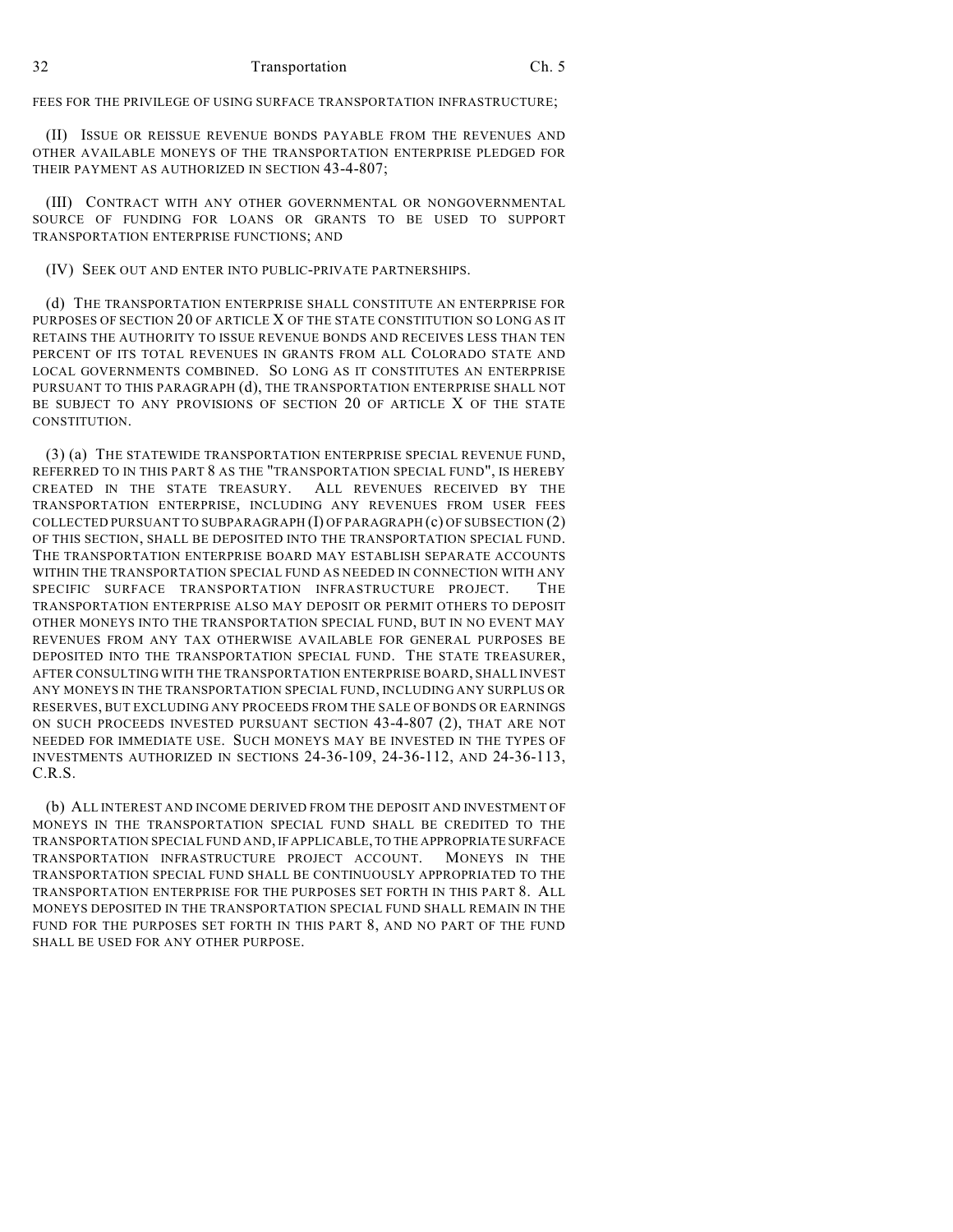(c) THE TRANSPORTATION ENTERPRISE SHALL PREPARE A SEPARATE ANNUAL ACCOUNTING OF THE USER FEES COLLECTED FROM ANY SURFACE TRANSPORTATION INFRASTRUCTURE PROJECT UPON WHICH ANY USER FEE IS IMPOSED; EXCEPT THAT A PARTNER OF THE ENTERPRISE MAY PREPARE THE ANNUAL ACCOUNTING FOR A PROJECT UPON WHICH IT IMPOSES A USER FEE PURSUANT TO THE TERMS OF A PUBLIC-PRIVATE PARTNERSHIP.

(d) THE TRANSPORTATION ENTERPRISE MAY EXPEND MONEYS IN THE TRANSPORTATION SPECIAL FUND TO PAY BOND OBLIGATIONS, TO FUND SURFACE TRANSPORTATION INFRASTRUCTURE PROJECTS, AND FOR THE ACQUISITION OF LAND TO THE EXTENT REQUIRED IN CONNECTION WITH ANY SURFACE TRANSPORTATION INFRASTRUCTURE PROJECT. THE TRANSPORTATION ENTERPRISE MAY ALSO EXPEND MONEYS IN THE TRANSPORTATION SPECIAL FUND TO PAY ITS OPERATING COSTS AND EXPENSES. THE TRANSPORTATION ENTERPRISE BOARD SHALL HAVE EXCLUSIVE AUTHORITY TO BUDGET AND APPROVE THE EXPENDITURE OF MONEYS IN THE TRANSPORTATION SPECIAL FUND.

(4) THE COMMISSION MAY TRANSFER MONEYS FROM THE STATE HIGHWAY FUND CREATED IN SECTION 43-1-219 TO THE TRANSPORTATION ENTERPRISE FOR THE PURPOSE OF DEFRAYING EXPENSES INCURRED BY THE TRANSPORTATION ENTERPRISE PRIOR TO THE RECEIPT OF BOND PROCEEDS OR REVENUES BY THE ENTERPRISE. THE TRANSPORTATION ENTERPRISE MAY ACCEPT AND EXPEND ANY MONEYS SO TRANSFERRED, AND, NOTWITHSTANDING ANY STATE FISCAL RULE OR GENERALLY ACCEPTED ACCOUNTING PRINCIPLE THAT COULD OTHERWISE BE INTERPRETED TO REQUIRE A CONTRARY CONCLUSION, SUCH A TRANSFER SHALL CONSTITUTE A LOAN FROM THE COMMISSION TO THE TRANSPORTATION ENTERPRISE AND SHALL NOT BE CONSIDERED A GRANT FOR PURPOSES OF SECTION 20 (2) (d) OF ARTICLE X OF THE STATE CONSTITUTION. AS THE TRANSPORTATION ENTERPRISE RECEIVES SUFFICIENT REVENUES IN EXCESS OF EXPENDITURES, THE ENTERPRISE SHALL REIMBURSE THE STATE HIGHWAY FUND FOR THE PRINCIPAL AMOUNT OF ANY LOAN MADE BY THE COMMISSION PLUS INTEREST AT A RATE SET BY THE COMMISSION. ANY MONEYS LOANED TO THE TRANSPORTATION ENTERPRISE PURSUANT TO THIS SECTION SHALL BE DEPOSITED INTO A FUND TO BE KNOWN AS THE STATEWIDE TRANSPORTATION ENTERPRISE OPERATING FUND, WHICH FUND IS HEREBY CREATED, AND SHALL NOT BE DEPOSITED INTO THE TRANSPORTATION SPECIAL FUND. MONEYS FROM THE TRANSPORTATION SPECIAL FUND MAY, HOWEVER, BE USED TO REIMBURSE THE STATE HIGHWAY FUND FOR THE AMOUNT OF ANY LOAN OR ANY INTEREST THEREON.

(5) NOTWITHSTANDING ANY OTHER PROVISION OF THIS SECTION, USER FEE REVENUES SHALL BE EXPENDED ONLY FOR PURPOSES AUTHORIZED BY SUBSECTION (3) OF THIS SECTION AND ONLY FOR THE SURFACE TRANSPORTATION INFRASTRUCTURE PROJECT FOR WHICH THEY WERE COLLECTED, TO ADDRESS ONGOING CONGESTION MANAGEMENT NEEDS RELATED TO THE PROJECT, OR AS A PORTION OF THE EXPENDITURES MADE FOR ANOTHER SURFACE TRANSPORTATION INFRASTRUCTURE PROJECT THAT IS INTEGRATED WITH THE PROJECT AS PART OF A SURFACE TRANSPORTATION SYSTEM; EXCEPT THAT THE TRANSPORTATION ENTERPRISE BOARD MAY USE USER FEE REVENUES FROM EACH SURFACE TRANSPORTATION INFRASTRUCTURE PROJECT IN PROPORTION TO THE TOTAL AMOUNT OF SUCH REVENUES GENERATED BY THE PROJECT TO PAY OVERHEAD OF THE TRANSPORTATION ENTERPRISE.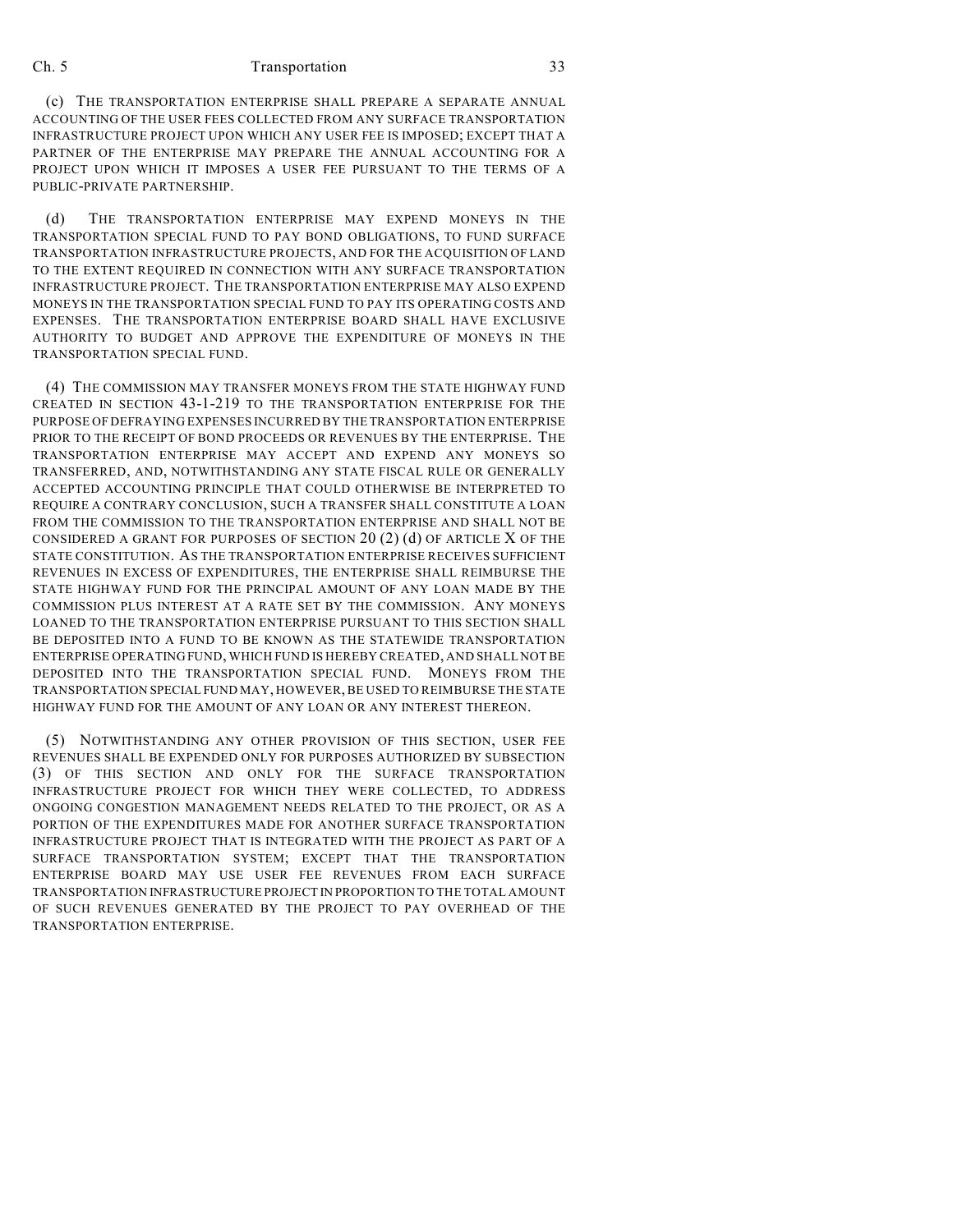(6) IN ADDITION TO ANY OTHER POWERS AND DUTIES SPECIFIED IN THIS SECTION, THE TRANSPORTATION ENTERPRISE BOARD SHALL HAVE THE FOLLOWING POWERS AND DUTIES:

(a) TO SUPERVISE AND ADVISE THE TRANSPORTATION ENTERPRISE DIRECTOR;

(b) TO ADOPT BYLAWS FOR THE REGULATION OF ITS AFFAIRS AND THE CONDUCT OF ITS BUSINESS;

(c) TO ISSUE REVENUE BONDS, PAYABLE SOLELY FROM THE TRANSPORTATION SPECIAL FUND, FOR THE PURPOSE OF COMPLETING SURFACE TRANSPORTATION INFRASTRUCTURE PROJECTS;

(d) TO ACQUIRE, HOLD TITLE TO, AND DISPOSE OF REAL AND PERSONAL PROPERTY AS NECESSARY IN THE EXERCISE OF ITS POWERS AND PERFORMANCE OF ITS DUTIES;

(e) TO ACQUIRE, BY PURCHASE, GIFT, OR GRANT, OR, SUBJECT TO THE REQUIREMENTS OF ARTICLES 1 TO 7 OF TITLE 38, C.R.S., BY CONDEMNATION, ANY AND ALL RIGHTS-OF-WAY, LANDS, BUILDINGS, MONEYS, OR GROUNDS NECESSARY OR CONVENIENT FOR ITS AUTHORIZED PURPOSES;

(f) TO ENTER INTO AGREEMENTS WITH THE COMMISSION, OR THE DEPARTMENT TO THE EXTENT AUTHORIZED BY THE COMMISSION, UNDER WHICH THE TRANSPORTATION ENTERPRISE AGREES TO COMPLETE SURFACE TRANSPORTATION INFRASTRUCTURE PROJECTS AS SPECIFIED IN THE AGREEMENTS;

(g) TO MAKE AND ENTER INTO CONTRACTS OR AGREEMENTS WITH ANY PRIVATE OR PUBLIC ENTITY TO FACILITATE A PUBLIC-PRIVATE PARTNERSHIP, INCLUDING, BUT NOT LIMITED TO:

(I) AN AGREEMENT PURSUANT TO WHICH THE TRANSPORTATION ENTERPRISE OR THE ENTERPRISE ON BEHALF OF THE DEPARTMENT OPERATES, MAINTAINS, OR PROVIDES SERVICES OR PROPERTY IN CONNECTION WITH A SURFACE TRANSPORTATION INFRASTRUCTURE PROJECT; OR

(II) AN AGREEMENT PURSUANT TO WHICH A PRIVATE ENTITY COMPLETES ALL OR ANY PORTION OF A SURFACE TRANSPORTATION INFRASTRUCTURE PROJECT ON BEHALF OF THE TRANSPORTATION ENTERPRISE;

(h) TO MAKE AND TO ENTER INTO ALL OTHER CONTRACTS OR AGREEMENTS, INCLUDING, BUT NOT LIMITED TO, DESIGN-BUILD CONTRACTS, AS DEFINED IN SECTION 43-1-1402 (3), AND INTERGOVERNMENTAL AGREEMENTS PURSUANT TO SECTION 29-1-203, C.R.S., THAT ARE NECESSARY OR INCIDENTAL TO THE EXERCISE OF ITS POWERS AND PERFORMANCE OF ITS DUTIES;

(i) TO EMPLOY OR CONTRACT FOR THE SERVICES OF CONSULTING ENGINEERS OR OTHER EXPERTS AS ARE NECESSARY IN ITS JUDGMENT TO CARRY OUT ITS POWERS AND DUTIES;

(j) TO PREPARE, OR CAUSE TO BE PREPARED, DETAILED PLANS, SPECIFICATIONS, OR ESTIMATES FOR ANY SURFACE TRANSPORTATION INFRASTRUCTURE PROJECT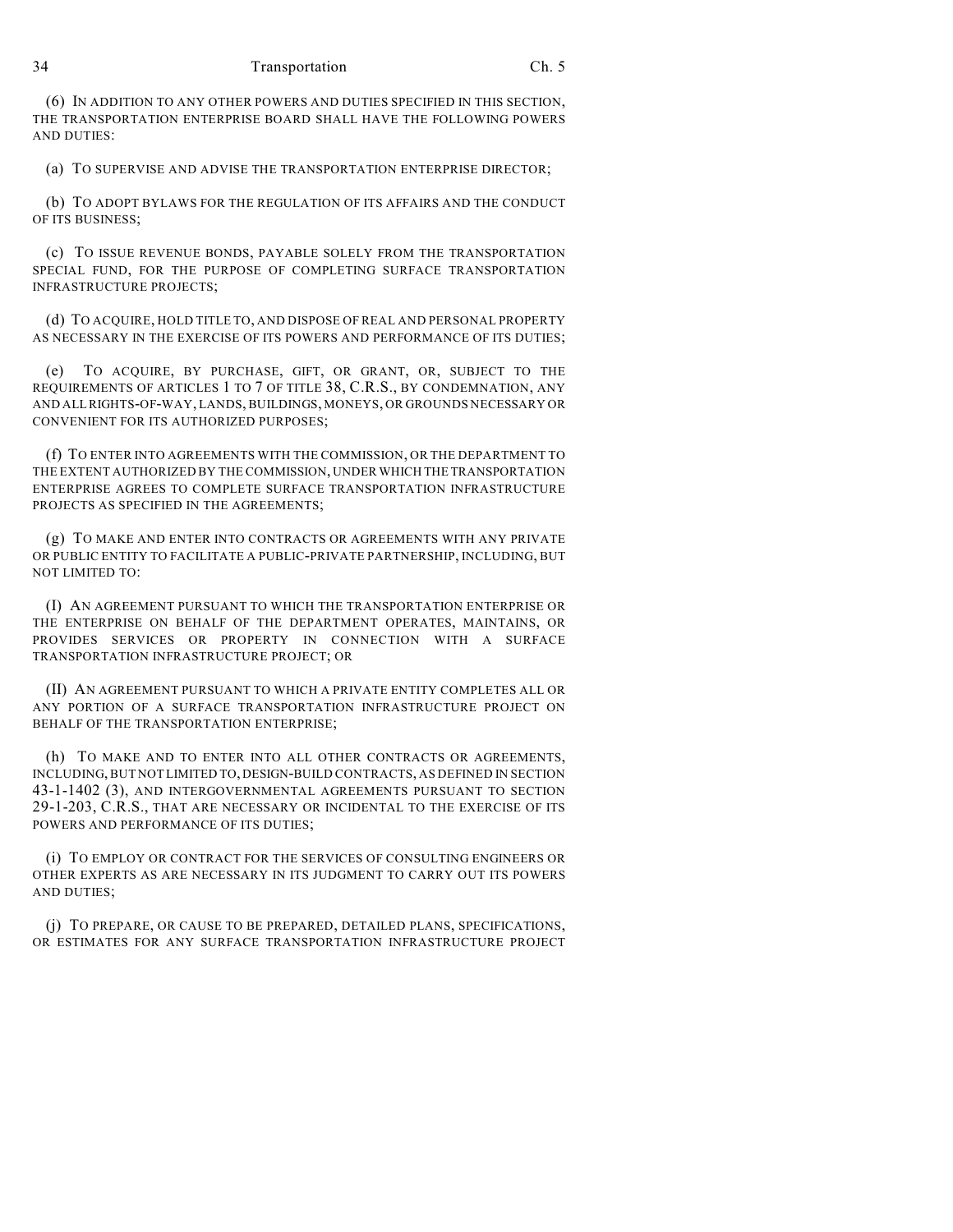## WITHIN THE STATE;

(k) IN CONNECTION WITH ANY SURFACE TRANSPORTATION INFRASTRUCTURE PROJECT, TO ACQUIRE, FINANCE, REPAIR, RECONSTRUCT, REPLACE, OPERATE, OR MAINTAIN ANY SURFACE TRANSPORTATION INFRASTRUCTURE WITHIN THE STATE;

(l) TO SET AND ADOPT, ON AN ANNUAL BASIS, A BUDGET FOR THE TRANSPORTATION ENTERPRISE;

(m) TO PURCHASE, TRADE, EXCHANGE, ACQUIRE, BUY, SELL, LEASE, LEASE WITH AN OPTION TO PURCHASE, DISPOSE OF, OR ENCUMBER REAL OR PERSONAL PROPERTY OR ANY INTEREST THEREIN, INCLUDING EASEMENTS AND RIGHTS-OF-WAY, WITHOUT RESTRICTION OR LIMITATION;

(n) TO ENTER INTO INTEREST RATE EXCHANGE AGREEMENTS FOR BONDS THAT HAVE BEEN ISSUED IN ACCORDANCE WITH ARTICLE 59.3 OF TITLE 11, C.R.S.;

(o) PURSUANT TO SECTION 24-1-107.5, C.R.S., TO ESTABLISH, CREATE, AND APPROVE NONPROFIT ENTITIES AND BONDS ISSUED BY OR ON BEHALF OF SUCH NONPROFIT ENTITIES FOR THE PURPOSE OF COMPLETING A SURFACE TRANSPORTATION INFRASTRUCTURE PROJECT, TO ACCEPT THE ASSETS OF ANY SUCH NONPROFIT ENTITY, TO OBTAIN AN OPTION TO ACQUIRE THE ASSETS OF ANY SUCH NONPROFIT ENTITY BY PAYING ITS BONDS, TO APPOINT OR APPROVE THE APPOINTMENT OF MEMBERS OF THE GOVERNING BOARD OF ANY SUCH NONPROFIT ENTITY, AND TO REMOVE THE MEMBERS OF THE GOVERNING BOARD OF ANY SUCH NONPROFIT ENTITY FOR CAUSE;

(p) TO TRANSFER MONEY, PROPERTY, OR OTHER ASSETS OFTHE TRANSPORTATION ENTERPRISE TO THE DEPARTMENT TO THE EXTENT NECESSARY TO IMPLEMENT THE FINANCING OF ANY SURFACE TRANSPORTATION INFRASTRUCTURE PROJECT OR FOR ANY OTHER PURPOSE AUTHORIZED IN THIS PART 8; AND

(q) TO HAVE AND EXERCISE ALL RIGHTS AND POWERS NECESSARY OR INCIDENTAL TO OR IMPLIED FROM THE SPECIFIC POWERS AND DUTIES GRANTED IN THIS SECTION.

(7) (a) IN ADDITION TO THE POWERS AND DUTIES SPECIFIED IN SUBSECTION (6) OF THIS SECTION, THE TRANSPORTATION ENTERPRISE BOARD HAS THE DUTY TO EVALUATE ANY TOLL HIGHWAY IN THE STATE THAT IS OWNED AND OFFERED FOR SALE OR FOR LEASE AND AN OPERATING CONCESSION BY AN ENTITY OTHER THAN THE STATE IN ORDER TO DETERMINE WHETHER IT IS IN THE BEST INTERESTS OF THE STATE FOR THE TRANSPORTATION ENTERPRISE TO PURCHASE OR LEASE THE TOLL HIGHWAY OR A PARTIAL INTEREST IN THE TOLL HIGHWAY THAT IS BEING OFFERED FOR SALE, LEASE, OR CONCESSION OR ENTER INTO A PUBLIC-PRIVATE PARTNERSHIP IN CONNECTION WITH THE TOLL HIGHWAY. IN EVALUATING A TOLL HIGHWAY, THE TRANSPORTATION ENTERPRISE BOARD SHALL CONSIDER THE FINANCIAL COSTS AND BENEFITS TO THE STATE AND USERS OF THE TOLL HIGHWAY OF PURCHASING OR LEASING THE TOLL HIGHWAY OR A PARTIAL INTEREST IN THE TOLL HIGHWAY OR ENTERING INTO A PUBLIC-PRIVATE PARTNERSHIP IN CONNECTION WITH THE TOLL HIGHWAY; THE EFFECT OF SUCH A PURCHASE, LEASE, OR PUBLIC-PRIVATE PARTNERSHIP ON STATEWIDE, REGIONAL, OR LOCAL TRANSPORTATION PLANS PREVIOUSLY ADOPTED AND ON FUTURE TRANSPORTATION PLANNING; AND ANY OTHER FACTORS DEEMED SIGNIFICANT BY THE BOARD. IN CONSIDERING THE EFFECT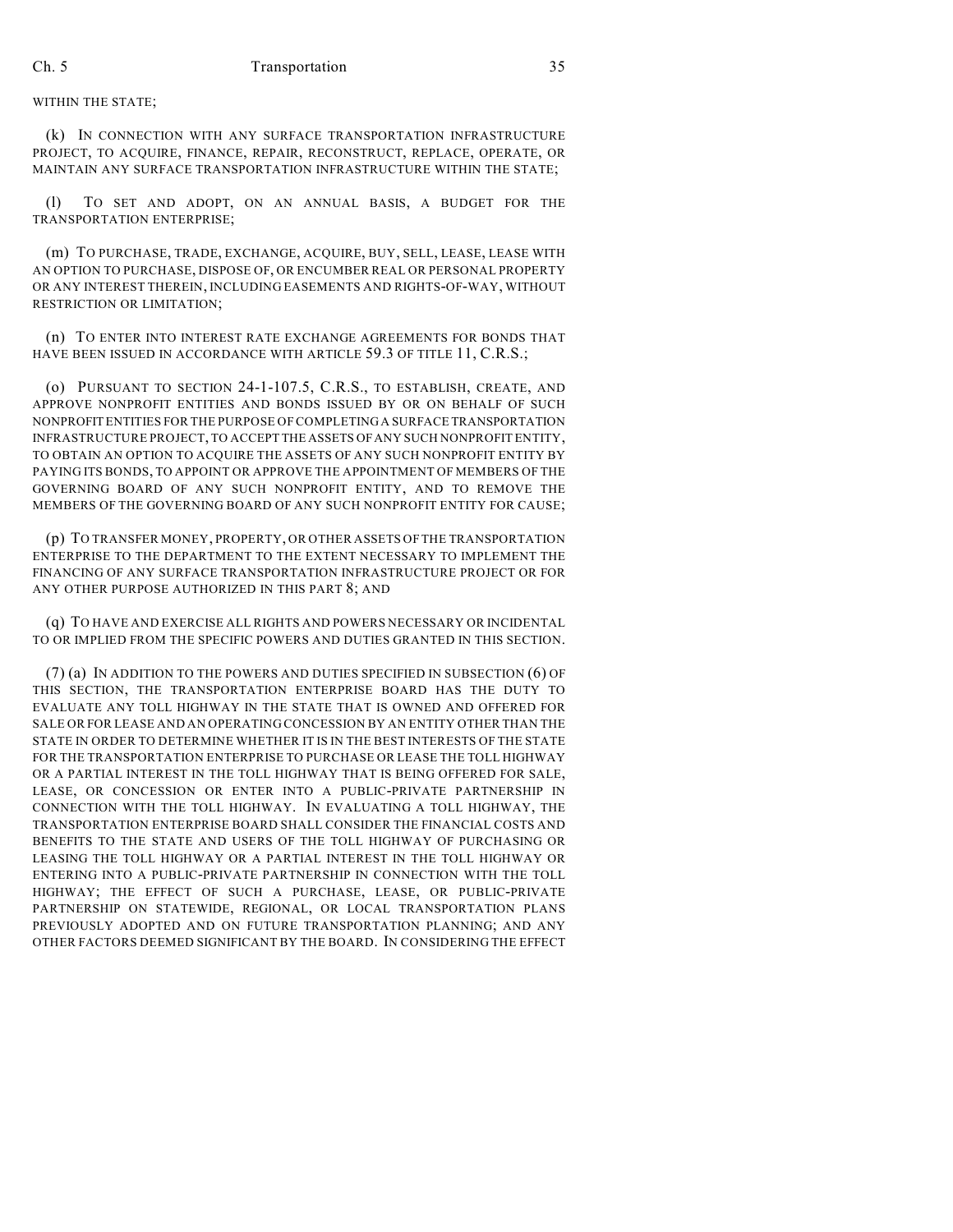ON REGIONAL OR LOCAL TRANSPORTATION PLANS, THE TRANSPORTATION ENTERPRISE BOARD SHALL CONSULT WITH THE APPROPRIATE REGIONAL OR LOCAL TRANSPORTATION PLANNING AGENCY. SUBJECT TO CRITERIA, PROCEDURES, PROCESSES, AND RULES ESTABLISHED BY THE ENTITY OTHER THAN THE STATE OFFERING THE TOLL HIGHWAY FOR SALE OR FOR LEASE AND AN OPERATING CONCESSION INCLUDING, WITHOUT LIMITATION, PROVISIONS FOR REJECTING ALL BIDS OR PROPOSALS AND SHORT-LISTING BIDDERS AND PROPOSERS, AND WITHOUT ANY SPECIAL CONSIDERATION FOR EITHER PUBLIC OR PRIVATE SECTOR INTERESTS THAT MAY BID ON OR PROPOSE TO PURCHASE OR LEASE A TOLL HIGHWAY, THE TRANSPORTATION ENTERPRISE BOARD MAY BID ON OR PROPOSE TO PURCHASE OR LEASE A TOLL HIGHWAY OR A PARTIAL INTEREST IN A TOLL HIGHWAY SO OFFERED WITHOUT CHANGE OR DELAY OF SUCH CRITERIA, PROCEDURES, PROCESSES, AND RULES OR MAY ENTER INTO A PUBLIC-PRIVATE PARTNERSHIP IN CONNECTION WITH A TOLL HIGHWAY AND MAY FINANCE ALL OR A PORTION OF THE PURCHASE OR LEASE OF A TOLL HIGHWAY OR A PUBLIC-PRIVATE PARTNERSHIP ENTERED INTO IN CONNECTION WITH A TOLL HIGHWAY BY ISSUING BONDS AS AUTHORIZED BY SECTION 43-4-807 IF THE BOARD DETERMINES THAT THE PURCHASE, LEASE, OR PUBLIC-PRIVATE PARTNERSHIP IS IN THE BEST INTERESTS OF THE STATE. FUNDING TO PERFORM A TOLL HIGHWAY EVALUATION SHALL BE PROVIDED BY THE DEPARTMENT AND MANAGED BY THE TRANSPORTATION ENTERPRISE BOARD. AN ENTITY OTHER THAN THE STATE SHALL CONSIDER AND REPRESENT THE INTERESTS OF ITS CONSTITUENCY AT ALL TIMES DURING AND AFTER THE EVALUATION PROCESS CONDUCTED BY THE TRANSPORTATION ENTERPRISE BOARD PURSUANT TO THIS SUBSECTION (7).

(b) FOR PURPOSES OF THIS SUBSECTION (7), "ENTITY OTHER THAN THE STATE" MEANS A PUBLIC HIGHWAY AUTHORITY CREATED PURSUANT TO SECTION 43-4-504, A REGIONAL TRANSPORTATION AUTHORITY CREATED PURSUANT TO SECTION 43-4-603, A TOLL ROAD OR TOLL HIGHWAY COMPANY FORMED PURSUANT TO SECTION 7-45-101,C.R.S., OR ANY OTHER NATURAL PERSON OR ENTITY OTHER THAN THE STATE OR A DEPARTMENT OR AGENCY OF THE STATE THAT MAY OWN A TOLL HIGHWAY.

(c) THIS SUBSECTION (7) SHALL NOT BE CONSTRUED TO REQUIRE THE TRANSPORTATION ENTERPRISE BOARD TO PURCHASE OR LEASE ANY TOLL HIGHWAY OR PARTIAL INTEREST IN A TOLL HIGHWAY OR TO ENTER INTO ANY PUBLIC-PRIVATE PARTNERSHIP IN CONNECTION WITH ANY TOLL HIGHWAY.

(8) (a) WHEN THE TRANSPORTATION ENTERPRISE BOARD DECIDES TO STUDY THE FEASIBILITY OR DESIRABILITY OF COMPLETING A SURFACE TRANSPORTATION INFRASTRUCTURE PROJECT THAT ADDS SUBSTANTIAL TRANSPORTATION CAPACITY OR SIGNIFICANTLY ALTERS TRAVEL PATTERNS, THE BOARD SHALL INVITE EVERY METROPOLITAN PLANNING ORGANIZATION OR OTHER TRANSPORTATION PLANNING REGION WITH PLANNING RESPONSIBILITY FOR ANY AREA IN WHICH THE PROJECT WILL BE LOCATED AND EVERY AFFECTED PUBLIC MASS TRANSIT OPERATOR, AS DEFINED IN SECTION 43-1-102 (5), PUBLIC HIGHWAY AUTHORITY CREATED PURSUANT TO PART 5 OF THIS ARTICLE, AND REGIONAL TRANSPORTATION AUTHORITY CREATED PURSUANT TO PART 6 OF THIS ARTICLE TO COLLABORATE WITH THE BOARD IN ITS STUDY AND REVIEW AND COMMENT REGARDING THE PROJECT. THE TRANSPORTATION ENTERPRISE BOARD AND A METROPOLITAN PLANNING ORGANIZATION, TRANSPORTATION PLANNING REGION, PUBLIC MASS TRANSIT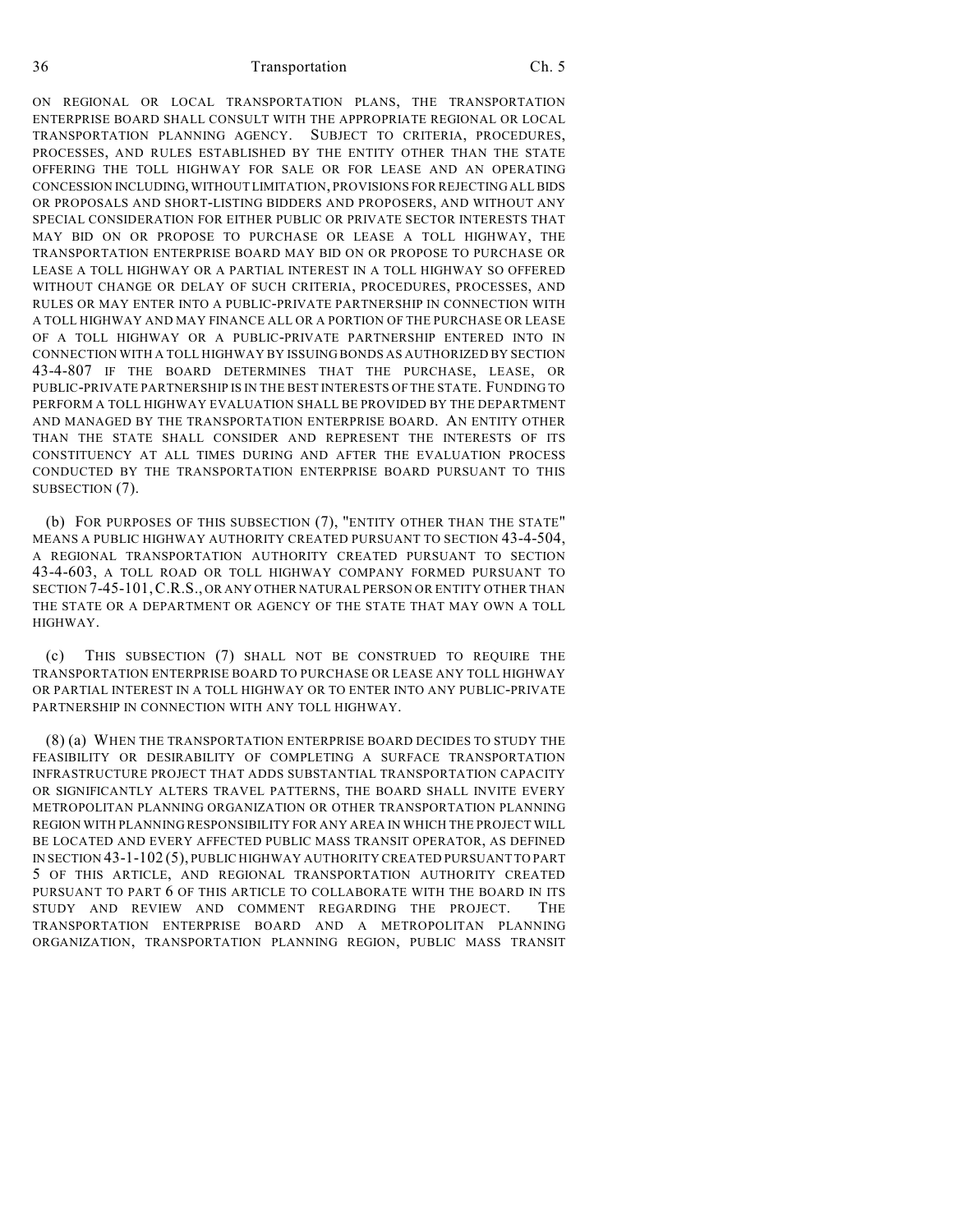OPERATOR, PUBLIC HIGHWAY AUTHORITY, OR REGIONAL TRANSPORTATION AUTHORITY MAY ENTER INTO AN INTERGOVERNMENTAL AGREEMENT TO DEFINE THE DEGREE OF COLLABORATION AND ANY SHARING OF COSTS AND REVENUES. THE TRANSPORTATION ENTERPRISE BOARD, IN COLLABORATION WITH THOSE METROPOLITAN PLANNING ORGANIZATIONS, TRANSPORTATION PLANNING REGIONS, PUBLIC MASS TRANSIT OPERATORS, AND AUTHORITIES THAT ARE ENTITLED TO AND WISH TO COLLABORATE WITH THE BOARD, MAY DEVELOP A PLAN FOR THE COMPLETION OF THE SURFACE TRANSPORTATION INFRASTRUCTURE PROJECT THAT ADDRESSES THE FEASIBILITY OF THE PROJECT, THE TECHNOLOGY TO BE UTILIZED, PROJECT FINANCING, AND ANY OTHER FEDERALLY REQUIRED INFORMATION.

(b) IN ORDER TO ENSURE THAT THE LIMITED RESOURCES AVAILABLE FOR THE COMPLETION OF MAJOR SURFACE TRANSPORTATION INFRASTRUCTURE PROJECTS ARE ALLOCATED ONLY TO PROJECTS DEEMED ESSENTIAL BY ALL IMPACTED METROPOLITAN PLANNING ORGANIZATIONS AND OTHER TRANSPORTATION PLANNING REGIONS, EVERY METROPOLITAN PLANNING ORGANIZATION OR OTHER TRANSPORTATION PLANNING REGION THAT INCLUDES TERRITORY IN WHICH ALL OR ANY PORTION OF A PROPOSED SURFACE TRANSPORTATION INFRASTRUCTURE PROJECT THAT WILL ADD SUBSTANTIAL TRANSPORTATION CAPACITY OR SIGNIFICANTLY ALTER TRAFFIC PATTERNS IS TO BE COMPLETED SHALL HAVE THE RIGHT TO PARTICIPATE IN THE PLANNING AND DEVELOPMENT, AND APPROVE THE COMPLETION, OF THE PROJECT. THE RIGHT OF PARTICIPATION SHALL EXTEND, WITHOUT LIMITATION, TO DECISIONS REGARDING THE SCOPE OF THE PROJECT, THE TYPE OF SURFACE TRANSPORTATION INFRASTRUCTURE TO BE PROVIDED, PROJECT FINANCING, ALLOCATION OF PROJECT REVENUES, AND THE MANNER IN WHICH ANY USER FEES ARE TO BE IMPOSED. A SURFACE TRANSPORTATION INFRASTRUCTURE PROJECT SHALL NOT PROCEED PAST THE PLANNING STAGE UNTIL ALL METROPOLITAN PLANNING ORGANIZATIONS ENTITLED TO PARTICIPATE IN THE PLANNING, DEVELOPMENT, AND APPROVAL PROCESS, INCLUDING THE TRANSPORTATION ENTERPRISE AND ANY PARTNER OF THE ENTERPRISE UNDER THE TERMS OF A PUBLIC-PRIVATE PARTNERSHIP, HAVE APPROVED THE PROJECT.

(9) (a) THE TRANSPORTATION ENTERPRISE SHALL NOT SUPPLANT OR DUPLICATE THE SERVICES PROVIDED BY ANY PUBLIC MASS TRANSIT OPERATOR, AS DEFINED IN SECTION 43-1-102 (5), RAILROAD, PUBLIC HIGHWAY AUTHORITY CREATED PURSUANT TO PART 5 OF THIS ARTICLE, OR REGIONAL TRANSPORTATION AUTHORITY CREATED PURSUANT TO PART 6 OF THIS ARTICLE EXCEPT AS DESCRIBED IN DETAIL IN AN INTERGOVERNMENTAL AGREEMENT OR OTHER CONTRACTUAL AGREEMENT ENTERED INTO BY THE TRANSPORTATION ENTERPRISE AND THE OPERATOR, RAILROAD, OR AUTHORITY. THE CREATION OF AND UNDERTAKING OF SURFACE TRANSPORTATION INFRASTRUCTURE PROJECTS BY THE TRANSPORTATION ENTERPRISE PURSUANT TO THIS PART 8 IS NOT INTENDED TO DISCOURAGE ANY COMBINATION OF LOCAL GOVERNMENTS FROM FORMING A PUBLIC HIGHWAY AUTHORITY OR A REGIONAL TRANSPORTATION AUTHORITY.

(b) MONEYS MADE AVAILABLE FOR ANY SURFACE TRANSPORTATION INFRASTRUCTURE PROJECT PURSUANT TO THIS PART 8 SHALL NOT BE USED TO SUPPLANT EXISTING OR BUDGETED DEPARTMENT FUNDING FOR ANY PORTION OF THE STATE HIGHWAY SYSTEM WITHIN THE TERRITORY OF ANY TRANSPORTATION PLANNING REGION, AS DEFINED IN SECTION 43-1-1102 (8), THAT INCLUDES ANY PORTION OF THE PROJECT.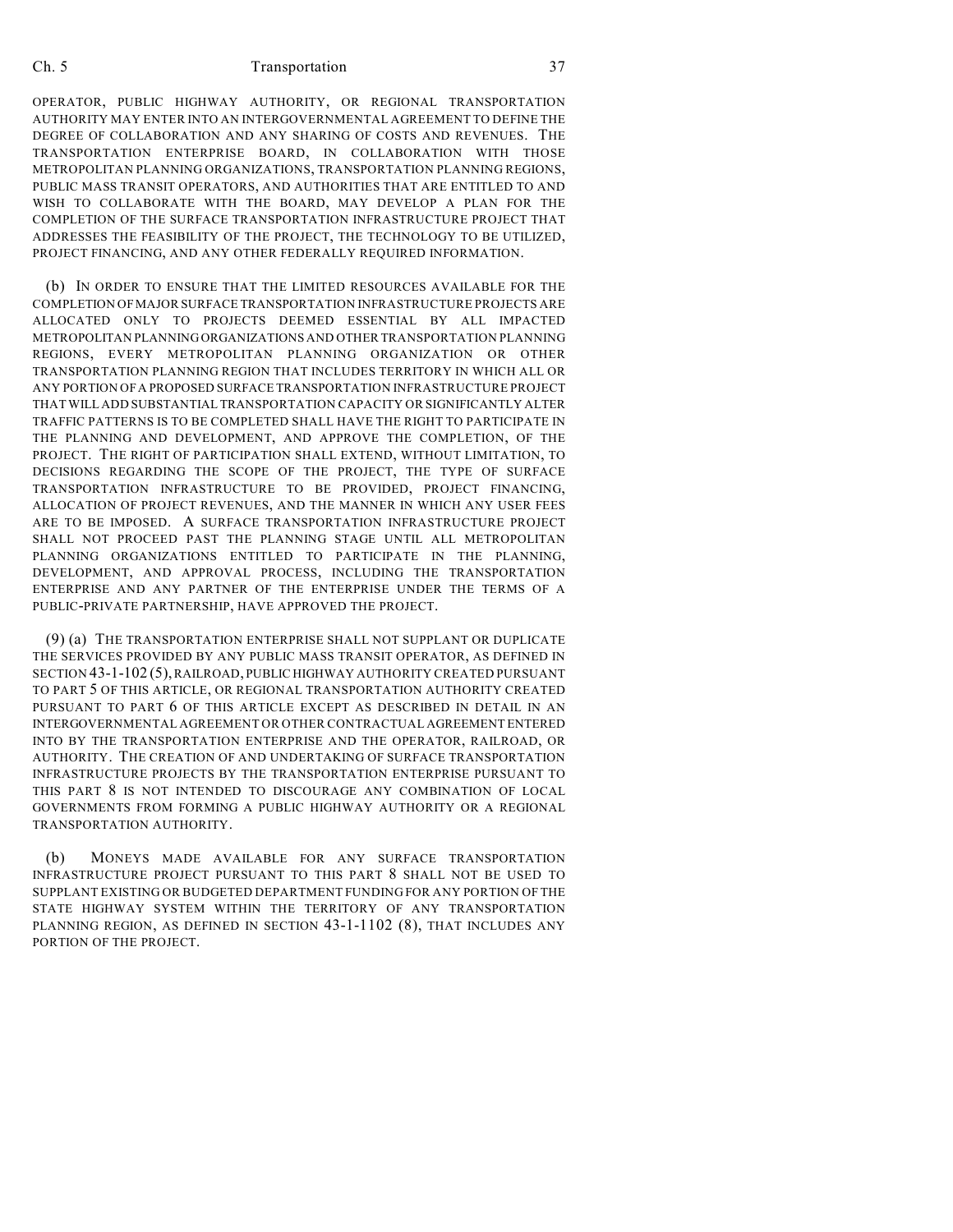(10) NO LATER THAN FEBRUARY 15, 2010, AND NO LATER THAN FEBRUARY 15 OF EACH YEAR THEREAFTER, THE TRANSPORTATION ENTERPRISE SHALL PRESENT A REPORT TO THE COMMITTEES OF THE HOUSE OF REPRESENTATIVES AND THE SENATE THAT HAVE JURISDICTION OVER TRANSPORTATION. THE REPORT SHALL INCLUDE A SUMMARY OF THE TRANSPORTATION ENTERPRISE'S ACTIVITIES FOR THE PREVIOUS YEAR, A SUMMARY OF THE STATUS OF ANY CURRENT SURFACE TRANSPORTATION INFRASTRUCTURE PROJECTS, A STATEMENT OF THE ENTERPRISE'S REVENUES AND EXPENSES, AND ANY RECOMMENDATIONS FOR STATUTORY CHANGES THAT THE ENTERPRISE DEEMS NECESSARY OR DESIRABLE. THE COMMITTEES SHALL REVIEW THE REPORT AND MAY RECOMMEND LEGISLATION. THE REPORT SHALL BE PUBLIC AND SHALL BE AVAILABLE ON THE WEB SITE OF THE DEPARTMENT ON OR BEFORE JANUARY 15 OF THE YEAR IN WHICH THE REPORT IS PRESENTED.

**43-4-807. Bonds - investments - bonds eligible for investment and exempt from taxation.** (1) (a) BOTH THE BRIDGE ENTERPRISE AND THE TRANSPORTATION ENTERPRISE MAY, FROM TIME TO TIME, ISSUE BONDS FOR ANY OF THEIR CORPORATE PURPOSES. THE BONDS SHALL BE ISSUED PURSUANT TO RESOLUTION OF THE BRIDGE ENTERPRISE BOARD OR THE TRANSPORTATION ENTERPRISE BOARD AND SHALL BE PAYABLE SOLELY OUT OF ALL OR A SPECIFIED PORTION OF THE MONEYS IN THE BRIDGE SPECIAL FUND OR THE TRANSPORTATION SPECIAL FUND AS THE CASE MAY BE.

(b) BONDS MAY BE EXECUTED AND DELIVERED BY THE ISSUING ENTERPRISE AT SUCH TIMES; MAY BE IN SUCH FORM AND DENOMINATIONS AND INCLUDE SUCH TERMS AND MATURITIES; MAY BE SUBJECT TO OPTIONAL OR MANDATORY REDEMPTION PRIOR TO MATURITY WITH OR WITHOUT A PREMIUM; MAY BE IN FULLY REGISTERED FORM OR BEARER FORM REGISTRABLE AS TO PRINCIPAL OR INTEREST OR BOTH; MAY BEAR SUCH CONVERSION PRIVILEGES; MAY BE PAYABLE IN SUCH INSTALLMENTS AND AT SUCH TIMES NOT EXCEEDING FORTY-FIVE YEARS FROM THE DATE THEREOF; MAY BE PAYABLE AT SUCH PLACE OR PLACES WHETHER WITHIN OR WITHOUT THE STATE; MAY BEAR INTEREST AT SUCH RATE OR RATES PER ANNUM, WHICH MAY BE FIXED OR VARY ACCORDING TO INDEX, PROCEDURE, OR FORMULA OR AS DETERMINED BY THE ISSUING ENTERPRISE OR ITS AGENTS, WITHOUT REGARD TO ANY INTEREST RATE LIMITATION APPEARING IN ANY OTHER LAW OF THE STATE; MAY BE SUBJECT TO PURCHASE AT THE OPTION OF THE HOLDER OR THE ISSUING ENTERPRISE; MAY BE EVIDENCED IN SUCH MANNER; MAY BE EXECUTED BY SUCH OFFICERS OF THE ISSUING ENTERPRISE, INCLUDING THE USE OF ONE OR MORE FACSIMILE SIGNATURES SO LONG AS AT LEAST ONE MANUAL SIGNATURE APPEARS ON THE BONDS, WHICH MAY BE EITHER OF AN OFFICER OF THE ISSUING ENTERPRISE OR OF AN AGENT AUTHENTICATING THE SAME; MAY BE IN THE FORM OF COUPON BONDS THAT HAVE ATTACHED INTEREST COUPONS BEARING A MANUAL OR FACSIMILE SIGNATURE OF AN OFFICER OF THE ISSUING ENTERPRISE; AND MAY CONTAIN SUCH PROVISIONS NOT INCONSISTENT WITH THIS PART 8, ALL AS PROVIDED IN THE RESOLUTION OF THE ISSUING ENTERPRISE UNDER WHICH THE BONDS ARE AUTHORIZED TO BE ISSUED OR AS PROVIDED IN A TRUST INDENTURE BETWEEN THE ISSUING ENTERPRISE AND ANY COMMERCIAL BANK OR TRUST COMPANY HAVING FULL TRUST POWERS.

(c) BONDS OF THE ISSUING ENTERPRISE MAY BE SOLD AT PUBLIC OR PRIVATE SALE AT SUCH PRICE OR PRICES, IN SUCH MANNER, AND AT SUCH TIMES AS DETERMINED BY THE BOARD OF THE ISSUING ENTERPRISE, AND THE BOARD MAY PAY ALL FEES, EXPENSES, AND COMMISSIONS THAT IT DEEMS NECESSARY OR ADVANTAGEOUS IN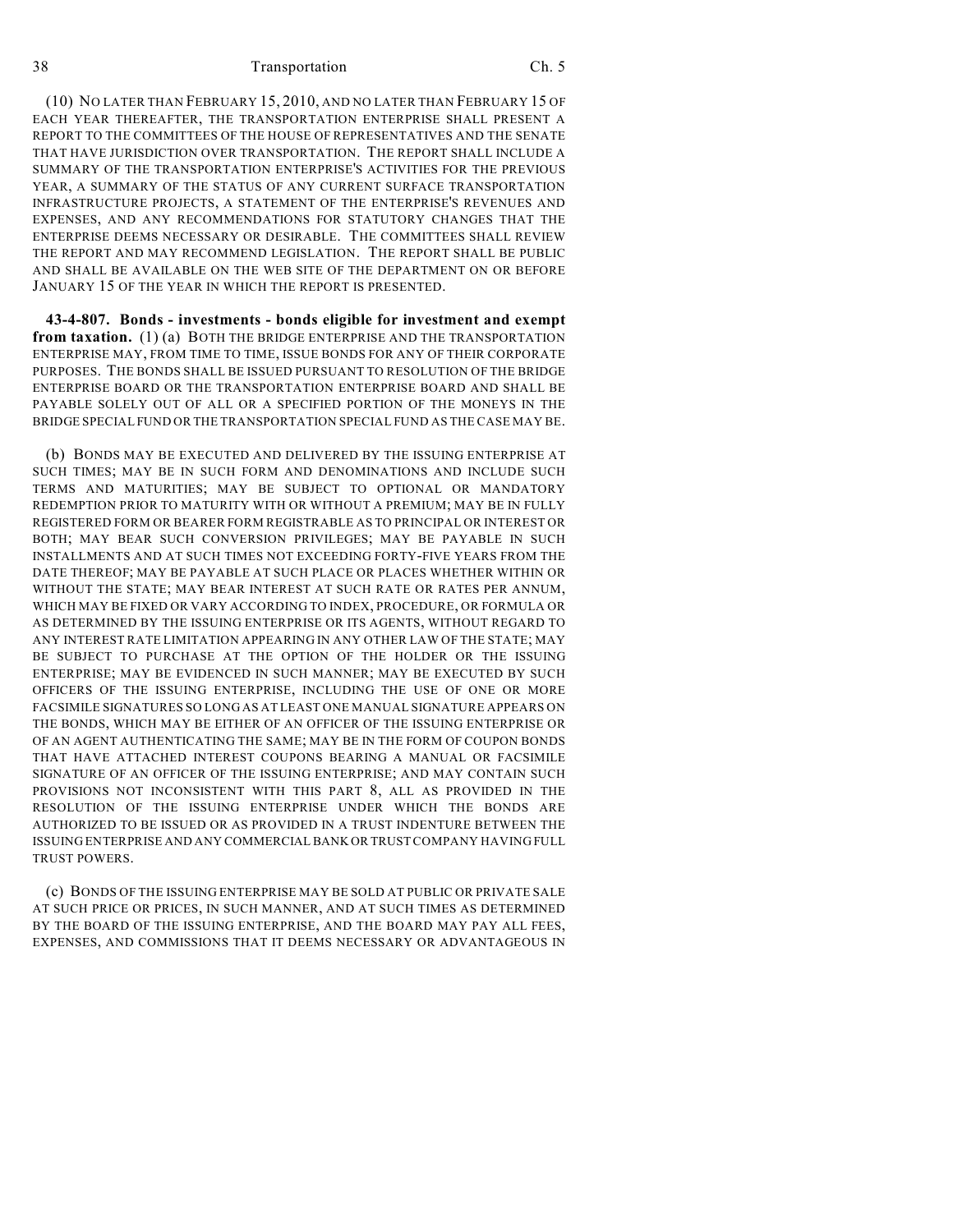CONNECTION WITH THE SALE OF THE BONDS. THE POWER TO FIX THE DATE OF SALE OF THE BONDS, TO RECEIVE BIDS OR PROPOSALS, TO AWARD AND SELL BONDS, TO FIX INTEREST RATES, AND TO TAKE ALL OTHER ACTION NECESSARY TO SELL AND DELIVER THE BONDS MAY BE DELEGATED TO AN OFFICER OR AGENT OF THE ISSUING ENTERPRISE. ANY OUTSTANDING BONDS MAY BE REFUNDED BY THE ISSUING ENTERPRISE PURSUANT TO ARTICLE 56 OF TITLE 11, C.R.S. ALL BONDS AND ANY INTEREST COUPONS APPLICABLE THERETO ARE DECLARED TO BE NEGOTIABLE **INSTRUMENTS** 

(d) THE RESOLUTION OR TRUST INDENTURE AUTHORIZING THE ISSUANCE OF THE BONDS MAY PLEDGE ALL OR A PORTION OF THE BRIDGE SPECIAL FUND OR THE TRANSPORTATION SPECIAL FUND, AS THE CASE MAY BE; MAY, RESPECTIVELY, PLEDGE ALL OR A PORTION OF THE RIGHTS OF THE BRIDGE ENTERPRISE TO IMPOSE, AND RECEIVE THE REVENUES GENERATED BY, A BRIDGE SAFETY SURCHARGE AUTHORIZED BY SECTION 43-4-805 (5) (g) OR ALL OR A PORTION OF THE RIGHTS OF THE TRANSPORTATION ENTERPRISE TO IMPOSE, AND RECEIVE THE REVENUES GENERATED BY, ANY USER FEE OR OTHER CHARGE AUTHORIZED BY SECTION 43-4-806; MAY CONTAIN SUCH PROVISIONS FOR PROTECTING AND ENFORCING THE RIGHTS AND REMEDIES OF HOLDERS OF ANY OF THE BONDS AS THE ISSUING ENTERPRISE DEEMS APPROPRIATE; MAY SET FORTH THE RIGHTS AND REMEDIES OF THE HOLDERS OF ANY OF THE BONDS; AND MAY CONTAIN PROVISIONS THAT THE ISSUING ENTERPRISE DEEMS APPROPRIATE FOR THE SECURITY OF THE HOLDERS OF THE BONDS, INCLUDING, BUT NOT LIMITED TO, PROVISIONS FOR LETTERS OF CREDIT, INSURANCE, STANDBY CREDIT AGREEMENTS, OR OTHER FORMS OF CREDIT ENSURING TIMELY PAYMENT OF THE BONDS, INCLUDING THE REDEMPTION PRICE OR THE PURCHASE PRICE.

(e) ANY PLEDGE OF THE BRIDGE SPECIAL FUND, THE TRANSPORTATION SPECIAL FUND, OR OTHER PROPERTY MADE BY AN ISSUING ENTERPRISE OR BY ANY PERSON OR GOVERNMENTAL UNIT WITH WHICH AN ISSUING ENTERPRISE CONTRACTS SHALL BE VALID AND BINDING FROM THE TIME THE PLEDGE IS MADE. THE PLEDGED SPECIAL FUND OR OTHER PLEDGED PROPERTY SHALL IMMEDIATELY BE SUBJECT TO THE LIEN OF THE PLEDGE WITHOUT ANY PHYSICAL DELIVERY OR FURTHER ACT, AND THE LIEN OF THE PLEDGE SHALL BE VALID AND BINDING AGAINST ALL PARTIES HAVING CLAIMS OF ANY KIND IN TORT, CONTRACT, OR OTHERWISE AGAINST THE PLEDGING PARTY REGARDLESS OF WHETHER THE CLAIMING PARTY HAS NOTICE OF THE LIEN. THE INSTRUMENT BY WHICH THE PLEDGE IS CREATED NEED NOT BE RECORDED OR FILED.

(f) NEITHER THE MEMBERS OF THE BOARD OF AN ISSUING ENTERPRISE, EMPLOYEES OF THE ISSUING ENTERPRISE, NOR ANY PERSON EXECUTING THE BONDS SHALL BE LIABLE PERSONALLY ON THE BONDS OR SUBJECT TO ANY PERSONAL LIABILITY BY REASON OF THE ISSUANCE THEREOF.

(g) AN ISSUING ENTERPRISE MAY PURCHASE ITS BONDS OUT OF ANY AVAILABLE MONEYS AND MAY HOLD, PLEDGE, CANCEL, OR RESELL SUCH BONDS SUBJECT TO AND IN ACCORDANCE WITH AGREEMENTS WITH THE HOLDERS THEREOF.

(2) AN ISSUING ENTERPRISE MAY INVEST OR DEPOSIT ANY PROCEEDS AND ANY INTEREST FROM THE SALE OF BONDS IN THE MANNER PROVIDED BY PART 6 OF ARTICLE 75 OF TITLE 24, C.R.S. IN ADDITION, AN ISSUING ENTERPRISE MAY DIRECT A CORPORATE TRUSTEE THAT HOLDS SUCH PROCEEDS AND ANY INTEREST TO INVEST OR DEPOSIT SUCH PROCEEDS AND ANY INTEREST IN INVESTMENTS OR DEPOSITS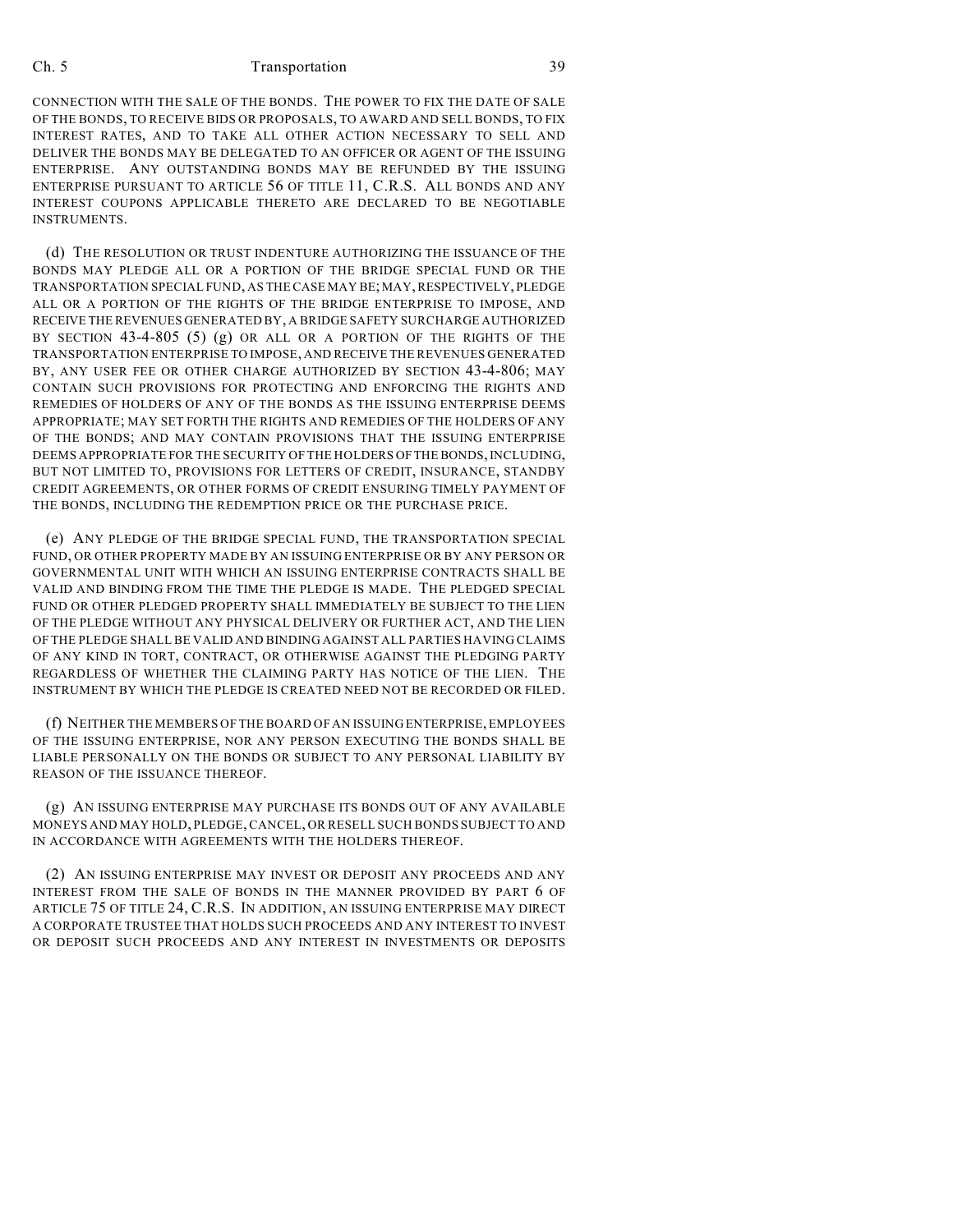OTHER THAN THOSE SPECIFIED BY SAID PART 6 IF THE BOARD OF THE ISSUING ENTERPRISE DETERMINES, BY RESOLUTION, THAT THE INVESTMENT OR DEPOSIT MEETS THE STANDARD ESTABLISHED IN SECTION 15-1-304,C.R.S., THE INCOME IS AT LEAST COMPARABLE TO INCOME AVAILABLE ON INVESTMENTS OR DEPOSITS SPECIFIED BY SAID PART 6, AND THE INVESTMENT WILL ASSIST THE ISSUING ENTERPRISE IN THE COMPLETION OF A DESIGNATED BRIDGE PROJECT OR OTHER AUTHORIZED SURFACE TRANSPORTATION INFRASTRUCTURE PROJECT.

(3) ALL BANKS, TRUST COMPANIES, SAVINGS AND LOAN ASSOCIATIONS, INSURANCE COMPANIES, EXECUTORS, ADMINISTRATORS, GUARDIANS, TRUSTEES, AND OTHER FIDUCIARIES MAY LEGALLY INVEST ANY MONEYS WITHIN THEIR CONTROL IN ANY BONDS ISSUED UNDER THIS PART 8. PUBLIC ENTITIES, AS DEFINED IN SECTION 24-75-601 (1), C.R.S., MAY INVEST PUBLIC MONEYS IN SUCH BONDS ONLY IF THE BONDS SATISFY THE INVESTMENT REQUIREMENTS ESTABLISHED IN PART 6 OF ARTICLE 75 OF TITLE 24, C.R.S.

(4) THE INCOME OR OTHER REVENUES OF THE BRIDGE ENTERPRISE AND THE TRANSPORTATION ENTERPRISE, ALL PROPERTIES AT ANY TIME OWNED BY EITHER ENTERPRISE, BONDS ISSUED BY EITHER ENTERPRISE, AND THE TRANSFER OF AND THE INCOME FROM ANY BONDS ISSUED BY EITHER ENTERPRISE SHALL BE EXEMPT FROM ALL TAXATION AND ASSESSMENTS IN THE STATE. IN THE RESOLUTION OR INDENTURE AUTHORIZING THE BONDS, THE ISSUING ENTERPRISE MAY WAIVE THE EXEMPTION FROM FEDERAL INCOME TAXATION FOR INTEREST ON THE BONDS. BONDS ISSUED BY AN ISSUING ENTERPRISE SHALL BE EXEMPT FROM THE PROVISIONS OF ARTICLE 51 OF TITLE 11, C.R.S.

**43-4-808. Toll highways - special provisions - limitations.** (1) THE TRANSPORTATION ENTERPRISE OR ANY PARTNER OF THE ENTERPRISE OPERATING SURFACE TRANSPORTATION INFRASTRUCTURE THAT IS A TOLL HIGHWAY UNDER THE TERMS OF A PUBLIC-PRIVATE PARTNERSHIP SHALL, IN OPERATING THE TOLL HIGHWAY:

(a) ENSURE UNRESTRICTED ACCESS BY ALL VEHICLES TO THE TOLL HIGHWAY AND SHALL NOT REQUIRE THAT A PARTICULAR CLASS OF VEHICLES TRAVEL UPON THE TOLL HIGHWAY; EXCEPT THAT THE ENTERPRISE OR ITS PARTNER MAY DESIGNATE ONE OR MORE HIGHWAY LANES FOR HIGH-OCCUPANCY VEHICLE USE ONLY AND MAY RESTRICT ACCESS TO VEHICLES CARRYING HAZARDOUS MATERIALS OR OTHER VEHICLES TO THE EXTENT NECESSARY TO PROTECT THE HEALTH AND SAFETY OF THE PUBLIC; AND

(b) ALLOW ANY PUBLIC TRANSPORTATION VEHICLE TO TRAVEL ON THE TOLL HIGHWAY WITHOUT PAYING A USER FEE.

(2) (a) THE TRAFFIC LAWS OF THIS STATE, AND THOSE OF ANY MUNICIPALITY THROUGH WHICH A TOLL HIGHWAY PASSES, AND THE TRANSPORTATION ENTERPRISE'S REGULATIONS REGARDING TOLL COLLECTION AND ENFORCEMENT SHALL PERTAIN TO AND GOVERN THE USE OF THE TOLL HIGHWAY. STATE AND LOCAL LAW ENFORCEMENT AUTHORITIES ARE AUTHORIZED TO ENTER INTO TRAFFIC AND TOLL ENFORCEMENT AGREEMENTS WITH THE TRANSPORTATION ENTERPRISE. ANY MONEYS RECEIVED BY A STATE LAW ENFORCEMENT AUTHORITY PURSUANT TO A TOLL ENFORCEMENT AGREEMENT SHALL BE SUBJECT TO ANNUAL APPROPRIATIONS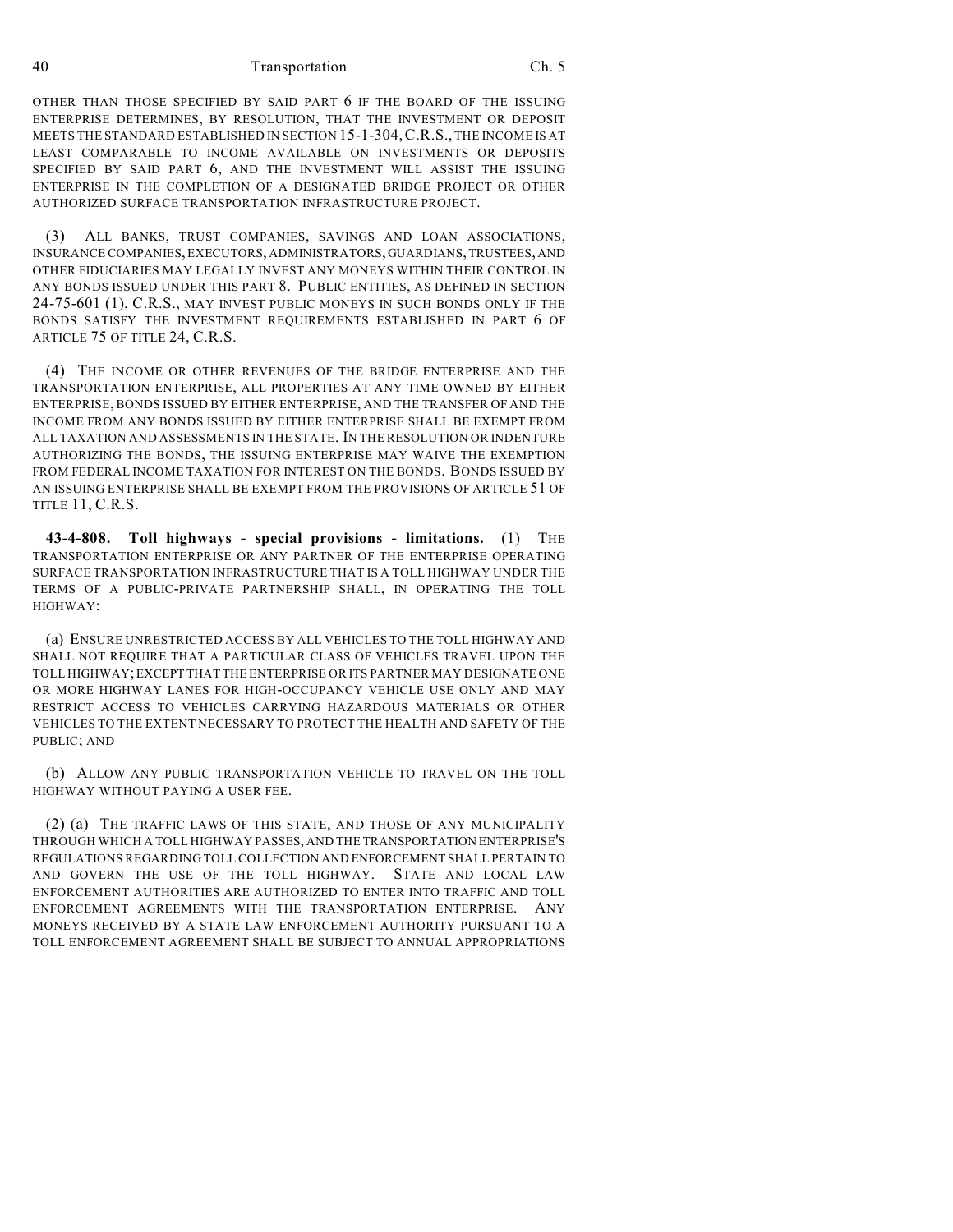BY THE GENERAL ASSEMBLY TO THE LAW ENFORCEMENT AUTHORITY FOR THE PURPOSE OF PERFORMING ITS DUTIES PURSUANT TO THE AGREEMENT.

(b) THE TRANSPORTATION ENTERPRISE MAY ADOPT, BY RESOLUTION OF THE TRANSPORTATION ENTERPRISE BOARD, RULES PERTAINING TO THE ENFORCEMENT OF TOLL COLLECTION AND PROVIDING A CIVIL PENALTY FOR TOLL EVASION. THE CIVIL PENALTY ESTABLISHED BY THE TRANSPORTATION ENTERPRISE FOR ANY TOLL EVASION SHALL BE NOT LESS THAN TEN DOLLARS NOR MORE THAN TWO HUNDRED FIFTY DOLLARS IN ADDITION TO ANY COSTS IMPOSED BY A COURT. THE TRANSPORTATION ENTERPRISE MAY USE STATE OF THE ART TECHNOLOGY, INCLUDING, BUT NOT LIMITED TO, AUTOMATIC VEHICLE IDENTIFICATION PHOTOGRAPHY, TO AID IN THE COLLECTION OF TOLLS AND ENFORCEMENT OF TOLL VIOLATIONS. THE USE OF STATE OF THE ART TECHNOLOGY TO AID IN ENFORCEMENT OF TOLL VIOLATIONS SHALL BE GOVERNED SOLELY BY THIS SECTION.

(c) (I) ANY PERSON WHO EVADES A TOLL ESTABLISHED BY THE TRANSPORTATION ENTERPRISE SHALL BE SUBJECT TO THE CIVIL PENALTY ESTABLISHED BY THE ENTERPRISE FOR TOLL EVASION. ANY PEACE OFFICER AS DESCRIBED IN SECTION 16-2.5-101, C.R.S., SHALL HAVE THE AUTHORITY TO ISSUE CIVIL PENALTY ASSESSMENTS, OR MUNICIPAL SUMMONS AND COMPLAINTS IF AUTHORIZED PURSUANT TO A MUNICIPAL ORDINANCE, FOR TOLL EVASION.

(II) AT ANY TIME THAT A PERSON IS CITED FOR TOLL EVASION, THE PERSON OPERATING THE MOTOR VEHICLE INVOLVED SHALL BE GIVEN EITHER A NOTICE IN THE FORM OF A CIVIL PENALTY ASSESSMENT NOTICE OR A MUNICIPAL SUMMONS AND COMPLAINT.

(III) IF A CIVIL PENALTY ASSESSMENT NOTICE IS ISSUED, THE NOTICE SHALL BE TENDERED BY A PEACE OFFICER AS DESCRIBED IN SECTION 16-2.5-101, C.R.S., AND SHALL CONTAIN THE NAME AND ADDRESS OF THE PERSON OPERATING THE MOTOR VEHICLE INVOLVED, THE LICENSE NUMBER OF THE MOTOR VEHICLE, THE PERSON'S DRIVER'S LICENSE NUMBER, THE NATURE OF THE VIOLATION, THE AMOUNT OF THE PENALTY PRESCRIBED FOR THE VIOLATION, THE DATE OF THE NOTICE, A PLACE FOR THE PERSON TO EXECUTE A SIGNED ACKNOWLEDGMENT OF THE PERSON'S RECEIPT OF THE CIVIL PENALTY ASSESSMENT NOTICE, A PLACE FOR THE PERSON TO EXECUTE A SIGNED ACKNOWLEDGMENT OF LIABILITY FOR THE CITED VIOLATION, AND SUCH OTHER INFORMATION AS MAY BE REQUIRED BY LAW TO CONSTITUTE THE NOTICE AS A COMPLAINT TO APPEAR FOR ADJUDICATION OF A TOLL EVASION PURSUANT TO THIS SECTION IF THE PRESCRIBED TOLL, FEE, OR CIVIL PENALTY ARE NOT PAID WITHIN TWENTY DAYS. EVERY CITED PERSON SHALL EXECUTE THE SIGNED ACKNOWLEDGMENT OF THE PERSON'S RECEIPT OF THE CIVIL PENALTY ASSESSMENT NOTICE.

(IV) THE ACKNOWLEDGMENT OF LIABILITY SHALL BE EXECUTED AT THE TIME THE PERSON CITED PAYS THE PRESCRIBED PENALTY. THE PERSON CITED SHALL PAY THE TOLL, FEE, OR CIVIL PENALTY AUTHORIZED BY THE TRANSPORTATION ENTERPRISE AT THE OFFICE OF THE ENTERPRISE OR THE ENTERPRISE'S COLLECTION DESIGNEE EITHER IN PERSON OR BY POSTMARKING THE PAYMENT WITHIN TWENTY DAYS OF THE NOTICE. IF THE PERSON CITED DOES NOT PAY THE PRESCRIBED TOLL, FEE, OR CIVIL PENALTY WITHIN TWENTY DAYS OF THE NOTICE, THE CIVIL PENALTY ASSESSMENT NOTICE SHALL CONSTITUTE A COMPLAINT TO APPEAR FOR ADJUDICATION OF A TOLL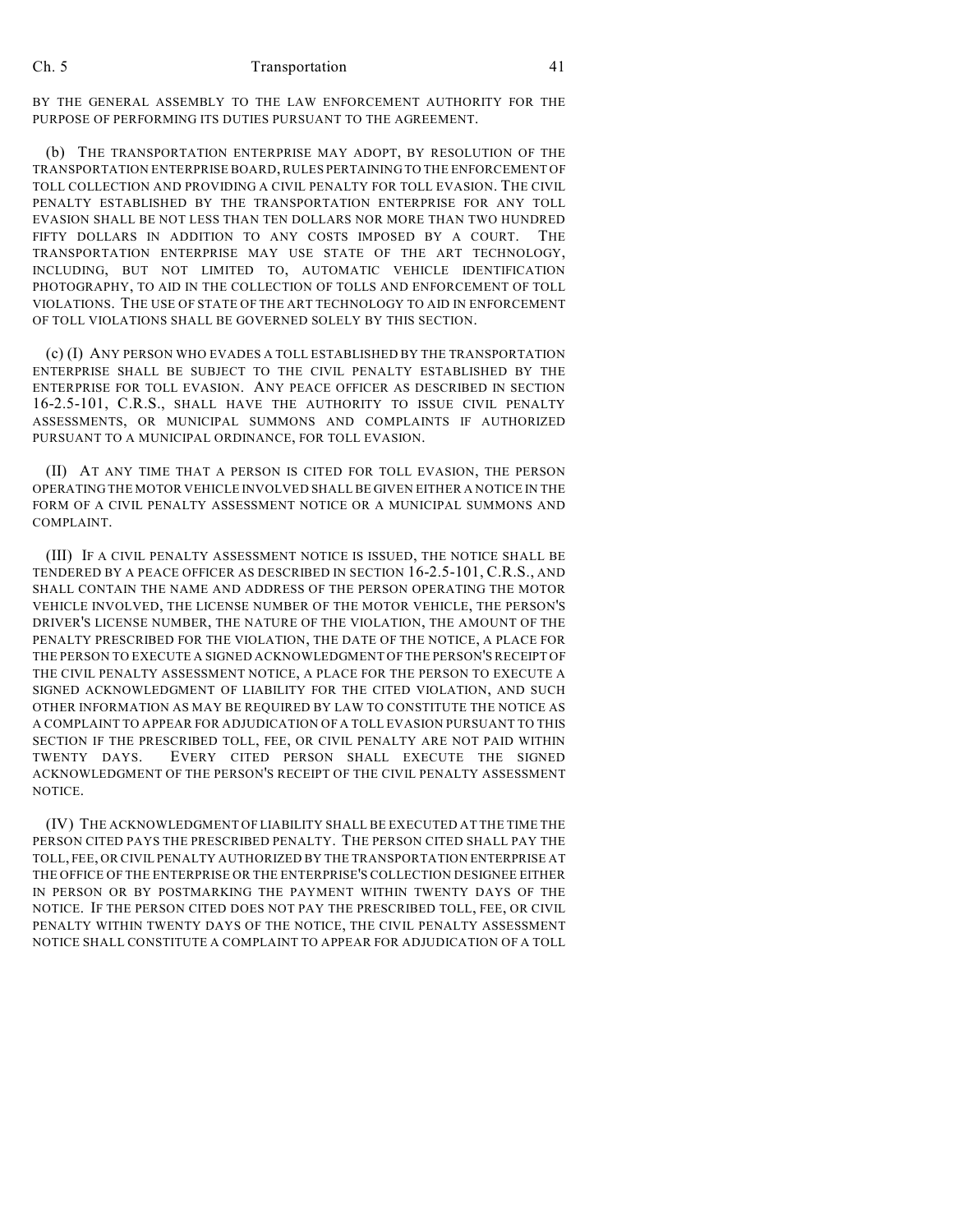EVASION PURSUANT TO THIS SECTION, AND THE PERSON CITED SHALL, WITHIN THE TIME SPECIFIED IN THE CIVIL PENALTY ASSESSMENT NOTICE, FILE AN ANSWER TO THIS COMPLAINT IN THE MANNER SPECIFIED IN THE NOTICE.

(V) IF A MUNICIPAL SUMMONS AND COMPLAINT IS ISSUED, THE ADJUDICATION OF THE VIOLATION SHALL BE CONDUCTED AND THE FORMAT OF THE SUMMONS AND COMPLAINT SHALL BE DETERMINED PURSUANT TO THE TERMS OF THE MUNICIPAL ORDINANCE AUTHORIZING ISSUANCE OF THE SUMMONS AND COMPLAINT. IN NO CASE SHALL THE PENALTY UPON CONVICTION FOR VIOLATION OF A MUNICIPAL ORDINANCE FOR TOLL EVASION EXCEED THE LIMIT ESTABLISHED IN PARAGRAPH (b) OF THIS SUBSECTION (2).

(d) (I) THE RESPECTIVE COURTS OF THE MUNICIPALITIES, COUNTIES, AND CITIES AND COUNTIES SHALL HAVE JURISDICTION TO TRY ALL CASES ARISING UNDER MUNICIPAL ORDINANCES AND STATE LAWS GOVERNING THE USE OF A TOLL HIGHWAY AND ARISING UNDER THE TOLL EVASION CIVIL PENALTY RULES ENACTED BY THE TRANSPORTATION ENTERPRISE. VENUE FOR ANY SUCH CASE SHALL BE IN THE MUNICIPALITY, COUNTY, OR CITY AND COUNTY WHERE THE ALLEGED VIOLATION OF A MUNICIPAL ORDINANCE, STATE LAW, OR RULE OF THE TRANSPORTATION ENTERPRISE OCCURRED.

(II) AT THE REQUEST OF THE JUDICIAL DEPARTMENT, THE TRANSPORTATION ENTERPRISE SHALL CONSIDER ESTABLISHING AN ADMINISTRATIVE TOLL ENFORCEMENT PROCESS AND MAY, BY RESOLUTION, ADOPT RULES CREATING SUCH A PROCESS. THE RULES PERTAINING TO THE ADMINISTRATIVE ENFORCEMENT OF TOLL EVASION SHALL REQUIRE NOTICE TO THE PERSON CITED FOR TOLL EVASION AND PROVIDE TO THE PERSON AN OPPORTUNITY TO APPEAR AT AN OPEN HEARING CONDUCTED BY AN IMPARTIAL HEARING OFFICER AND A RIGHT TO APPEAL THE FINAL ADMINISTRATIVE DETERMINATION OF TOLL EVASION TO THE COUNTY COURT FOR THE COUNTY IN WHICH THE VIOLATION OCCURRED.

(III) IF THE TRANSPORTATION ENTERPRISE ESTABLISHES AN ADMINISTRATIVE TOLL ENFORCEMENT PROCESS, NO COURT OF A MUNICIPALITY, COUNTY, OR CITY AND COUNTY SHALL HAVE JURISDICTION TO HEAR TOLL EVASION CASES ARISING ON A TOLL HIGHWAY OPERATED BY THE ENTERPRISE.

(IV) A TOLL EVASION CASE MAY BE ADJUDICATED BY AN IMPARTIAL HEARING OFFICER IN AN ADMINISTRATIVE HEARING CONDUCTED PURSUANT TO THIS SECTION AND THE RULES PROMULGATED BY THE TRANSPORTATION ENTERPRISE. THE HEARING OFFICER MAY BE AN ADMINISTRATIVE LAW JUDGE EMPLOYED BY THE STATE OR AN INDEPENDENT CONTRACTOR OF THE TRANSPORTATION ENTERPRISE. THE CONTRACT FOR AN INDEPENDENT CONTRACTOR SHALL GRANT TO THE HEARING OFFICER THE SAME DEGREE OF INDEPENDENCE GRANTED TO AN ADMINISTRATIVE LAW JUDGE EMPLOYED BY THE STATE. THE TRANSPORTATION ENTERPRISE MAY ENTER INTO CONTRACTS PURSUANT TO SECTION 29-1-203, C.R.S., FOR JOINT ADJUDICATION OF TOLL EVASION CASES PURSUANT TO THIS SECTION.

(V) THE TRANSPORTATION ENTERPRISE MAY FILE A CERTIFIED COPY OF AN ORDER IMPOSING A TOLL, FEE, AND CIVIL PENALTY THAT IS ENTERED BY THE HEARING OFFICER IN AN ADJUDICATION OF A TOLL EVASION WITH THE CLERK OF THE COUNTY COURT IN THE COUNTY IN WHICH THE VIOLATION OCCURRED AT ANY TIME AFTER THE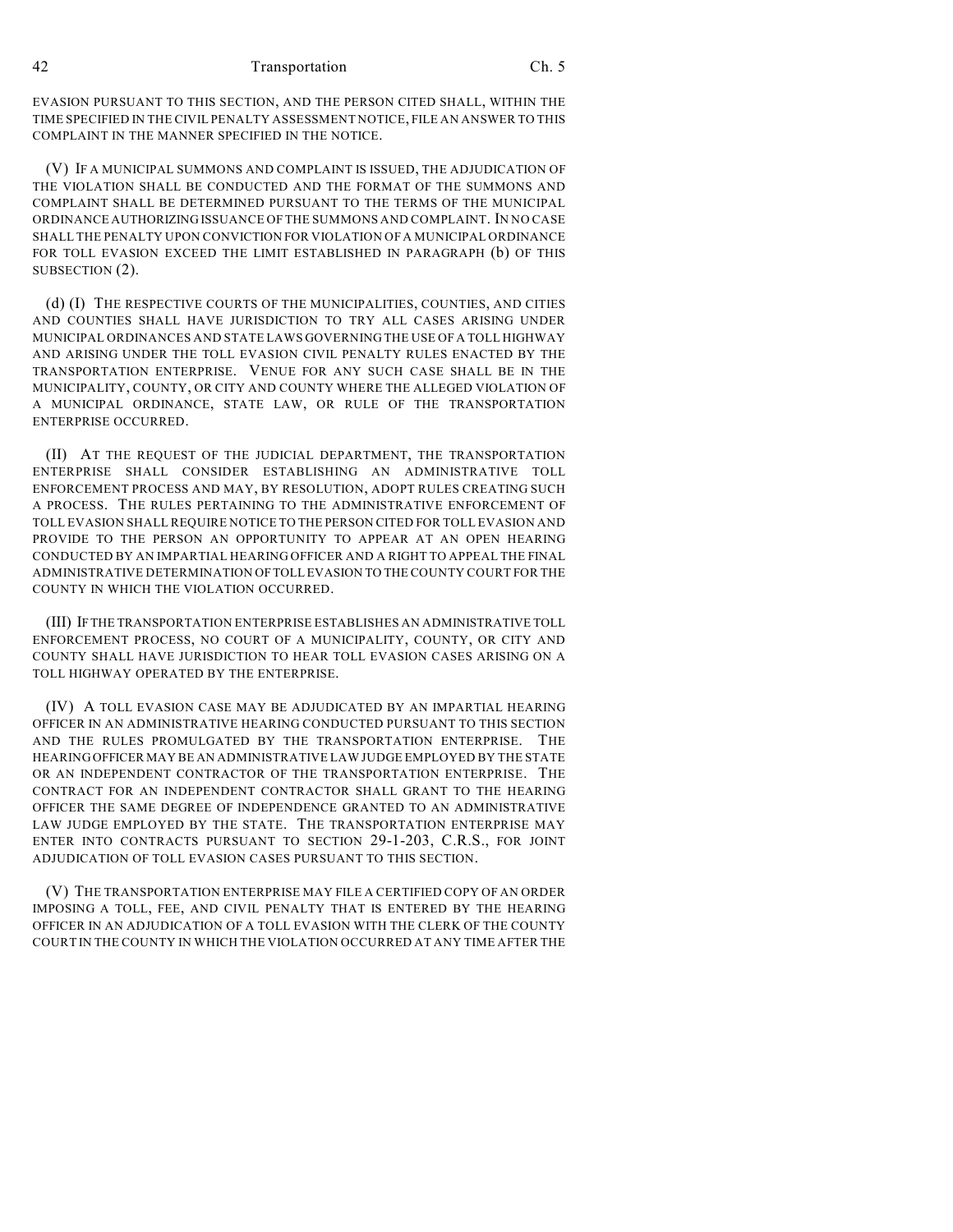ORDER IS ENTERED. THE CLERK SHALL RECORD THE ORDER IN THE JUDGMENT BOOK OF THE COURT AND ENTER IT IN THE JUDGMENT DOCKET. THE ORDER SHALL THENCEFORTH HAVE THE EFFECT OF A JUDGMENT OF THE COUNTY COURT, AND EXECUTION MAY ISSUE ON THE ORDER OUT OF THE COURT AS IN OTHER CASES.

(VI) AN ADMINISTRATIVE ADJUDICATION OF A TOLL EVASION BY THE TRANSPORTATION ENTERPRISE IS SUBJECT TO JUDICIAL REVIEW. THE ADMINISTRATIVE ADJUDICATION MAY BE APPEALED AS TO MATTERS OF LAW AND FACT TO THE COUNTY COURT FOR THE COUNTY IN WHICH THE VIOLATION OCCURRED. THE APPEAL SHALL BE A REVIEW OF THE RECORD OF THE ADMINISTRATIVE ADJUDICATION AND NOT A DE NOVO HEARING.

(VII) NOTWITHSTANDING THE SPECIFIC REMEDIES PROVIDED BY THIS SECTION, THE TRANSPORTATION ENTERPRISE SHALL HAVE EVERY LEGAL REMEDY AVAILABLE TO ENFORCE UNPAID TOLLS AND FEES AS DEBTS OWED TO THE ENTERPRISE.

(e) THE AGGREGATE AMOUNT OF PENALTIES, EXCLUSIVE OF COURT COSTS, COLLECTED AS A RESULT OF CIVIL PENALTIES IMPOSED PURSUANT TO RULES ADOPTED AS AUTHORIZED IN PARAGRAPH (b) OF THIS SUBSECTION (2) SHALL BE REMITTED TO THE TRANSPORTATION ENTERPRISE AND SHALL BE APPLIED BY THE ENTERPRISE TO DEFRAY THE COSTS AND EXPENSES OF ENFORCING THE LAWS OF THE STATE AND THE REGULATIONS OF THE ENTERPRISE. IF A MUNICIPAL SUMMONS OR COMPLAINT IS ISSUED, THE AGGREGATE PENALTY SHALL BE APPORTIONED PURSUANT TO THE TERMS OF ANY ENFORCEMENT AGREEMENT.

(f) (I) IN ADDITION TO THE PENALTY ASSESSMENT PROCEDURE PROVIDED FOR IN PARAGRAPH (c) OF THIS SUBSECTION (2), WHERE AN INSTANCE OF TOLL EVASION IS EVIDENCED BY AUTOMATIC VEHICLE IDENTIFICATION PHOTOGRAPHY OR OTHER TECHNOLOGY NOT INVOLVING A PEACE OFFICER, A CIVIL PENALTY ASSESSMENT NOTICE MAY BE ISSUED AND SENT BY FIRST-CLASS MAIL, OR BY ANY MAIL DELIVERY SERVICE OFFERED BY AN ENTITY OTHER THAN THE UNITED STATES POSTAL SERVICE THAT IS EQUIVALENT TO OR SUPERIOR TO FIRST-CLASS MAIL WITH RESPECT TO DELIVERY SPEED, RELIABILITY, AND PRICE, BY THE TRANSPORTATION ENTERPRISE TO THE REGISTERED OWNER OF THE MOTOR VEHICLE INVOLVED. THE NOTICE SHALL CONTAIN THE NAME AND ADDRESS OF THE REGISTERED OWNER OF THE VEHICLE INVOLVED, THE LICENSE NUMBER OF THE VEHICLE INVOLVED, THE DATE OF THE NOTICE, THE DATE, TIME, AND LOCATION OF THE VIOLATION, THE AMOUNT OF THE PENALTY PRESCRIBED FOR THE VIOLATION, A PLACE FOR SUCH PERSON TO EXECUTE A SIGNED ACKNOWLEDGMENT OF LIABILITY FOR THE CITED VIOLATION, AND SUCH OTHER INFORMATION AS MAY BE REQUIRED BY LAW TO CONSTITUTE THE NOTICE AS A COMPLAINT TO APPEAR FOR ADJUDICATION OF A TOLL EVASION CIVIL PENALTY ASSESSMENT. EXCEPT AS OTHERWISE PROVIDED IN SUBPARAGRAPHS (II) AND (III) OF THIS PARAGRAPH (f), THE REGISTERED OWNER OF THE VEHICLE INVOLVED IN A TOLL EVASION SHALL BE PRESUMED LIABLE FOR THE TOLL, FEE, OR CIVIL PENALTY IMPOSED BY THE TRANSPORTATION ENTERPRISE.

(II) IN ADDITION TO ANY OTHER LIABILITY PROVIDED FOR IN THIS SECTION, THE OWNER OF A MOTOR VEHICLE WHO IS ENGAGED IN THE BUSINESS OF LEASING OR RENTING MOTOR VEHICLES IS LIABLE FOR PAYMENT OF A TOLL EVASION VIOLATION CIVIL PENALTY; EXCEPT THAT, AT THE DISCRETION OF SUCH OWNER: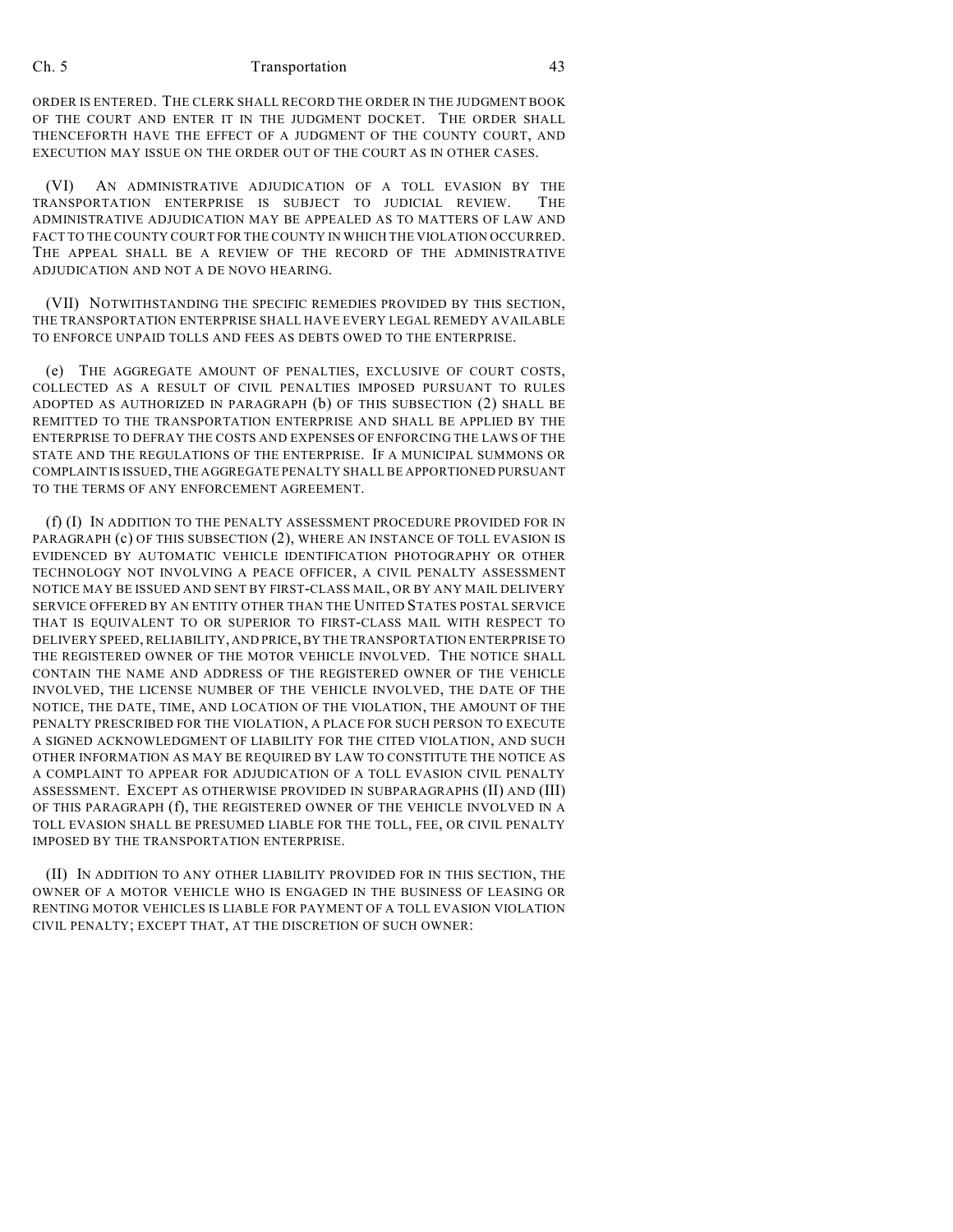(A) THE OWNER MAY OBTAIN PAYMENT FOR A TOLL EVASION VIOLATION CIVIL PENALTY FROM THE PERSON OR COMPANY WHO LEASED OR RENTED THE VEHICLE AT THE TIME OF THE TOLL EVASION THROUGH A CREDIT OR DEBIT CARD PAYMENT AND FORWARD THE PAYMENT TO THE TRANSPORTATION ENTERPRISE; OR

(B) THE OWNER MAY SEEK TO AVOID LIABILITY FOR A TOLL EVASION VIOLATION CIVIL PENALTY IF THE OWNER OF THE LEASED OR RENTED MOTOR VEHICLE CAN FURNISH SUFFICIENT EVIDENCE THAT, AT THE TIME OF THE TOLL EVASION VIOLATION, THE VEHICLE WAS LEASED OR RENTED TO ANOTHER PERSON. TO AVOID LIABILITY FOR PAYMENT, THE OWNER OF THE MOTOR VEHICLE SHALL, WITHIN THIRTY DAYS AFTER RECEIPT OF THE NOTIFICATION OF THE TOLL EVASION VIOLATION, FURNISH TO THE TRANSPORTATION ENTERPRISE AN AFFIDAVIT CONTAINING THE NAME, ADDRESS, AND STATE DRIVER'S LICENSE NUMBER OF THE PERSON OR COMPANY WHO LEASED OR RENTED THE VEHICLE. AS A CONDITION TO AVOID LIABILITY FOR PAYMENT OF A TOLL EVASION VIOLATION CIVIL PENALTY, ANY PERSON OR COMPANY WHO LEASES OR RENTS MOTOR VEHICLES TO A PERSON SHALL INCLUDE A NOTICE IN THE LEASING OR RENTAL AGREEMENT STATING THAT, PURSUANT TO THE REQUIREMENTS OF THIS SECTION, THE PERSON RENTING OR LEASING THE VEHICLE IS LIABLE FOR PAYMENT OF A TOLL EVASION VIOLATION CIVIL PENALTY INCURRED ON OR AFTER THE DATE THE PERSON RENTING OR LEASING THE VEHICLE TAKES POSSESSION OF THE MOTOR VEHICLE. THE NOTICE SHALL INFORM THE PERSON RENTING OR LEASING THE VEHICLE THAT THE PERSON'S NAME, ADDRESS, AND STATE DRIVER'S LICENSE NUMBER SHALL BE FURNISHED TO THE TRANSPORTATION ENTERPRISE WHEN A TOLL EVASION VIOLATION CIVIL PENALTY IS INCURRED DURING THE TERM OF THE LEASE OR RENTAL AGREEMENT.

(III) THE REGISTERED OWNER OF A VEHICLE INVOLVED IN A TOLL EVASION VIOLATION MAY REBUT THE PRESUMPTION OF LIABILITY FOR THE VIOLATION BY PROVING BY A PREPONDERANCE OF THE EVIDENCE THAT:

(A) THE OWNER SOLD OR OTHERWISE TRANSFERRED OWNERSHIP OF THE VEHICLE TO ANOTHER PERSON BEFORE THE DATE OF THE VIOLATION AS EVIDENCED BY A BILL OF SALE OR SIMILAR DOCUMENT; OR

(B) THE OWNER DID NOT HAVE CUSTODY AND CONTROL OF THE VEHICLE AT THE TIME OF THE VIOLATION DUE TO THEFT AS EVIDENCED BY A REPORT TO A LAW ENFORCEMENT AGENCY.

(IV) IF THE PRESCRIBED PENALTY IS NOT PAID WITHIN TWENTY DAYS OF THE NOTICE, IN ORDER TO ENSURE THAT ADEQUATE NOTICE HAS BEEN GIVEN, THE TRANSPORTATION ENTERPRISE SHALL SEND A SECOND PENALTY ASSESSMENT NOTICE BY CERTIFIED MAIL, RETURN RECEIPT REQUESTED, OR BY ANY MAIL DELIVERY SERVICE OFFERED BY AN ENTITY OTHER THAN THE UNITED STATES POSTAL SERVICE THAT IS EQUIVALENT TO OR SUPERIOR TO CERTIFIED MAIL, RETURN RECEIPT REQUESTED, WITH RESPECT TO RECEIPT VERIFICATION AND DELIVERY SPEED, RELIABILITY, AND PRICE, CONTAINING THE SAME INFORMATION AS SET FORTH IN SUBPARAGRAPH (I) OF THIS PARAGRAPH (f). THE NOTICE SHALL SPECIFY THAT THE REGISTERED OWNER OF THE VEHICLE MAY PAY THE SAME PENALTY ASSESSMENT AT ANY TIME PRIOR TO THE SCHEDULED HEARING. IF THE REGISTERED OWNER OF THE VEHICLE DOES NOT PAY THE PRESCRIBED TOLL, FEE, OR CIVIL PENALTY WITHIN TWENTY DAYS OF THE NOTICE, THE CIVIL PENALTY ASSESSMENT NOTICE SHALL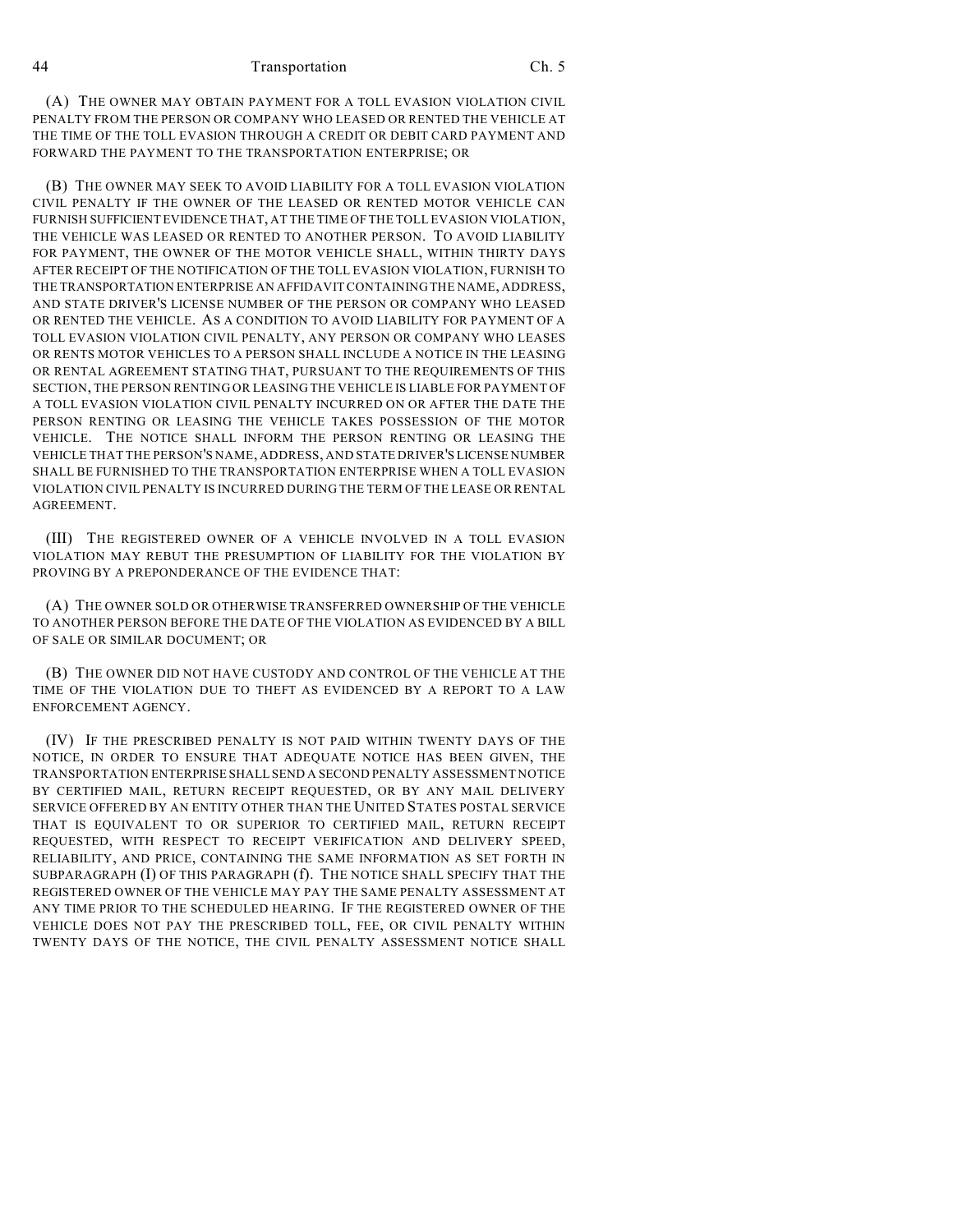CONSTITUTE A COMPLAINT TO APPEAR FOR ADJUDICATION OF A TOLL EVASION IN COURT OR IN AN ADMINISTRATIVE TOLL ENFORCEMENT PROCEEDING, AND THE REGISTERED OWNER OF THE VEHICLE SHALL, WITHIN THE TIME SPECIFIED IN THE CIVIL PENALTY ASSESSMENT NOTICE, FILE AN ANSWER TO THE COMPLAINT IN THE MANNER SPECIFIED IN THE NOTICE. IF THE REGISTERED OWNER OF THE VEHICLE FAILS TO PAY IN FULL THE OUTSTANDING TOLL, FEE, OR CIVIL PENALTY SET FORTH IN THE NOTICE OR TO APPEAR AND ANSWER THE NOTICE AS SPECIFIED IN THE NOTICE, THE REGISTERED OWNER OF THE VEHICLE SHALL BE DEEMED TO HAVE ADMITTED LIABILITY AND TO HAVE WAIVED THE RIGHT TO A HEARING, AND A FINAL ORDER OF LIABILITY IN DEFAULT AGAINST THE REGISTERED OWNER OF THE VEHICLE MAY BE ENTERED.

(g) A COURT WITH JURISDICTION IN A TOLL EVASION CASE PURSUANT TO SUBPARAGRAPH (I) OF PARAGRAPH (d) OF THIS SUBSECTION (2) OR THE TRANSPORTATION ENTERPRISE, IF IT HAS JURISDICTION IN A TOLL EVASION CASE PURSUANT TO SUBPARAGRAPH (II) OF PARAGRAPH (d) OF THIS SUBSECTION (2), MAY REPORT TO THE DEPARTMENT OF REVENUE ANY OUTSTANDING JUDGMENT OR WARRANT OR ANY FAILURE TO PAY THE TOLL, FEE, OR CIVIL PENALTY FOR ANY TOLL EVASION. UPON RECEIPT OF A CERTIFIED REPORT FROM A COURT OR THE TRANSPORTATION ENTERPRISE STATING THAT THE OWNER OF A REGISTERED VEHICLE HAS FAILED TO PAY A TOLL, FEE, OR CIVIL PENALTY RESULTING FROM A FINAL ORDER ENTERED BY THE ENTERPRISE, THE DEPARTMENT SHALL NOT RENEW THE REGISTRATION OF THE VEHICLE UNTIL THE TOLL, FEE, AND CIVIL PENALTY ARE PAID IN FULL. THE TRANSPORTATION ENTERPRISE SHALL CONTRACT WITH AND COMPENSATE A VENDOR APPROVED BY THE DEPARTMENT FOR THE DIRECT COSTS ASSOCIATED WITH THE NONRENEWAL OF A VEHICLE REGISTRATION PURSUANT TO THIS PARAGRAPH (g). THE DEPARTMENT HAS NO AUTHORITY TO ASSESS ANY POINTS AGAINST A LICENSE UNDER SECTION 42-2-127, C.R.S., UPON ENTRY OF A CONVICTION OR JUDGMENT FOR ANY TOLL EVASION.

(3) NOTWITHSTANDING ANY OTHER PROVISION OF LAW AND SUBJECT TO THE REQUIREMENTS OF SECTION 43-4-806 (8) AND ANY LIMITATIONS SET FORTH IN THE STATE CONSTITUTION OR IN FEDERAL LAW, THE TRANSPORTATION ENTERPRISE MAY:

(a) IMPOSE USER FEES ON A HIGHWAY SEGMENT OR HIGHWAY LANES THAT HAVE PREVIOUSLY SERVED VEHICULAR TRAFFIC ON A USER FEE-FREE BASIS IF:

(I) IT HAS OBTAINED ANY REQUIRED FEDERAL APPROVAL FOR THE USER FEES; AND

(II) IT HAS OBTAINED THE APPROVAL OF EVERY LOCAL GOVERNMENT THAT INCLUDES TERRITORY IN WHICH ALL OR ANY PORTION OF THE HIGHWAY SEGMENT OR HIGHWAY LANES UPON WHICH THE USER FEE IS TO BE IMPOSED PASS OR THAT WILL OTHERWISE BE SUBSTANTIALLY IMPACTED BY THE IMPOSITION OF THE USER FEES ON THE HIGHWAY SEGMENT OR HIGHWAY LANES;

(b) INCORPORATE CONGESTION MANAGEMENT AND CONGESTION PRICING INTO ITS SCHEDULE OF USER FEES FOR ANY HIGHWAY OR HIGHWAY SYSTEM; AND

(c) AUTHORIZE THE INVESTMENT OF HIGHWAY-DERIVED USER FEE REVENUES FOR COST-EFFECTIVE MULTIMODAL TRANSPORTATION PROJECTS THAT PROMOTE MOBILITY, REDUCTIONS IN EMISSIONS OF GREENHOUSE GASES, AND ENERGY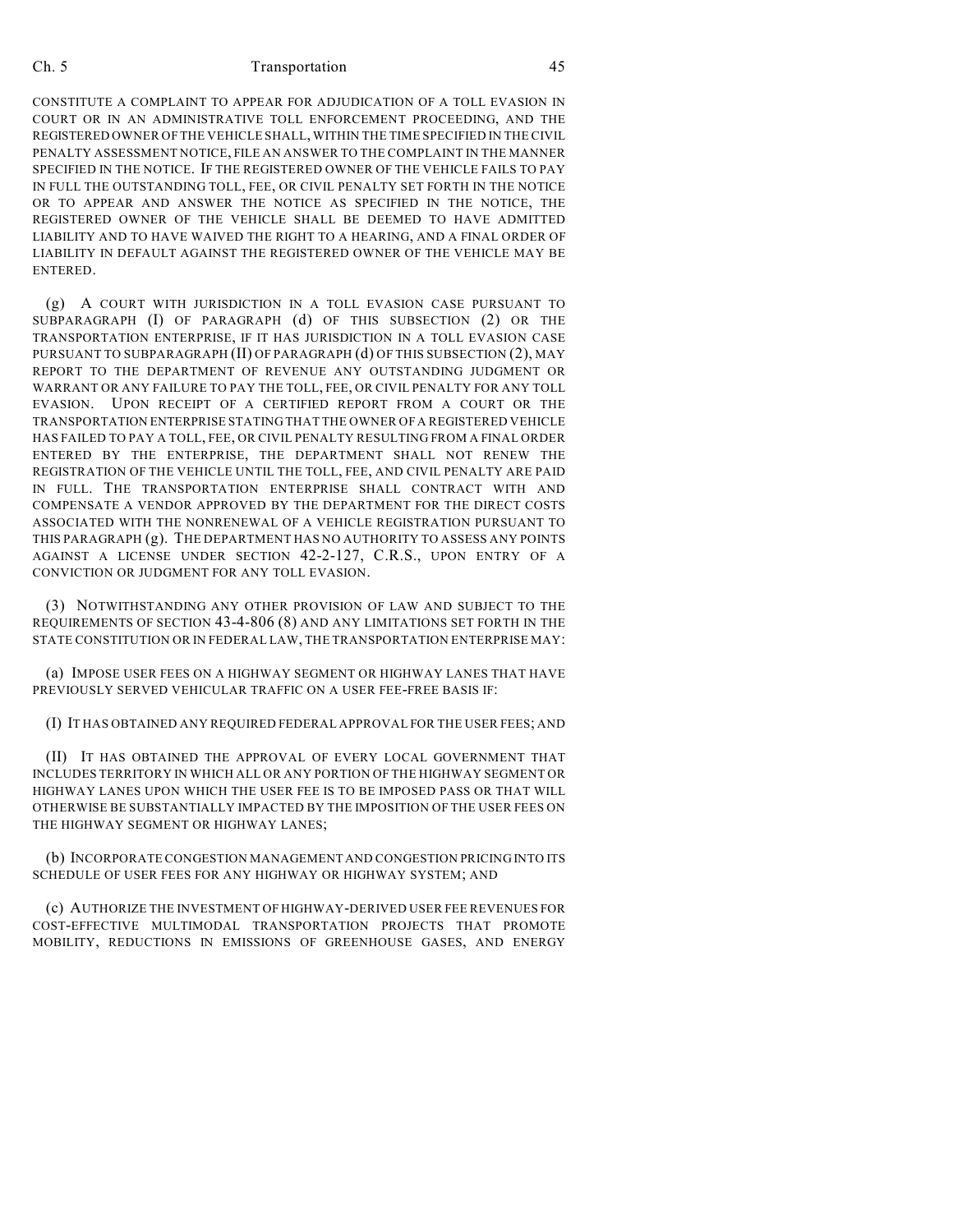## **EFFICIENCY**

(4) WHEN DETERMINING WHETHER TO UNDERTAKE AND COMPLETE A SURFACE TRANSPORTATION INFRASTRUCTURE PROJECT TO BE FUNDED, IN WHOLE OR IN PART, THROUGH THE IMPOSITION OF ANY USER FEE, THE TRANSPORTATION ENTERPRISE SHALL CONSIDER WHETHER THE COMPLETION OF THE PROJECT WILL HELP TO RECONNECT OR REINTEGRATE ANY LOCAL GOVERNMENT OR OTHER COMMUNITY THAT HAS BEEN DISCONNECTED OR DIVIDED BY EXISTING TRANSPORTATION INFRASTRUCTURE.

(5) BEFORE IMPOSING A USER FEE ON A HIGHWAY SEGMENT OR HIGHWAY LANES THAT HAVE PREVIOUSLY SERVED VEHICULAR TRAFFIC ON A TOLL-FREE BASIS, THE TRANSPORTATION ENTERPRISE SHALL PREPARE OR CAUSE TO BE PREPARED A LOCAL AIR QUALITY IMPACT STATEMENT AND A LOCAL COMMUNITY TRAFFIC SAFETY ASSESSMENT THAT SPECIFICALLY TAKE INTO ACCOUNT ANY DIVERSION OF VEHICULAR TRAFFIC FROM THE HIGHWAY SEGMENT OR HIGHWAY LANES ONTO OTHER HIGHWAYS, ROADS, OR STREETS THAT IS EXPECTED TO RESULT FROM THE IMPOSITION OF THE USER FEE.

**43-4-809. Enterprises - applicability of other laws.** (1) NOTWITHSTANDING ANY LAW TO THE CONTRARY, NEITHER THE BRIDGE ENTERPRISE NOR THE TRANSPORTATION ENTERPRISE SHALL BE SUBJECT TO THE PROVISIONS OF THE "PROCUREMENT CODE", ARTICLES 101 TO 112 OF TITLE 24, C.R.S.

(2) (a) THE BRIDGE ENTERPRISE AND THE TRANSPORTATION ENTERPRISE SHALL BE SUBJECT TO THE OPEN MEETINGS PROVISIONS OF THE COLORADO SUNSHINE LAW CONTAINED IN PART 4 OF ARTICLE 6 OF TITLE 24,C.R.S., AND THE "COLORADO OPEN RECORDS ACT", ARTICLE 72 OF TITLE 24, C.R.S.

(b) FOR PURPOSES OF PART 2 OF THE "COLORADO OPEN RECORDS ACT", ARTICLE 72 OF TITLE 24, C.R.S., THE RECORDS OF THE BRIDGE ENTERPRISE AND THE TRANSPORTATION ENTERPRISE SHALL BE PUBLIC RECORDS, AS DEFINED IN SECTION 24-72-202 (6), C.R.S., REGARDLESS OF WHETHER THE BRIDGE ENTERPRISE OR THE TRANSPORTATION ENTERPRISE RECEIVES LESS THAN TEN PERCENT OF ITS TOTAL ANNUAL REVENUES IN GRANTS, AS DEFINED IN SECTION 24-77-102 (7),C.R.S., FROM ALL COLORADO STATE AND LOCAL GOVERNMENTS COMBINED.

(3) REVENUES OF THE BRIDGE ENTERPRISE AND THE TRANSPORTATION ENTERPRISE SHALL NOT BE SUBJECT TO THE PROVISIONS OF SECTION 43-1-1205.

(4) THE BRIDGE ENTERPRISE AND THE TRANSPORTATION ENTERPRISE SHALL EACH CONSTITUTE A PUBLIC ENTITY FOR PURPOSES OF PART 2 OF ARTICLE 57 OF TITLE 11, C.R.S.

(5) LABOR STANDARDS SPECIFIED IN LAW THAT APPLY TO THE DEPARTMENT SHALL APPLY WITH EQUAL FORCE TO THE BRIDGE ENTERPRISE AND THE TRANSPORTATION ENTERPRISE.

**43-4-810. Fees and surcharges - limitations on use.** AS REQUIRED BY SECTION 18 OF ARTICLE X OF THE STATE CONSTITUTION, THE PROCEEDS OF ANY FEE OR SURCHARGE IMPOSED PURSUANT TO THE PROVISIONS OF THIS PART 8 THAT IS A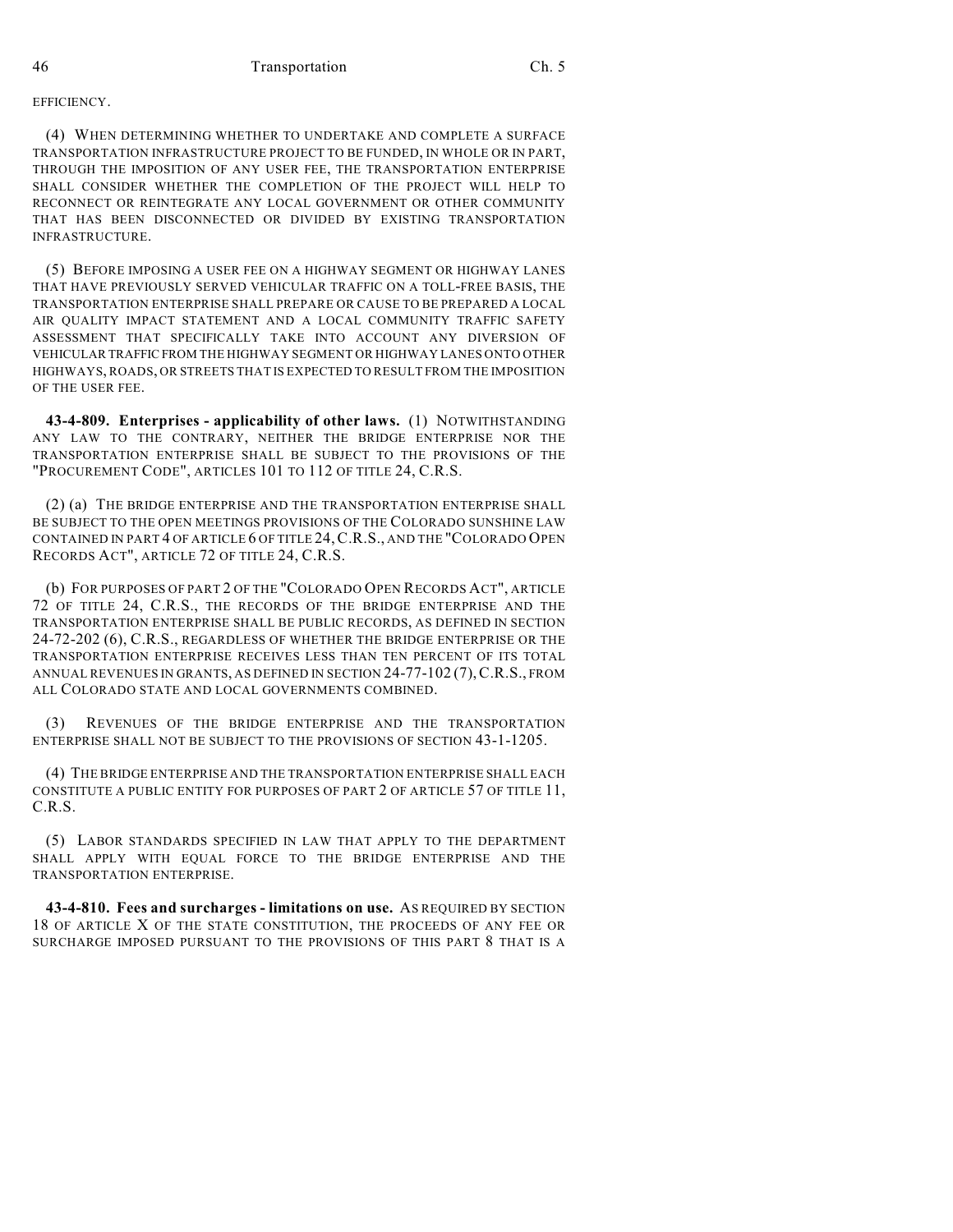LICENSE FEE, REGISTRATION FEE, OR OTHER CHARGE WITH RESPECT TO THE OPERATION OF ANY VEHICLE UPON ANY PUBLIC HIGHWAY IN THIS STATE SHALL BE USED EXCLUSIVELY FOR THE CONSTRUCTION, MAINTENANCE, AND SUPERVISION OF THE PUBLIC HIGHWAYS OF THIS STATE AS SPECIFIED IN THIS PART 8.

**43-4-811. Transit and rail division - funding for local transit grants.** (1) NOTWITHSTANDING ANY OTHER PROVISION OF LAW, FOR STATE FISCAL YEAR 2009-10 AND FOR EACH SUCCEEDING STATE FISCAL YEAR THE ALLOCATION OF THE SURCHARGES, FEES, AND FINES IMPOSED AND CREDITED TO THE HIGHWAY USERS TAX FUND CREATED IN SECTION  $43-4-201(1)(a)$  pursuant to section  $43-4-804(1)$  and ALLOCATED TO THE STATE HIGHWAY FUND, COUNTIES, AND MUNICIPALITIES AS SPECIFIED IN SECTION 43-4-205 (6.3) SHALL BE MODIFIED AS FOLLOWS:

(a) THE ALLOCATION TO THE STATE HIGHWAY FUND SHALL BE INCREASED BY FIVE MILLION DOLLARS.

(b) THE ALLOCATION TO COUNTIES SHALL BE REDUCED BY TWO MILLION SEVEN HUNDRED FIFTY THOUSAND DOLLARS.

(c) THE ALLOCATION TO MUNICIPALITIES SHALL BE REDUCED BY TWO MILLION TWO HUNDRED FIFTY THOUSAND DOLLARS.

(2) FOR STATE FISCAL YEAR 2009-10 AND FOR EACH SUCCEEDING STATE FISCAL YEAR, FIVE MILLION DOLLARS OF THE MONEYS ALLOCATED TO THE STATE HIGHWAY FUND PURSUANT TO SECTION 43-4-205 (6.3) SHALL BE CREDITED TO THE STATE TRANSIT AND RAIL FUND, WHICH IS HEREBY CREATED IN THE STATE TREASURY, AND USED BY THE STATE TRANSIT AND RAIL DIVISION CREATED IN SECTION 43-1-117.5 (1), ENACTED BY SENATE BILL 09-094, ENACTED IN 2009, TO PROVIDE GRANTS TO LOCAL GOVERNMENTS FOR LOCAL TRANSIT PROJECTS; EXCEPT THAT NO FUNDS SHALL BE USED FOR THE CONDEMNATION OF LAND FOR THE PURPOSE OF RELOCATING A RAIL CORRIDOR OR RAIL LINE.

**43-4-812. Use of user fees for transit - legislative declaration.** (1) NOTWITHSTANDING ANY OTHER PROVISION OF LAW, THE TRANSPORTATION ENTERPRISE, A PUBLIC HIGHWAY AUTHORITY CREATED AND EXISTING PURSUANT TO PART 5 OF THIS ARTICLE, A REGIONAL TRANSPORTATION AUTHORITY CREATED AND EXISTING PURSUANT TO PART 6 OF THIS ARTICLE, OR ANY OTHER ENTITY THAT, AS OF THE EFFECTIVE DATE OF THIS SECTION, IS IMPOSING A USER FEE OR TOLL FOR THE PRIVILEGE OF TRAVELING ON ANY HIGHWAY SEGMENT OR HIGHWAY LANES MAY USE REVENUES GENERATED BY THE USER FEE OR TOLL FOR TRANSIT-RELATED PROJECTS THAT RELATE TO THE MAINTENANCE OR SUPERVISION OF THE HIGHWAY SEGMENT OR HIGHWAY LANES ON WHICH THE USER FEE OR TOLL IS IMPOSED.

(2) THE GENERAL ASSEMBLY HEREBY FINDS AND DECLARES THAT THE FUNDING OF TRANSIT-RELATED PROJECTS AUTHORIZED BY SUBSECTION (1) OF THIS SECTION CONSTITUTES MAINTENANCE AND SUPERVISION OF STATE HIGHWAYS BECAUSE IT WILL HELP TO REDUCE TRAFFIC ON STATE HIGHWAYS AND THEREBY REDUCE WEAR AND TEAR ON STATE HIGHWAYS AND BRIDGES AND INCREASE THEIR RELIABILITY, SAFETY, AND EXPECTED USEFUL LIFE.

## **43-4-813. Transportation deficit report - annual reporting requirement.** NO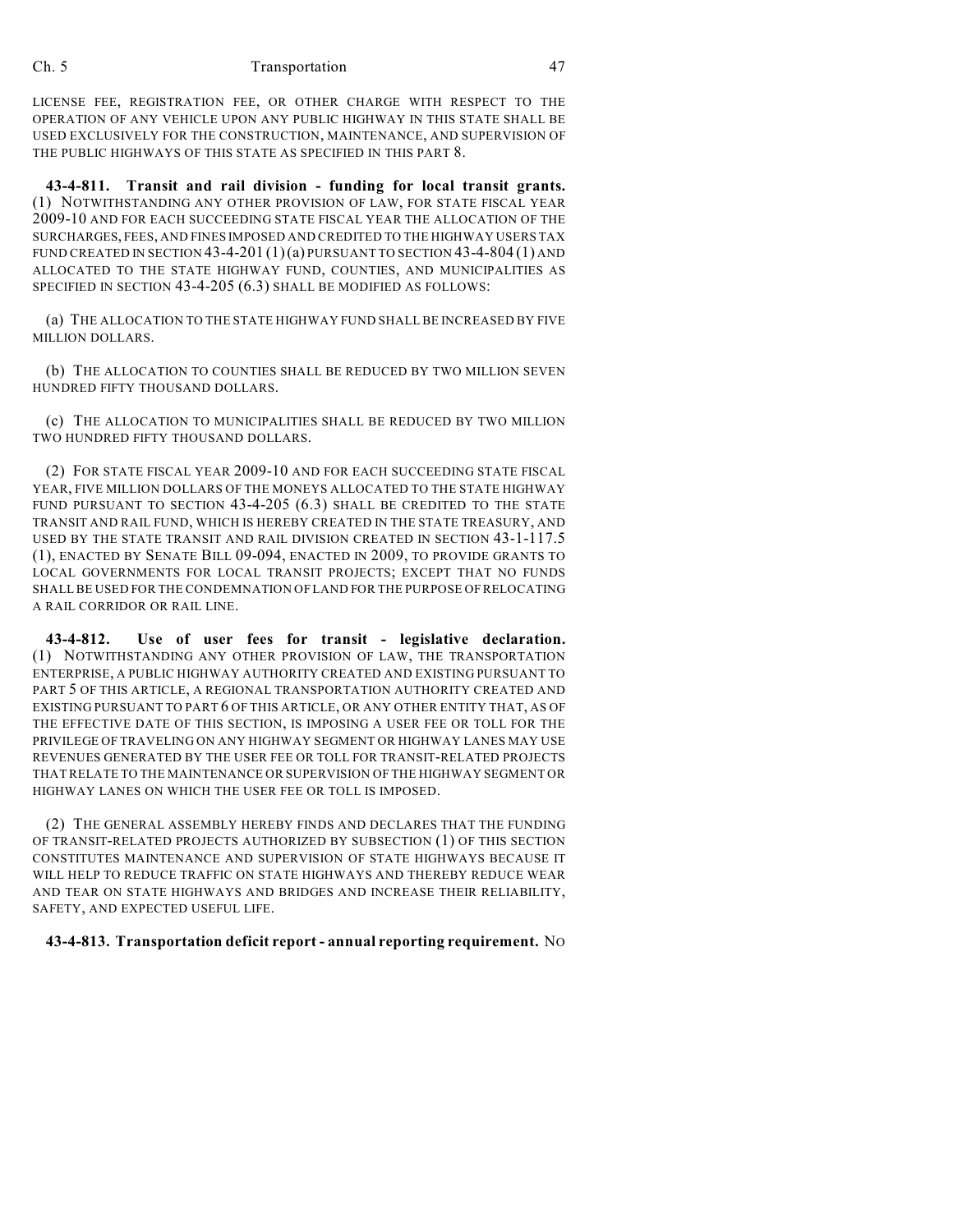LATER THAN JUNE 30, 2009, AND NO LATER THAN MARCH 1 OF ANY FISCAL YEAR IN WHICH ROAD OR BRIDGE SAFETY SURCHARGES ARE IMPOSED PURSUANT TO SECTION 43-4-804 (1) (a) OR 43-4-805 (5) (g), THE DEPARTMENT SHALL PREPARE AND PRESENT TO THE TRANSPORTATION AND ENERGY COMMITTEE OF THE HOUSE OF REPRESENTATIVES AND THE TRANSPORTATION COMMITTEE OF THE SENATE, OR ANY SUCCESSOR COMMITTEES, A TRANSPORTATION DEFICIT REPORT THAT SEPARATELY ADDRESSES THE GOALS OF REPAIRING DEFICIENT HIGHWAYS AND BRIDGES, AS EVIDENCED BY A C OR D RATING, SUSTAINING EXISTING TRANSPORTATION SYSTEM PERFORMANCE LEVELS, AND ACHIEVING THE CORRIDOR VISIONS DESCRIBED BY REGIONAL TRANSPORTATION PLANS AND PUBLIC PREFERENCES. FOR EACH GOAL, THE REPORT SHALL INCLUDE A LISTING OF THE ANNUAL COSTS FOR EACH OF THE NEXT TEN FISCAL YEARS OF ACHIEVING THE GOAL; THE ANNUAL INCREASE AND RATE OF INCREASE OF THE COSTS; THE FACTORS CONTRIBUTING TO THE COSTS, INCLUDING, BUT NOT LIMITED TO, THE RATE AND GEOGRAPHIC DISTRIBUTION OF POPULATION GROWTH, VEHICLE SIZE AND WEIGHT, LAND USE POLICIES, AND WORK PATTERNS; METHODS OF REDUCING THE IMPACT OF THE COST FACTORS, INCLUDING, BUT NOT LIMITED TO, LAND USE POLICY CHANGES, INCREASED USE OF TRANSIT, TELECOMMUTING, AND PEAK TRANSPORTATION SYSTEM DEMAND REDUCTION PRACTICES AND ECONOMIC INCENTIVES; AND A COMPARISON OF THE COSTS OF MITIGATING THE COST FACTORS AND THE COSTS OF ACHIEVING THE GOAL BY REPAIRING, UPGRADING, OR EXPANDING THE TRANSPORTATION SYSTEM. THE REPORT SHALL EXPLAIN WHY ANY COST ESTIMATE FOR A GOAL DIFFERS BY MORE THAN FIVE PERCENT FROM ANY DEPARTMENT ESTIMATE OF SUCH COSTS PUBLISHED BEFORE THE EFFECTIVE DATE OF THIS SECTION AND SHALL SEPARATELY ACCOUNT FOR COST OVERRUNS OTHER THAN OVERRUNS ATTRIBUTABLE TO INCREASES IN THE COLORADO CONSTRUCTION COST INDEX. THE DEPARTMENT SHALL PUBLISH THE REPORT ON ITS WEB SITE IN A FORMAT THAT CAN BE DOWNLOADED.

**SECTION 2.** 24-1-128.7, Colorado Revised Statutes, is amended BY THE ADDITION OF THE FOLLOWING NEW SUBSECTIONS to read:

**24-1-128.7. Department of transportation - creation.** (5) THE STATEWIDE BRIDGE ENTERPRISE CREATED IN SECTION 43-4-805 (2), C.R.S., SHALL EXERCISE ITS POWERS AND PERFORM ITS DUTIES AND FUNCTIONS AS IF THE SAME WERE TRANSFERRED BY A **TYPE 1** TRANSFER, AS DEFINED IN SECTION 24-1-105, TO THE DEPARTMENT OF TRANSPORTATION.

(6) (a) THE HIGH-PERFORMANCE TRANSPORTATION ENTERPRISE CREATED IN SECTION 43-4-806 (2) (a), C.R.S., SHALL EXERCISE ITS POWERS AND PERFORM ITS DUTIES AND FUNCTIONS AS IF THE SAME WERE TRANSFERRED BY A **TYPE 1** TRANSFER, AS DEFINED IN SECTION 24-1-105, TO THE DEPARTMENT OF TRANSPORTATION.

(b) THE STATEWIDE TOLLING ENTERPRISE, CREATED BY THE TRANSPORTATION COMMISSION PURSUANT TO SECTION 43-4-803 (1),C.R.S., PRIOR TO THE REPEAL AND REENACTMENT OF SAID SECTION BY SENATE BILL 09-108, ENACTED IN 2009, AND ITS POWERS, DUTIES, AND FUNCTIONS ARE TRANSFERRED BY A **TYPE 3** TRANSFER, AS DEFINED IN SECTION 24-1-105, TO THE HIGH-PERFORMANCE TRANSPORTATION ENTERPRISE CREATED IN SECTION 43-4-806 (2) (a), C.R.S., AND THE STATEWIDE TOLLING ENTERPRISE IS ABOLISHED.

**SECTION 3.** 1-5-407 (5), Colorado Revised Statutes, is amended to read: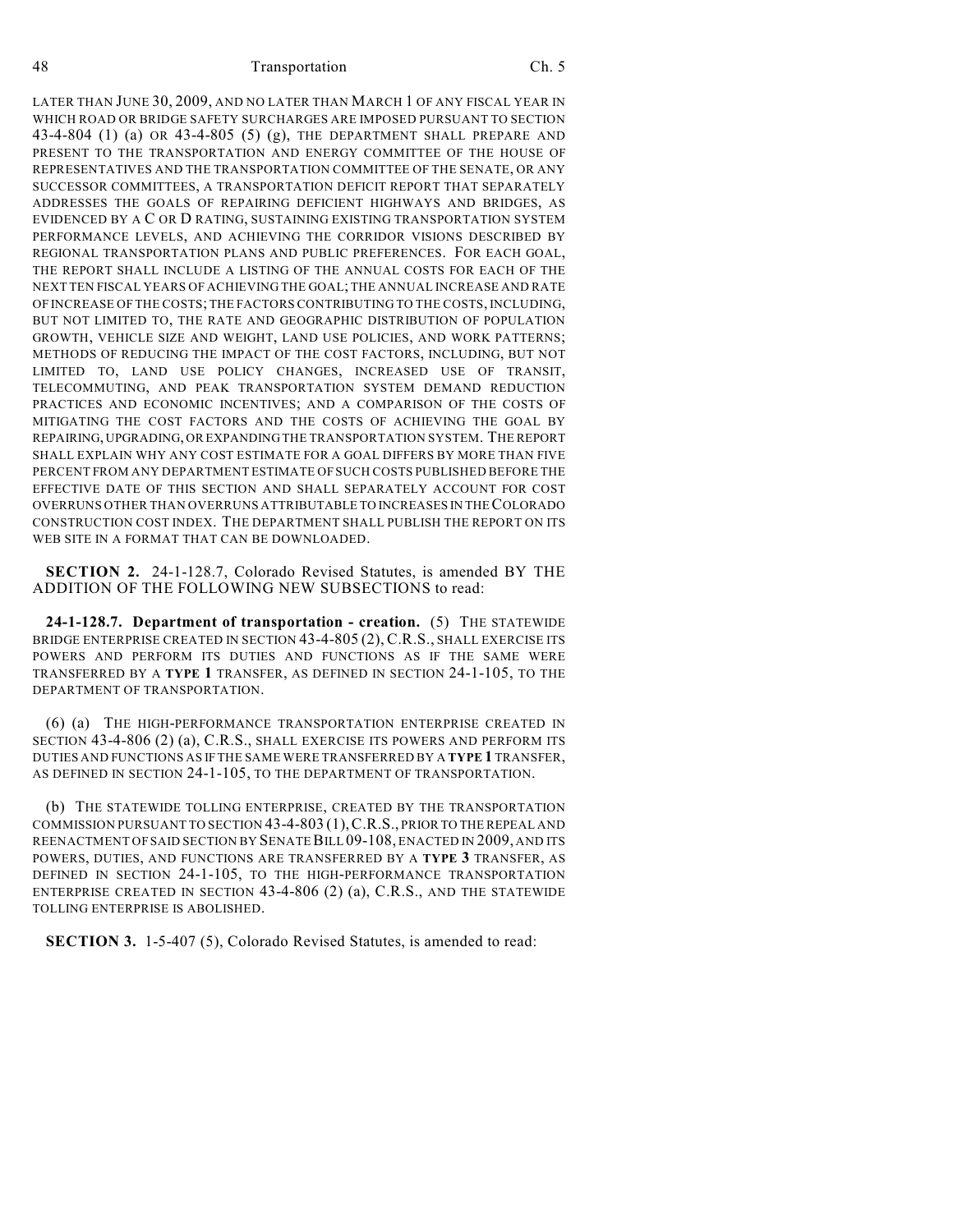**1-5-407. Form of ballots.** (5) Whenever the approval of a ballot issue or ballot question is submitted to the vote of the people, the ballot issue or question shall be printed upon the ballot following the lists of candidates. EXCEPT AS OTHERWISE PROVIDED IN SECTION 32-9-119.3 (2), C.R.S., constitutional issues shall be printed first, followed by statewide issues and questions, county issues and questions, municipal issues and questions, school district issues and questions, ballot issues and questions for other political subdivisions which are in more than one county, and then ballot issues and questions for other political subdivisions which are wholly within a county. The measures in each category shall be placed in the following order: Measures to increase taxes; measures to retain revenues in excess of a district's fiscal year spending limit; measures to increase debt; citizen petitions; and referred measures.

**SECTION 4.** The introductory portion to 32-9-119 (2) (a), Colorado Revised Statutes, is amended to read:

**32-9-119. Additional powers of district.** (2) (a) To provide revenue to finance the operations of the district, to defray the cost of construction of capital improvements and acquisition of capital equipment, and to pay the interest and principal on securities of the district, the board, for and on behalf of the district after approval by election held pursuant to articles 1 to 13 of title 1, C.R.S., AND, WITH RESPECT TO ANY TAX RATE INCREASE THAT TAKES EFFECT ON OR AFTER THE EFFECTIVE DATE OF THIS PARAGRAPH (a), AS AMENDED, IN ACCORDANCE WITH SECTION 32-9-119.3, shall have the power to levy uniformly throughout the district a sales tax at the rate of six-tenths of one percent, or at the rate of one percent if approved by the eligible electors of the district in accordance with section 32-9-119.4, ANY RATE THAT MAY BE APPROVED BY THE BOARD upon every transaction or other incident with respect to which a sales tax is now levied by the state, pursuant to the provisions of article 26 of title 39, C.R.S.; except that:

**SECTION 5.** 32-9-119.3, Colorado Revised Statutes, is RECREATED AND REENACTED, WITH AMENDMENTS, to read:

**32-9-119.3. Elections for sales tax rate increase.** (1) THE BOARD, IN ACCORDANCE WITH THE PROVISIONS OF SECTION 20 (4) OF ARTICLE X OF THE STATE CONSTITUTION, MAY SUBMIT TO THE REGISTERED ELECTORS OF THE DISTRICT ONE OR MORE BALLOT QUESTIONS TO INCREASE THE RATE OF THE SALES TAX LEVIED BY THE DISTRICT PURSUANT TO SECTION 32-9-119 (2) (a) TO ANY RATE APPROVED BY THE BOARD, WITH OR WITHOUT AN ACCOMPANYING INCREASE IN DISTRICT DEBT, FOR SUCH PURPOSES AUTHORIZED BY THIS ARTICLE AS MAY BE SPECIFIED IN ANY SUCH BALLOT QUESTION.

(2) A BALLOT QUESTION SUBMITTED PURSUANT TO SUBSECTION (1) OF THIS SECTION SHALL BE SUBMITTED AT A GENERAL ELECTION OR AN ELECTION HELD ON THE FIRST TUESDAY OF NOVEMBER IN AN ODD-NUMBERED YEAR THAT IS CONDUCTED IN ACCORDANCE WITH THE "UNIFORM ELECTION CODE OF 1992", ARTICLES 1 TO 13 OF TITLE 1, C.R.S. THE SECRETARY OF STATE SHALL DETERMINE THE IDENTIFYING NUMBERING OR LETTERING OF SUCH A BALLOT QUESTION, AND THE QUESTION SHALL BE PRINTED UPON THE BALLOT IMMEDIATELY FOLLOWING ANY STATEWIDE ISSUES AND QUESTIONS.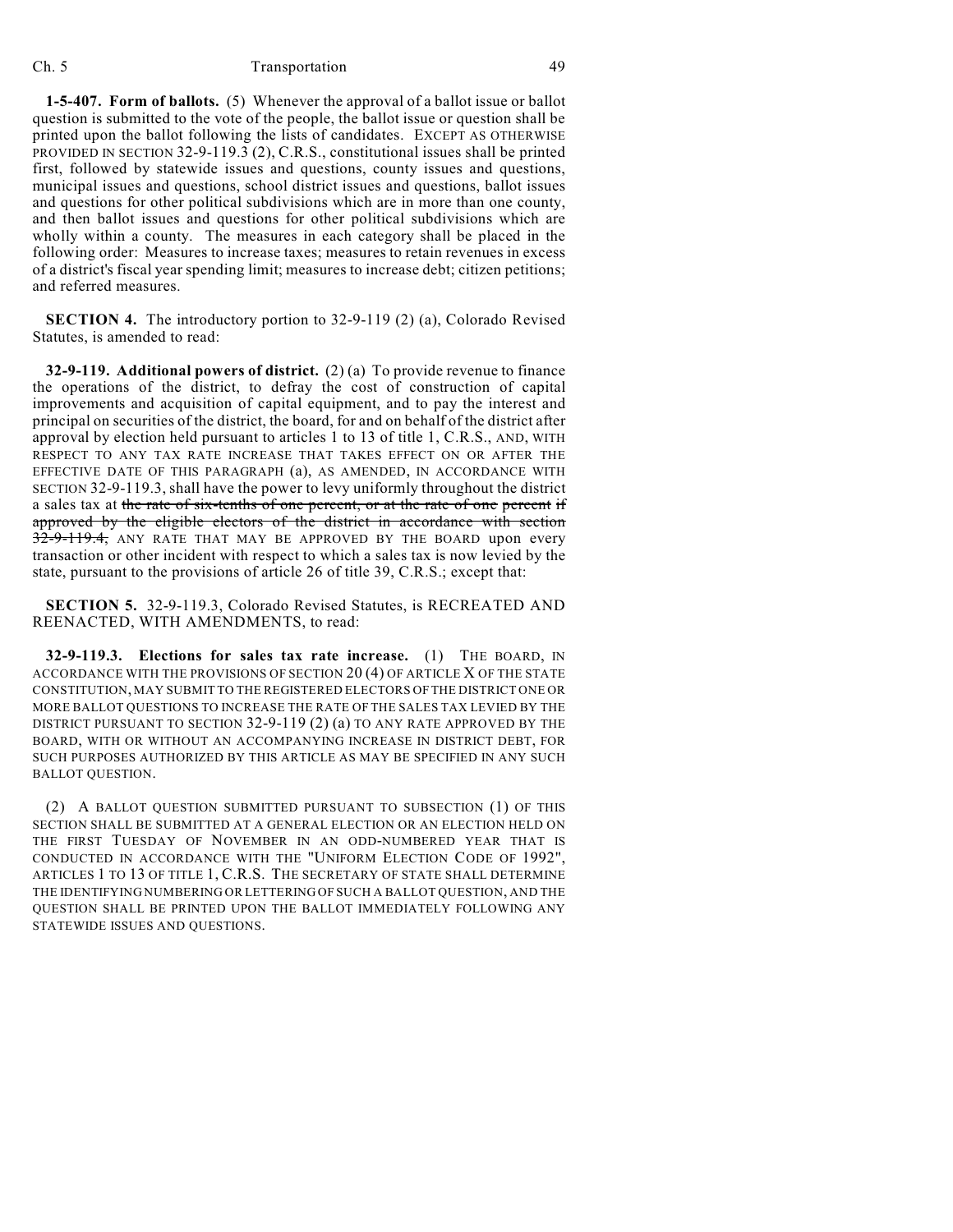(3) IF A MAJORITY OF THE REGISTERED ELECTORS VOTING ON A BALLOT QUESTION SUBMITTED PURSUANT TO SUBSECTION (1) OF THIS SECTION VOTE AFFIRMATIVELY ON THE QUESTION, THE RATE OF THE SALES TAX LEVIED BY THE DISTRICT PURSUANT TO SECTION 32-9-119 (2) (a) SHALL BE INCREASED TO THE RATE SPECIFIED IN THE BALLOT QUESTION AND APPROVED BY THE REGISTERED ELECTORS.

(4) NOTHING IN THIS SECTION SHALL BE CONSTRUED TO LIMIT THE ABILITY OF THE DISTRICT TO SEEK THE APPROVAL OF THE REGISTERED ELECTORS OF THE DISTRICT REGARDING ANY OTHER MATTER FOR WHICH SUCH APPROVAL MAY BE SOUGHT.

**SECTION 6.** 42-3-103 (4) (a), Colorado Revised Statutes, is amended to read:

**42-3-103. Registration required - exemptions.** (4) (a) Within thirty NINETY days after becoming a resident of Colorado, an owner of a motor vehicle required to be registered by subsection (1) of this section shall register such vehicle with the department, irrespective of such vehicle being registered within another state or country. A person who violates this paragraph (a) is subject to the penalties provided in section SECTIONS 42-6-139 AND 43-4-804  $(1)$   $(d)$ , C.R.S.

**SECTION 7.** 42-3-112, Colorado Revised Statutes, is amended to read:

**42-3-112. Failure to pay tax - penalty.** (1) If a vehicle subject to taxation under this article is not registered when required by law, the vehicle owner is subject to SHALL PAY a late fee of up to ten dollars, as determined by the department or authorized agent registering the vehicle, which is TWENTY-FIVE DOLLARS FOR EACH MONTH OR PORTION OF A MONTH FOLLOWING THE EXPIRATION OF THE REGISTRATION PERIOD, OR, IF APPLICABLE, THE EXPIRATION OF THE GRACE PERIOD DESCRIBED IN SECTION 42-3-114 FOR WHICH THE VEHICLE IS UNREGISTERED; EXCEPT THAT THE AMOUNT OF THE LATE FEE SHALL NOT EXCEED ONE HUNDRED DOLLARS. THE LATE FEE SHALL BE due when the vehicle is registered. The department or the authorized agent registering the vehicle may waive the late fee.

(2) TEN DOLLARS OF the late registration fee shall be retained by the department or the authorized agent who registers the motor vehicle. EACH AUTHORIZED AGENT SHALL REMIT TO THE DEPARTMENT NO LESS FREQUENTLY THAN ONCE A MONTH, BUT OTHERWISE AT THE TIME AND IN THE MANNER REQUIRED BY THE EXECUTIVE DIRECTOR OF THE DEPARTMENT, THE REMAINDER OF THE LATE REGISTRATION FEES COLLECTED BY THE AUTHORIZED AGENT. THE EXECUTIVE DIRECTOR SHALL FORWARD ALL LATE REGISTRATION FEES REMITTED BY AUTHORIZED AGENTS PLUS THE REMAINDER OF THE LATE REGISTRATION FEES COLLECTED DIRECTLY BY THE DEPARTMENT TO THE STATE TREASURER, WHO SHALL CREDIT THE FEES TO THE HIGHWAY USERS TAX FUND IN ACCORDANCE WITH SECTION 43-4-804 (1) (e), C.R.S.

(3) THE LATE FEE DESCRIBED IN SUBSECTION (1) OF THIS SECTION SHALL NOT BE IMPOSED ON A VEHICLE SUBJECT TO TAXATION UNDER THIS ARTICLE IF:

(a) THE PERSON WHO OWNS THE VEHICLE USES THE VEHICLE IN OPERATING A COMMERCIAL BUSINESS AND, AS PART OF THE NORMAL OPERATION OF THE BUSINESS, IDLES THE VEHICLE SO THAT IT IS NOT OPERATED ON ANY PUBLIC HIGHWAY IN THIS STATE FOR AT LEAST ONE FULL REGISTRATION PERIOD. NOTHING IN THIS PARAGRAPH (a) SHALL BE CONSTRUED TO EXEMPT THE OWNER OF AN IDLED VEHICLE FROM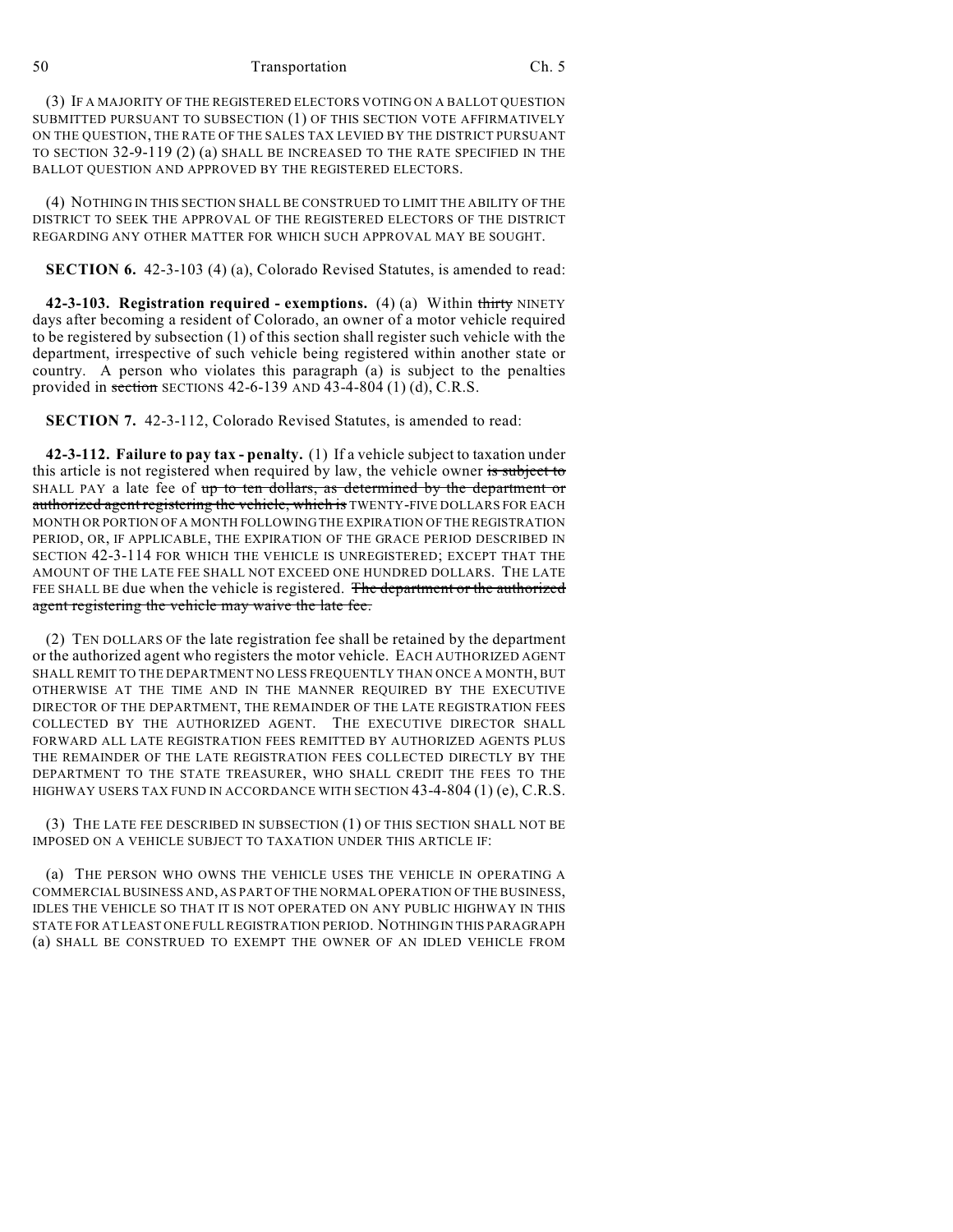PAYING ANY FEES IMPOSED PURSUANT TO THIS ARTICLE OTHER THAN THE LATE FEE BEFORE AGAIN OPERATING THE VEHICLE ON A PUBLIC HIGHWAY IN THIS STATE OR FROM PAYING ANY TAXES IMPOSED PURSUANT TO THIS ARTICLE.

(b) THE PERSON WHO OWNS THE VEHICLE IS IN THE ACTIVE MILITARY SERVICE OF THE UNITED STATES AND IS SERVING OUTSIDE THE STATE WHEN A REGISTRATION PERIOD AND GRACE PERIOD FOR RENEWAL OF REGISTRATION FOR THE VEHICLE END AND THE VEHICLE IS NOT OPERATED ON ANY PUBLIC HIGHWAY OF THE STATE BETWEEN THE TIME THE REGISTRATION PERIOD AND GRACE PERIOD END AND THE TIME THE VEHICLE IS REREGISTERED. NOTHING IN THIS PARAGRAPH (b) SHALL BE CONSTRUED TO EXEMPT THE OWNER OF SUCH A VEHICLE FROM PAYING ANY FEES IMPOSED PURSUANT TO THIS ARTICLE OTHER THAN THE LATE FEE BEFORE AGAIN OPERATING THE VEHICLE ON A PUBLIC HIGHWAY IN THIS STATE OR FROM PAYING ANY TAXES IMPOSED PURSUANT TO THIS ARTICLE.

**SECTION 8.** 42-4-508 (1) (b), Colorado Revised Statutes, is amended to read:

**42-4-508. Gross weight of vehicles and loads.** (1) Except as provided in subsection (1.5) of this section, no vehicle or combination of vehicles shall be moved or operated on any highway or bridge when the gross weight thereof exceeds the limits specified below:

(b) Subject to the limitations prescribed in section 42-4-507, the maximum gross weight of any vehicle or combination of vehicles shall not exceed that determined by the formula W equals 1,000 (L plus 40),  $W =$  the gross weight in pounds,  $L =$  the length in feet between the centers of the first and last axles of such vehicle or combination of vehicles, but in computation of this formula no gross vehicle weight shall exceed eighty-five NINETY-TWO thousand pounds. For the purposes of this section, where a combination of vehicles is used, no vehicle shall carry a gross weight of less than ten percent of the overall gross weight of the combination of vehicles; except that these limitations shall not apply to specialized trailers of fixed public utilities whose axles may carry less than ten percent of the weight of the combination. The limitations provided in this section shall be strictly construed and enforced.

**SECTION 9.** 42-4-510 (5), Colorado Revised Statutes, is amended to read:

**42-4-510. Permits for excess size and weight and for manufactured homes - rules.** (5) The department of transportation, the motor carrier services division of the department of revenue, or the Colorado state patrol shall, unless such action will jeopardize distribution of federal highway funds to the state, authorize the operation or movement of a vehicle or combination of vehicles on the interstate highway system of Colorado at a maximum weight of eighty-five NINETY-TWO thousand pounds.

**SECTION 10.** 42-4-510 (1) (b) (II) (A), (1) (b) (II) (B), and (11) (a) (VI) (B), Colorado Revised Statutes, are amended, and the said 42-4-510 (11) (a) (VI) is further amended BY THE ADDITION OF A NEW SUB-SUBPARAGRAPH, to read:

**42-4-510. Permits for excess size and weight and for manufactured homes**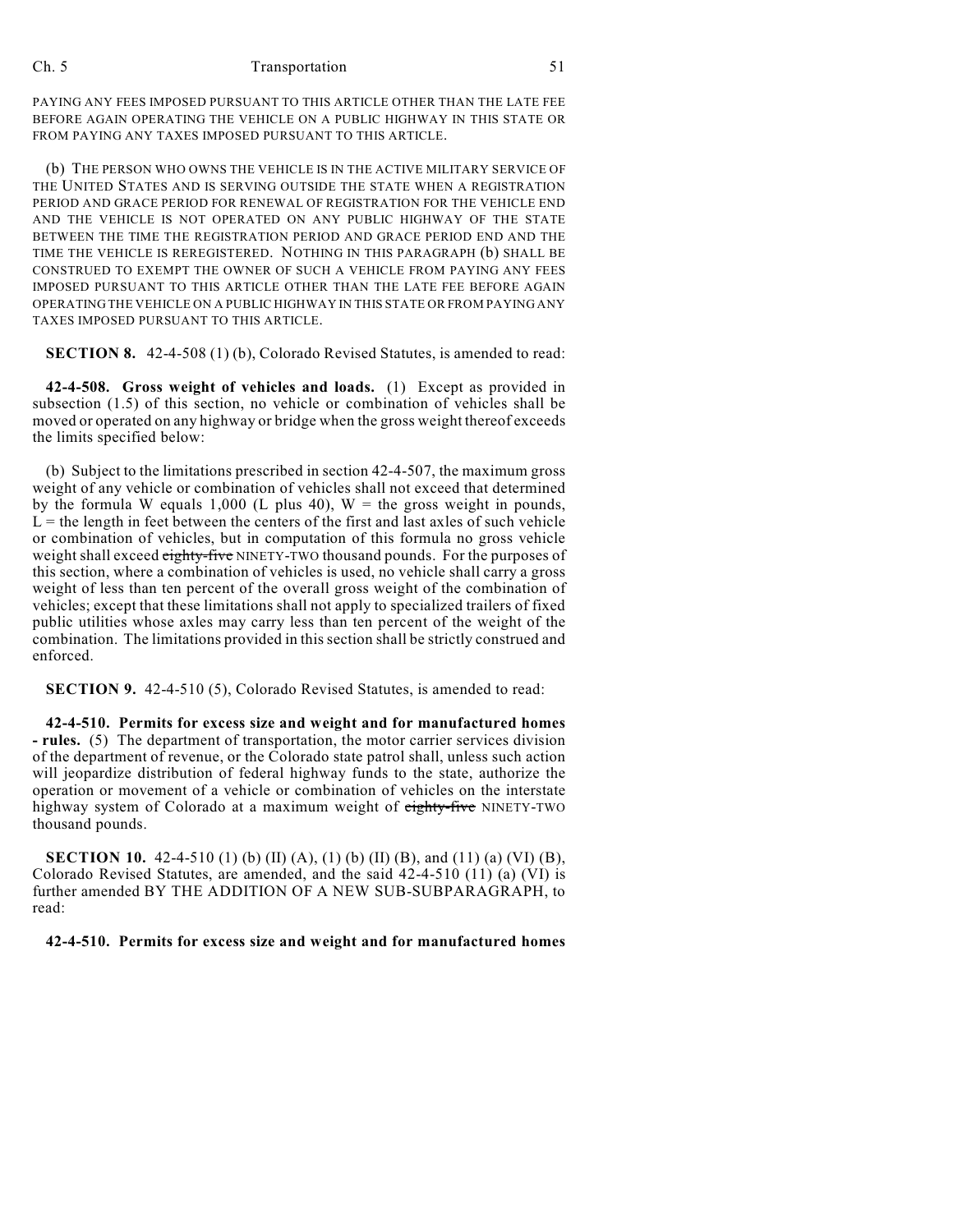**- rules.** (1) (b) (II) An overweight permit issued pursuant to this section shall be available for overweight divisible loads if:

(A) The vehicle has a quad axle grouping AND THE MAXIMUM GROSS WEIGHT OF THE VEHICLE DOES NOT EXCEED ONE HUNDRED TEN THOUSAND POUNDS; OR

(B) The VEHICLE HAS A TANDEM AXLE GROUPING ON THE POWER UNIT AND THE TRAILER AND THE maximum gross weight OF THE VEHICLE does not exceed one hundred ten thousand NINETY-TWO THOUSAND pounds; AND

(11) (a) The department of transportation, the motor carrier services division of the department of revenue, or the Colorado state patrol may charge permit applicants permit fees as follows:

(VI) For overweight permits for divisible vehicles or loads exceeding legal weight limits issued pursuant to subparagraph (II) of paragraph (b) of subsection (1) of this section:

(B) Single trip permit FOR A VEHICLE THAT HAS A QUAD AXLE GROUPING, thirty dollars plus ten dollars per axle; and

(D) SINGLE TRIP PERMIT FOR A VEHICLE THAT HAS A TANDEM AXLE GROUPING ON THE POWER UNIT AND THE TRAILER, FIFTEEN DOLLARS PLUS TEN DOLLARS PER AXLE.

**SECTION 11.** 42-6-139 (3), Colorado Revised Statutes, is amended to read:

**42-6-139. Registration - where made.** (3) A person who knowingly violates any of the provisions of subsection (2) of this section, section 42-3-103 (4) (a), section 42-6-140, or any rule of the director promulgated pursuant to this part 1 is guilty of a misdemeanor and, upon conviction, shall be punished by a fine of five hundred ONE THOUSAND dollars.

**SECTION 12.** 42-6-140, Colorado Revised Statutes, is amended to read:

**42-6-140. Registration upon becoming resident.** Within thirty NINETY days after becoming a resident of Colorado, the owner of a motor vehicle shall apply for a Colorado certificate of title, a license, and registration for the vehicle that is registered, that is licensed, or for which a certificate of title is issued in another state. Any person who violates the provisions of this section is subject to the penalties provided in section SECTIONS 42-6-139 AND 43-4-804 (1) (d), C.R.S.

**SECTION 13.** 42-12-102 (1) (a), Colorado Revised Statutes, is amended to read:

**42-12-102. Registration of collectors' items - fees.** (1) Except for those motor vehicles that are entitled to registration under the provisions of section 42-3-219, collectors' items shall be titled, registered, and a specific ownership tax shall be paid thereon in the same manner as provided in this title for other motor vehicles, with the following exceptions:

(a) Such collectors' items shall be registered for periods of five years. The taxes and fees imposed for registration of a collector's item for each five-year registration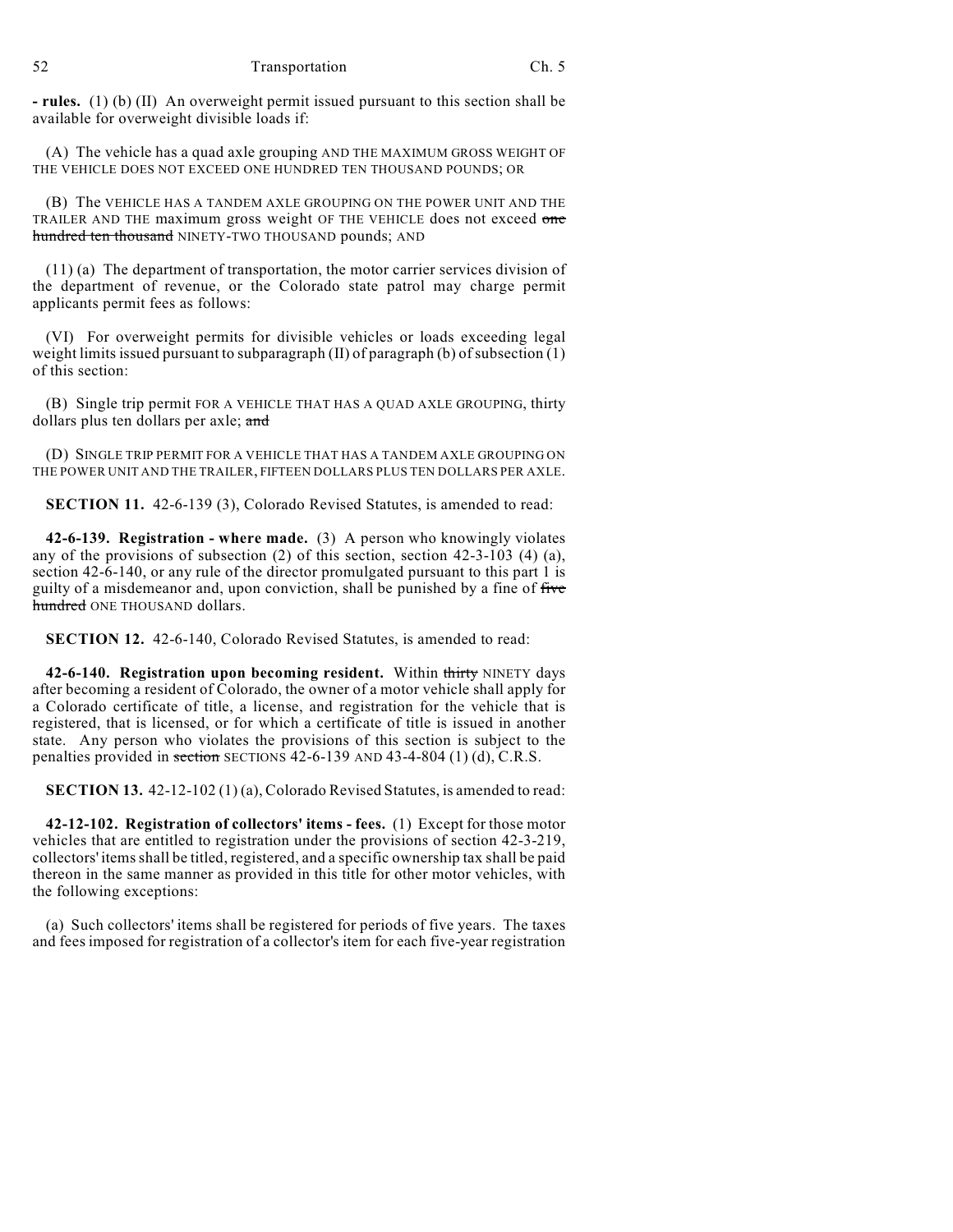period shall be equal to five times the annual taxes and fees which would otherwise be imposed for the registration of such motor vehicle under this title and under title 43, C.R.S.; EXCEPT THAT THE AMOUNT OF A SURCHARGE IMPOSED PURSUANT TO SECTION 43-4-804 (1) (a) OR 43-4-805 (5) (g), C.R.S., SHALL BE THE AMOUNT SPECIFIED IN THE APPLICABLE SECTION. In addition to any other such taxes and fees, if a collector's item is registered in a county which is a member of one or more highway authorities and such authority or authorities have imposed an annual motor vehicle registration fee or fees pursuant to the provisions of section 43-4-506 (1) (k), C.R.S., then five times such annual motor vehicle registration fee or fees shall be imposed and remitted to such authority or authorities.

**SECTION 14.** 43-1-106, Colorado Revised Statutes, is amended BY THE ADDITION OF A NEW SUBSECTION to read:

**43-1-106. Transportation commission - powers and duties.** (17) (a) THE COMMISSION SHALL CREATE A STANDING EFFICIENCY AND ACCOUNTABILITY COMMITTEE. THE COMMITTEE SHALL SEEK WAYS TO MAXIMIZE THE EFFICIENCY OF THE DEPARTMENT TO ALLOW INCREASED INVESTMENT IN THE TRANSPORTATION SYSTEM OVER THE SHORT, MEDIUM, AND LONG TERM. THE COMMITTEE SHALL INCLUDE:

(I) FROM STATE GOVERNMENT:

(A) ONE MEMBER OF THE COMMISSION DESIGNATED BY THE COMMISSION;

(B) ONE MEMBER FROM THE OFFICE OF THE EXECUTIVE DIRECTOR DESIGNATED BY THE EXECUTIVE DIRECTOR;

(C) ONE MEMBER FROM EACH OF THE DIVISIONS OF THE DEPARTMENT CREATED IN SECTION 43-1-104 (1) DESIGNATED BY THE EXECUTIVE DIRECTOR AFTER CONSULTATION WITH THE DIRECTORS OF EACH DIVISION; AND

(D) ANY OTHER EMPLOYEES OF THE DEPARTMENT THAT THE EXECUTIVE DIRECTOR MAY DESIGNATE;

(II) FROM OUTSIDE STATE GOVERNMENT, REPRESENTATIVES OF:

(A) THE CONSTRUCTION INDUSTRY;

(B) THE ENGINEERING INDUSTRY;

(C) THE ENVIRONMENTAL COMMUNITY;

(D) TRANSPORTATION PLANNING ORGANIZATIONS;

(E) PUBLIC TRANSPORTATION PROVIDERS; AND

(F) ANY OTHER INDUSTRIES OR GROUPS THAT THE COMMISSION DETERMINES SHOULD BE REPRESENTED ON THE COMMITTEE.

(b) THE EFFICIENCY AND ACCOUNTABILITY COMMITTEE SHALL PERIODICALLY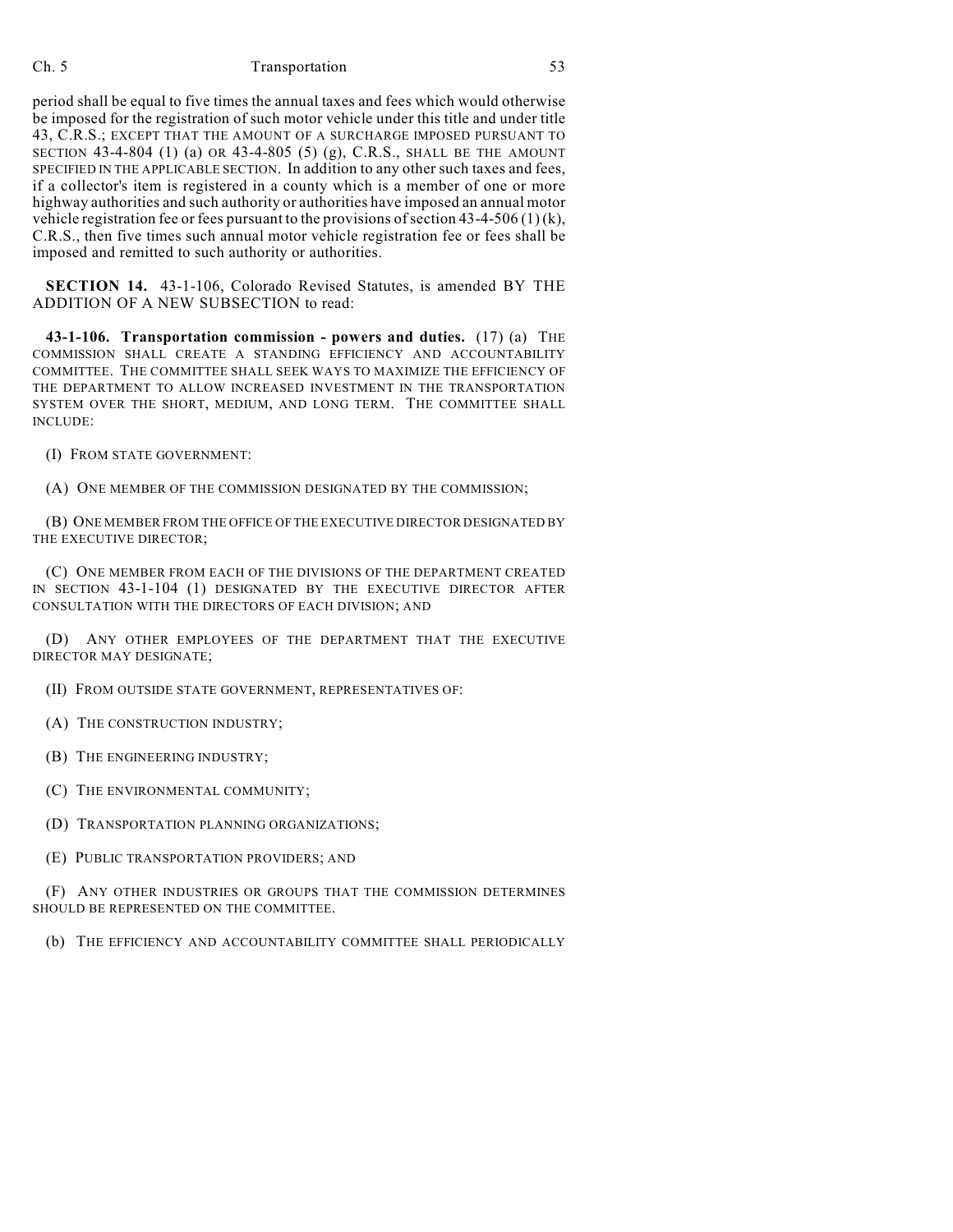REPORT TO THE COMMISSION AND THE EXECUTIVE DIRECTOR REGARDING MEANS BY WHICH THE COMMISSION AND THE DEPARTMENT MAY EXECUTE THEIR DUTIES MORE EFFICIENTLY. THE EXECUTIVE DIRECTOR OR THE EXECUTIVE DIRECTOR'S DESIGNEE SHALL REPORT AT LEAST ONCE PER CALENDAR YEAR TO EITHER THE COMMITTEES OF THE HOUSE OF REPRESENTATIVES AND THE SENATE THAT HAVE JURISDICTION OVER TRANSPORTATION OR THE TRANSPORTATION LEGISLATION REVIEW COMMITTEE CREATED IN SECTION 43-2-145 (1) REGARDING THE ACTIVITIES AND RECOMMENDATIONS OF THE EFFICIENCY AND ACCOUNTABILITY COMMITTEE AND ANY ACTIONS TAKEN BY THE COMMISSION OR THE DEPARTMENT TO IMPLEMENT RECOMMENDATIONS OF THE COMMITTEE.

**SECTION 15.** The introductory portion to 43-1-1103 (5), Colorado Revised Statutes, is amended, and the said 43-1-1103 (5) is further amended BY THE ADDITION OF THE FOLLOWING NEW PARAGRAPHS, to read:

**43-1-1103. Transportation planning.** (5) The department shall integrate and consolidate the regional transportation plans for the transportation planning regions into a comprehensive statewide transportation plan. The formation of such state plan shall be accomplished through a statewide planning process set by rules and regulations promulgated by the commission. The state plan shall include ADDRESS but shall not be limited to the following factors:

(d) THE TARGETING OF INFRASTRUCTURE INVESTMENTS, INCLUDING PRESERVATION OF THE EXISTING TRANSPORTATION SYSTEM COMMONLY KNOWN AS "FIXING IT FIRST" TO SUPPORT THE ECONOMIC VITALITY OF THE STATE AND REGION;

- (e) SAFETY ENHANCEMENT;
- (f) STRATEGIC MOBILITY AND MULTIMODAL CHOICE;
- (g) THE SUPPORT OF URBAN OR RURAL MASS TRANSIT;
- (h) ENVIRONMENTAL STEWARDSHIP;
- (i) EFFECTIVE, EFFICIENT, AND SAFE FREIGHT TRANSPORT; AND
- (j) REDUCTION OF GREENHOUSE GAS EMISSIONS.

**SECTION 16.** 38-1-202 (1) (b) (IV) (J), Colorado Revised Statutes, is amended, and the said 38-1-202 (1) (b) (IV) is further amended BY THE ADDITION OF A NEW SUB-SUBPARAGRAPH, to read:

**38-1-202. Governmental entities, corporations, and persons authorized to use eminent domain.** (1) The following governmental entities, types of governmental entities, and public corporations, in accordance with all procedural and other requirements specified in this article and articles 2 to 7 of this title and to the extent and within any time frame specified in the applicable authorizing statute may exercise the power of eminent domain:

(b) The state: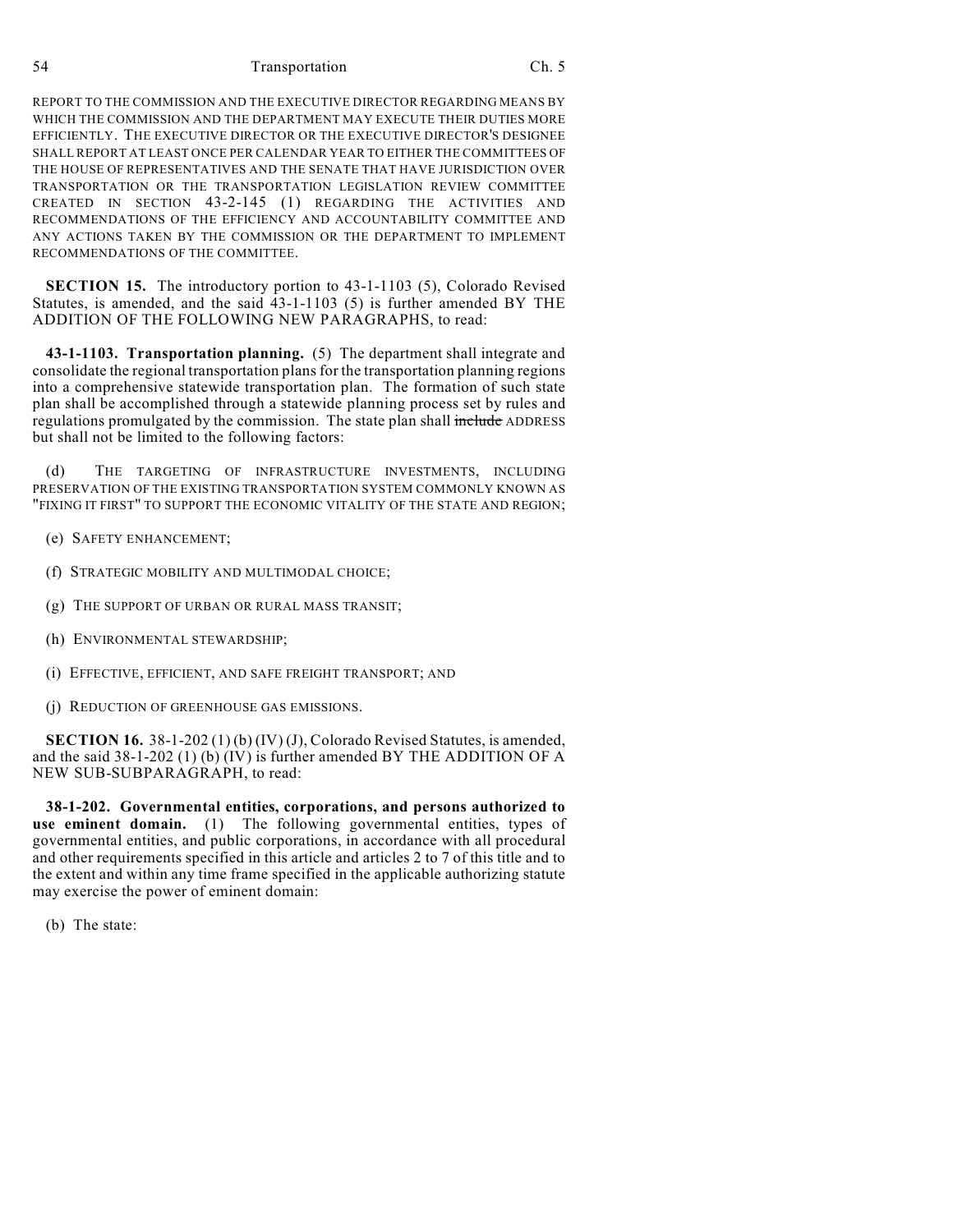(IV) By action of the general assembly or by action of any of the following officers and agencies of the state:

(J) The statewide tolling BRIDGE enterprise as authorized in section  $43-4-806(1)$  $(g)$  SECTION 43-4-805 (5) (e), C.R.S.; and

(J.5) THE HIGH-PERFORMANCE TRANSPORTATION ENTERPRISE AS AUTHORIZED IN SECTION 43-4-806 (6) (e), C.R.S.; AND

**SECTION 17.** 43-1-1402 (3), Colorado Revised Statutes, is amended to read:

**43-1-1402. Definitions.** As used in this part 14:

(3) "Design-build contract" means the procurement of both the design and the construction of a transportation project in a single contract with a single design-build firm or a combination of such firms that are capable of providing the necessary design and construction services. A DESIGN-BUILD CONTRACT MAY ALSO INCLUDE IN THE CONTRACT THE PROCUREMENT OF THE FINANCING, OPERATION, OR MAINTENANCE OF THE PROJECT.

**SECTION 18.** 43-4-205, Colorado Revised Statutes, is amended BY THE ADDITION OF A NEW SUBSECTION to read:

**43-4-205. Allocation of fund.** (6.3) REVENUES FROM THE SURCHARGES, FEES, AND FINES CREDITED TO THE HIGHWAY USERS TAX FUND PURSUANT TO SECTION 43-4-804 (1) SHALL BE ALLOCATED AND EXPENDED IN ACCORDANCE WITH THE FORMULA SPECIFIED IN PARAGRAPH (b) OF SUBSECTION (6) OF THIS SECTION.

**SECTION 19.** 43-4-206, Colorado Revised Statutes, is amended BY THE ADDITION OF A NEW SUBSECTION to read:

**43-4-206. State allocation.** (3) NOTWITHSTANDING THE PROVISIONS OF SUBSECTION (1) OF THIS SECTION, THE REVENUES CREDITED TO THE HIGHWAY USERS TAX FUND PURSUANT TO SECTION 43-4-205 (6.3) SHALL BE EXPENDED BY THE DEPARTMENT OF TRANSPORTATION ONLY FOR ROAD SAFETY PROJECTS, AS DEFINED IN SECTION 43-4-803 (21); EXCEPT THAT THE DEPARTMENT SHALL, IN FURTHERANCE OF ITS DUTY TO SUPERVISE STATE HIGHWAYS AND AS A CONSEQUENCE IN COMPLIANCE WITH SECTION 43-4-810, EXPEND TEN MILLION DOLLARS PER YEAR OF THE REVENUES FOR THE PLANNING, DESIGNING, ENGINEERING, ACQUISITION, INSTALLATION, CONSTRUCTION, REPAIR, RECONSTRUCTION, MAINTENANCE, OPERATION, OR ADMINISTRATION OF TRANSIT-RELATED PROJECTS, INCLUDING, BUT NOT LIMITED TO, DESIGNATED BICYCLE OR PEDESTRIAN LANES OF HIGHWAY AND INFRASTRUCTURE NEEDED TO INTEGRATE DIFFERENT TRANSPORTATION MODES WITHIN A MULTIMODAL TRANSPORTATION SYSTEM, THAT ENHANCE THE SAFETY OF STATE HIGHWAYS FOR TRANSIT USERS.

**SECTION 20.** 43-4-207 (1), Colorado Revised Statutes, is amended to read:

**43-4-207. County allocation.** (1) After paying the costs of the Colorado state patrol and such other costs of the department, exclusive of highway construction, highway improvements, or highway maintenance, as are appropriated by the general